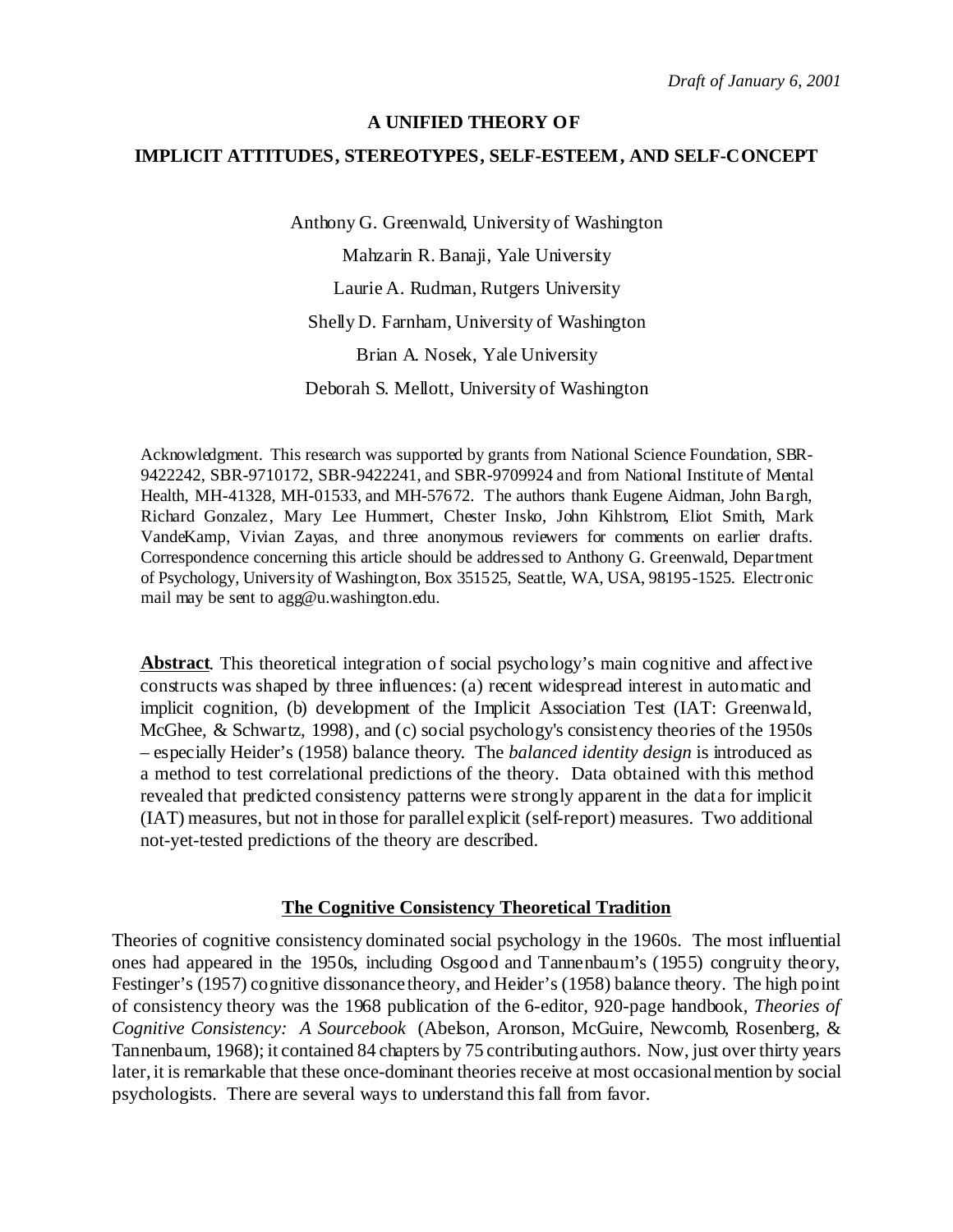1. *Ascent to common sense wisdom*. In part, reduced attention to consistency theories may be due to their having been so thoroughly woven into the fabric of social psychology as to have acquired the character of unquestioned wisdom, no longer needing research investigation.

2. *Unresolved competition among theories*. Competition among consistency theories in the 1960s and 1970s drew attention more to their peripheral theoretical differences than to their central areas of agreement. Research on these disagreements never produced a decisive preference among the theories. This lack of resolution could have created the impression that all of the theories had problems. At the least, it could have diverted attention from their common theoretical core, which was never contested.

3. *Rise of attribution theory*. Festinger's cognitive dissonance theory drew attention to the dramatic problem of understanding cognitive change following 'forced compliance' (Festinger & Carlsmith, 1959). Even though dissonance theory was built on a seemingly rational foundation of cognitive consistency, its interpretation of forced compliance was counterintuitive and puzzling it confronted then-dominant learning theories by predicting that smaller incentives would produce greater liking. This confrontation focused enormous research attention on the forced-compliance problem in the 1960s and 1970s, partly in its incarnations as *induced compliance* and *counterattitudinal role playing*. This research activity in turn shifted the center of theoretical action from the competition among cognitive consistency theories to a competition among dissonance theory and numerous rivals to explain the induced-compliance results. The set of competitors included Bem's (1972) self-perception theory, Jones and Davis's (1965) correspondent inference theory, Tedeschi, Schlenker, and Bonoma's (1971) impression management theory, and especially Kelley's (1967) attribution theory, which was itself profoundly shaped by Heider's work. Attribution theory became the dominant approach of the 1970s.

4. *Limited success of application attempts*. Remarkably, the set of consistency theories generated few practical applications. Of the three major consistency theories, cognitive dissonance theory might have been thought to offer the greatest promise of interesting and unexpected applications, because of the often nonobvious character of its predictions. However, even after more than 40 years of research, adherents of cognitive dissonance theory continue to debate about how best to state the theory and about how to translate it into effective applications (Harmon-Jones & Mills, 1999).

5. *Reliance on self-report measures*. The era of dominance of cognitive consistency theories was also a period during which social psychological research method depended almost exclusively on selfreport measures of cognitive and affective constructs. There are well known problems with selfreport measures, because they depend crucially on (a) subjects' willingness to report private knowledge, and (b) subjects' ability to report such knowledge accurately. Consequently, self-report measures can go astray when respondents are either unwilling or unable to report accurately. These problems could be more than enough to obscure the operation of consistency processes.

The foregoing five points notwithstanding, consistency theories have left a strong imprint on social psychology. The deepest impression may be on the way in which psychologists now understand how incentives (rewards and punishments) function in human behavior. Prior to 1960, psychology was dominated by noncognitive law-of-effect conceptions of reward and punishment, based on the learning-theory traditions of (among others) Thorndike, Hull, and Skinner. The consistency theories, and especially cognitive dissonance theory, replaced this view with thoroughly cognitive conceptions of reward and punishment effects.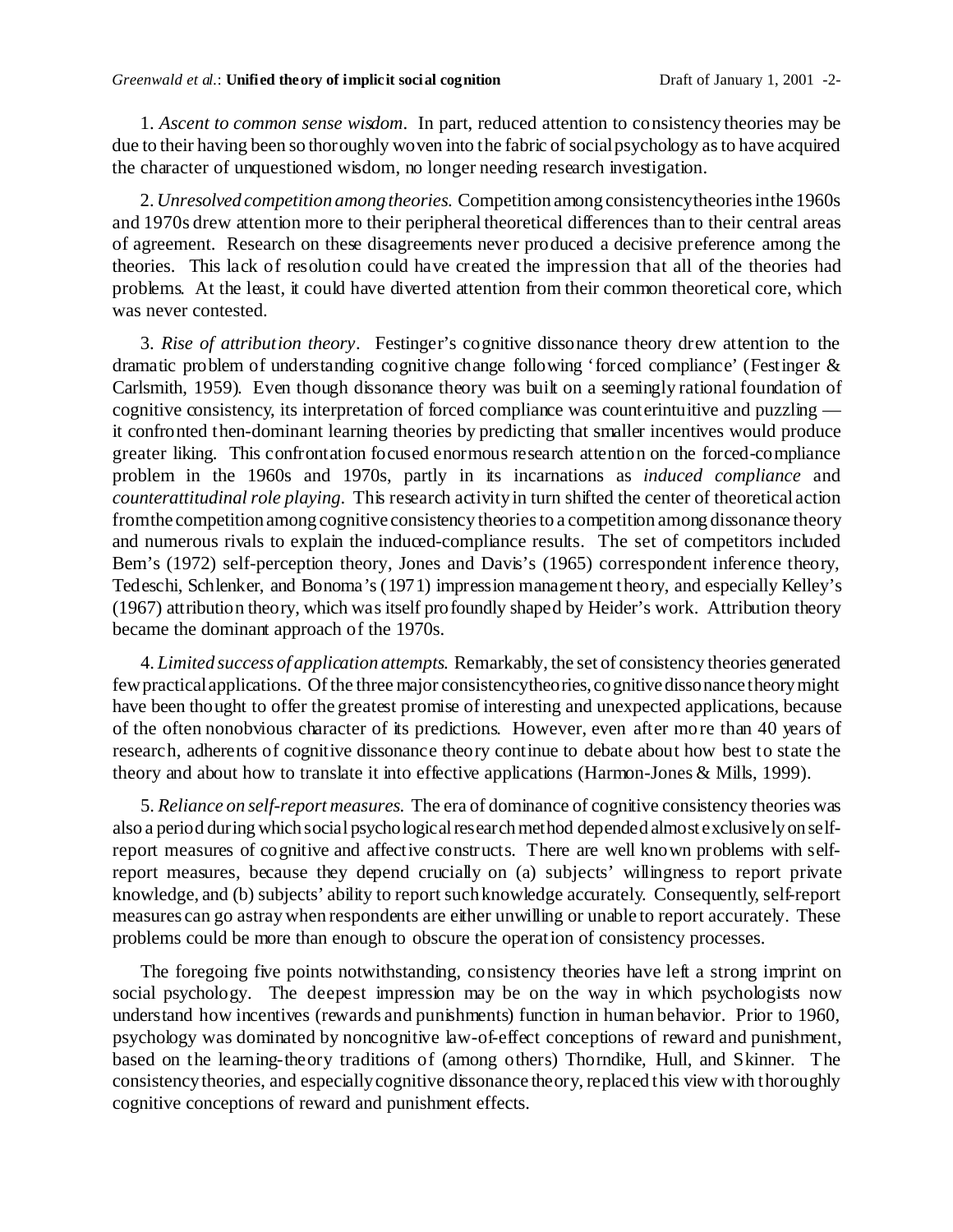#### **Indirect Measurement Strategies**

At about the same time that consistency theories rose to prominence in the 1960s, self-report measures were being heavily attacked because of their susceptibility to such artifacts as demand characteristics (Orne, 1959), evaluation apprehension (Rosenberg, 1969), and impression management (Tedeschi, Schlenker, & Bonoma, 1971; Weber & Cook, 1972). Complementing these empirical attacks on self-report measures, Nisbett and Wilson (1977) offered a theoretical and methodological critique of the flawed introspectionism of self-report methods.

During the period of concerted critique of self-report measures in the 1960s and 1970s, social psychologists were attracted to indirect measures, sometimes referred to as nonreactive or unobtrusive measures (Webb, Campbell, Schwartz, & Sechrest, 1966; Webb, Campbell, Schwartz, Sechrest, & Grove, 1981). Interestingly, social psychology's attraction to indirect measures in the 1970s and 1980s proved to be little more than flirtation. Perhaps the appeal of these measures was undermined both by their labor-intensive character and by their seeming remoteness from the cognitive constructs to which social psychologists were increasingly drawn in the late 20th century.

In the late 1980s and early 1990s, useful and efficient alternatives to self-report measures began to appear in social cognition research. Several of the new indirect measures were inspired by developments in implicit cognition research (e.g., Jacoby, Lindsay, & Toth, 1992; Schacter, 1987). A significant justification for these measures was the widely shared belief that they provided access to a cognitive domain that was not reached by self-report measures (Bargh, 1997; Fazio, Jackson, Dunton, & Williams, 1995; Greenwald & Banaji, 1995). Subsequently, Greenwald, McGhee, and Schwartz (1998) introduced the Implicit Association Test (IAT), which provided the measures of implicit social cognition constructs that were used to test the theory developed in this article.

### **A Goal of Theoretical Unification**

The present theory started, not from an interest in consistency theories, but as an attempt to understand results obtained in the first few years of research using the IAT method. One especially intriguing result was an unexpected finding that women implicitly associated *female* with *strength* to about the same extent that they associated *male* with *strength* (Rudman, Greenwald, & McGhee, in press, Experiment 1). It had been expected, instead, that women would implicitly associate male (more than female) with strength — that is, that women would show the same gender-stereotypic association of *male* with *strength* that men did. In the experiment that first observed this sex difference in the gender-potency stereotype (Rudman et al., in press, Experiment 1), the words that represented *strong* in the IAT were evaluatively more positive than the words representing *weak*. A possible interpretation, therefore, was that women's implicit female-strong association might reflect their self-esteem. That is, female-strong might have been the cognitively consistent product of selffemale, self-positive, and strong-positive associations – none of which was measured in the experiment. Followup studies that used multiple IAT measures eventually crystallized into the *balanced-identity* design, which is described and illustrated in this article. The theory statement in this article thus developed partly as a post hoc interpretation of findings obtained with the balanced identity design, but it extends further to include principles that have not yet been subject to experimental test.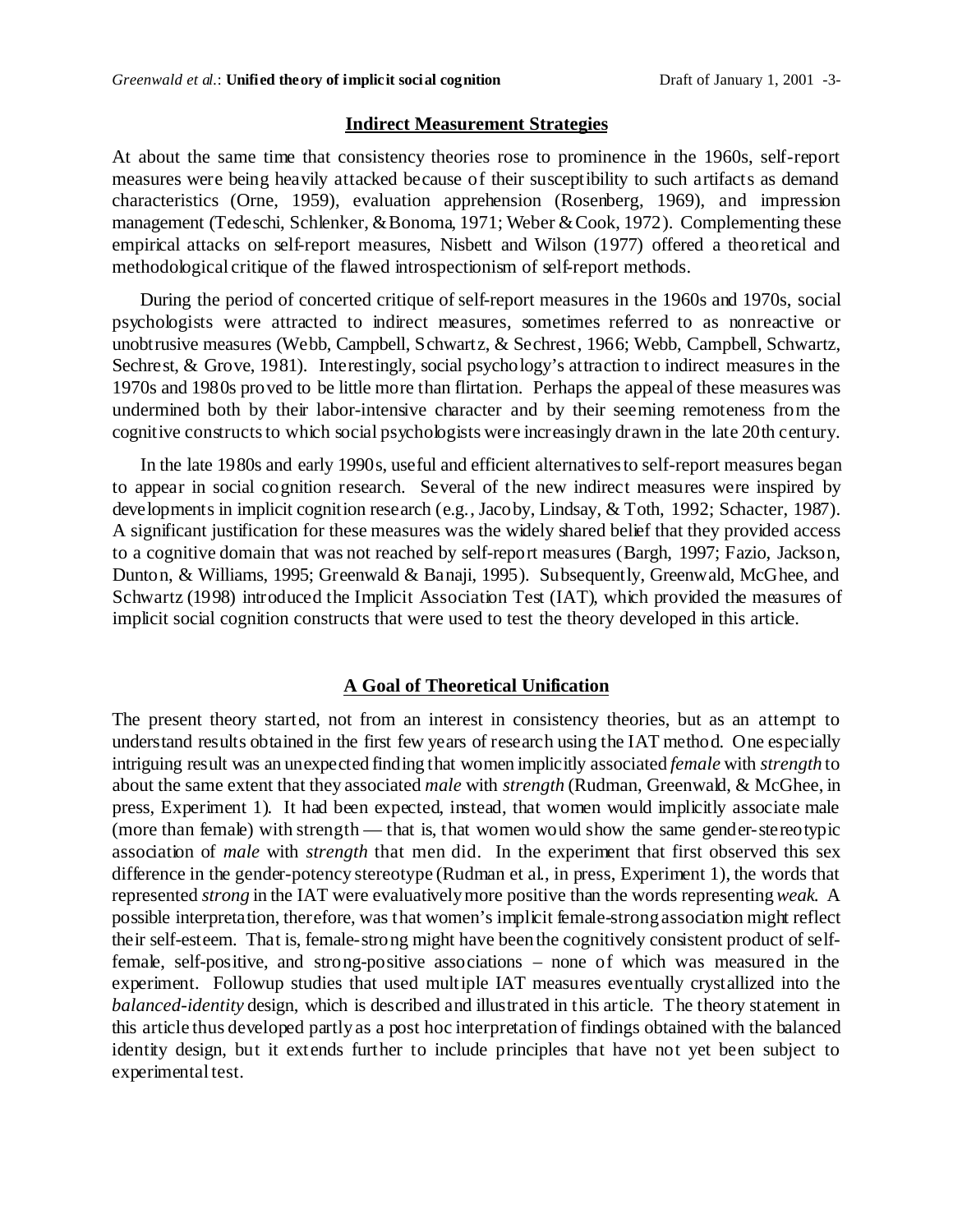## **Primitive Terms**

The present theory uses three terms that are left without precise definition – *concept*, *association strength*, and *concept activation*. Because these terms are familiar from a long history of use in psychology, their informal use here should not create problems. The following paragraphs explain the loose meanings attached to these three terms in this article.

**Concept**. Concepts that are significant for this theory represent persons, groups, or attributes. Among attribute concepts, positive and negative valence are especially important. Concepts may be reduced to further primitives — for example, to structured relations among prototypes or exemplars (Smith & Zarate, 1992) or, at a lower level, among the features that compose concept instances (e.g., Smith & Medin, 1981). Such added details are not specified here out of a conviction that they do not have substantial consequence for the assumptions and principles that follow.

**Association strength**. Associations are relations between pairs of concepts that can be represented by familiar node (= concept) and link (= association) diagrams (e.g., present Figure 1). Strength of association is understood as the potential for one concept to activate another (see just below). The theory in this article treats associations as bidirectional, facilitatory, and continuously variable in strength. The theory would not likely be changed in any essential way if it were to use alternative conventions for association strength (e.g., with associations being unidirectional and/or both facilitatory and inhibitory and/or all-or-none in strength).<sup>1</sup>

**Concept activation**. Concepts are assumed to be activated either by external stimuli or by excitation via their associations with other, already active, concepts. The assumption that associations are strengthened between two simultaneously active concepts was prominent in Hebb's (1949) theorizing and continues to be relied on in modern neural network (connectionist) theories, while also providing a basis for the association-strengthening postulated in the present theory's first principle.

## **Definitions**

The theory defines four familiar social-cognitive constructs in terms of associations among concepts.

An **attitude** is the association of a social object or social group concept with a valence attribute concept.

A **stereotype** is the association of a social group concept with one or more (non-valence) attribute concepts.

**Self-esteem** is the association of the concept of self with a valence attribute.

<sup>1</sup>This assertion is made in the expectation that process assumptions can be used flexibly enough to allow different representation formats to function equivalently (as described, e.g., by Anderson, 1978). A reviewer suggested that the facilitatory-association-only assumption would have difficulty in describing the relation between opposites such as *hot* and *cold*, or between related, but affectively incompatible, pairs such as *Hitler* and *Jews*. Such cases can, however, be accommodated in a facilitatory-only association scheme with the aid of a process assumption such as the present theory's*imbalance-dissonance* principle (see below), which describes resistance to establishment of direct associations between members of such pairs.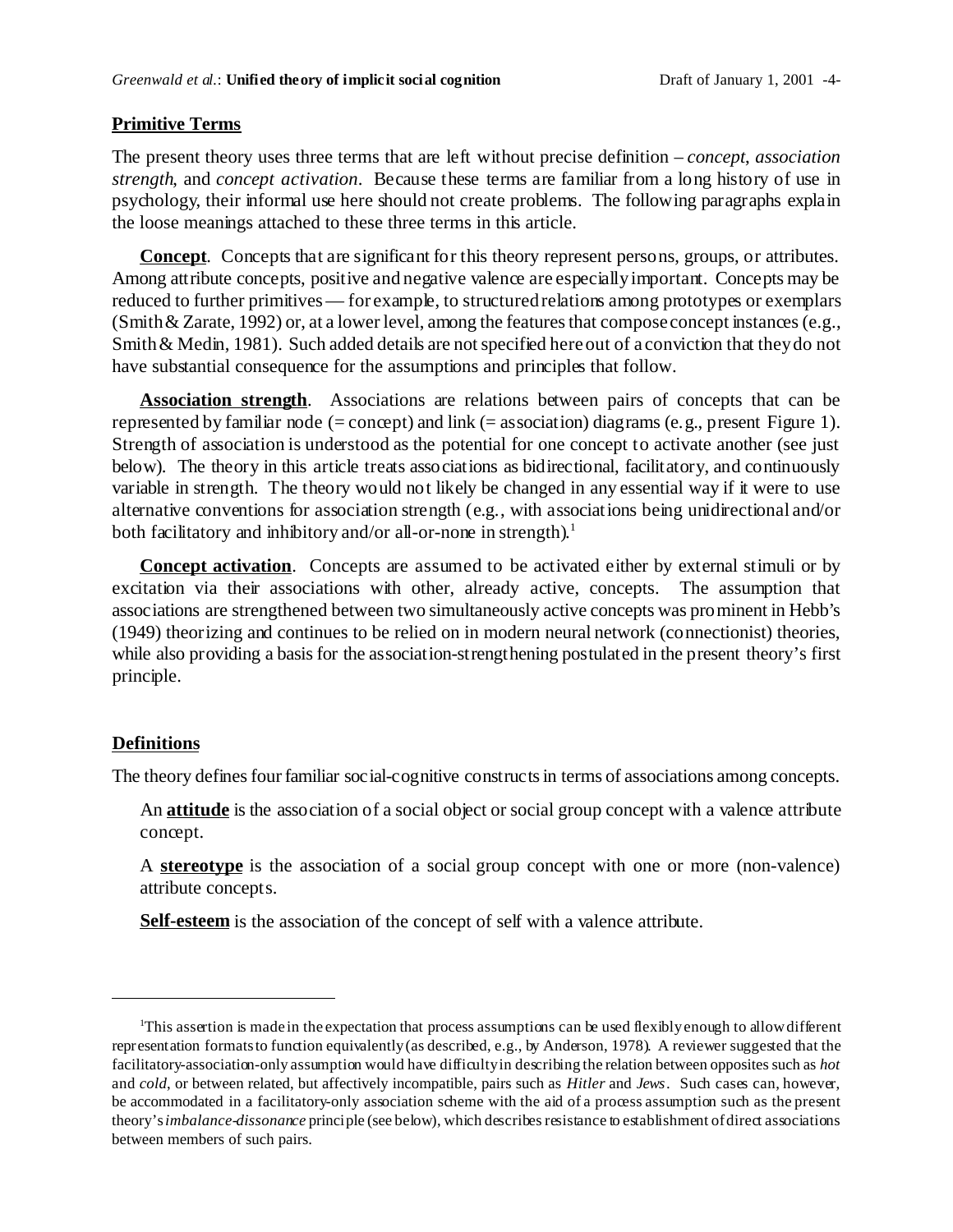A **self-concept** is the association of the concept of self with one or more (non-valence) attribute concepts.

Defining each of these four constructs in terms of associations makes it possible to describe relations among the four constructs with a small set of theoretical principles.

## **Assumptions**

Like the three primitive terms, the following three assumptions stray little from views that are widely shared among social psychologists. They are, in effect, pieces of the paradigmatic common ground of modern social psychology.

**Associative social knowledge**. We assume that an important portion of social knowledge can be represented as a network of variable-strength associations among person concepts (including self and groups) and attributes (including valence).



Figure 1. **A Social Knowledge Structure (SKS)**. This structure includes associations that correspond to social psychological constructs of self-concept, self-esteem, stereotype, and attitude in the psyche of an elderly female academic. Nodes (ovals) represent concepts, and links (lines) represent associations. Line thickness represents strength of association. The **self-concept** includes links of the *Me* node to concepts that include roles (professor, grandmother) and trait attributes (intelligent, athletic); **self-esteem** is the collection of associations — either direct or mediated via components of the self-concept — of the Me node to valence  $(+ + + or - -)$ ; **stereotypes** are associations of group concepts such as old person, grandmother, professor, male ( $\sigma \sigma \sigma$ ), and female ( $999$ ) with attribute concepts; and **attitude** is the collection of links, either direct or mediated via components of a stereotype, that connect a social concept to valence.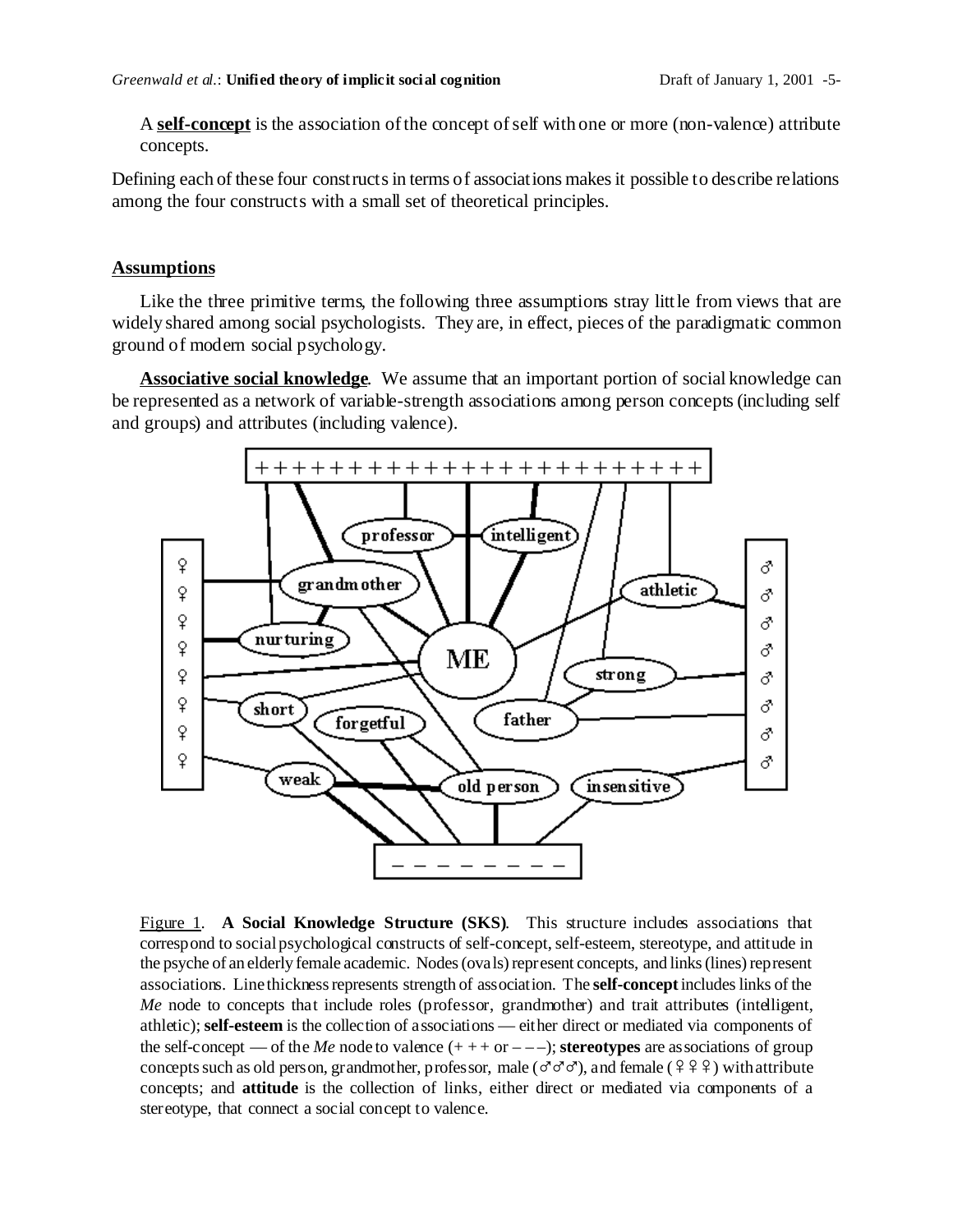**Centrality of self**. Following Koffka (1935), much recent work has identified *self* as a central entity in the structure of social knowledge (e.g., Greenwald, 1981; Greenwald & Pratkanis, 1984; Kihlstrom & Cantor, 1984; Kihlstrom & Klein, 1994). In an associative knowledge structure, self's centrality can be represented by its being associated with many other concepts that are themselves highly connected in the structure.

**Self-positivity**. Because valence is represented as an attribute concept in the associative structure of social knowledge, self-esteem can be represented as a connection of the self node to a valence node. The frequent empirical observation that self-esteem is positive in normal populations translates to an assumption that, for most people, the self node is associated with the positive valence node.

# **Three Definitions and Three Principles**

Figure 1 displays a schematic social knowledge structure (SKS) that incorporates the theory's primitive terms and assumptions. Although Figure 1 includes only a tiny fraction of the concepts (objects and attributes) of any actual social knowledge structure, it nevertheless includes structures corresponding to the theoretical constructs of *self-concept*, *self-esteem*, *stereotype*, and *attitude* (see Figure 1's caption).

The present theory will gain the ability to describe relations among self-esteem, self-concept, stereotypes, and attitudes by stating three principles that constrain associative strengths within structures such as Figure 1's SKS. Each of the theory's three principles is named in a way that identifies a debt to the tradition of cognitive consistency theories, and each uses a preliminary definition to describe a theoretically relevant property of the knowledge structure.

**Definition 1. Shared first-order link.** When each of two nodes is linked to the same third node, the two are said to have a shared first-order link.

**Principle 1. Balance-congruity**. When two unlinked or weakly linked nodes share a firstorder link, the association between these two should strengthen.

Principle 1 was named to acknowledge its debts to both Heider's (1946, 1958) balance theory and Osgood and Tannenbaum's (1955) congruity theory. In Figure 1's structure, the balance-congruity principle should tend to strengthen (among others) several links involving the *Me* node, including *Mefather*, *Me-male*, *Me-nurturing*, *Me-old person*, and *Me-weak*. Importantly, all but one (*Menurturing*) of these possible new links is opposed by the next principle.

**Definition 2. Bipolar opposition of nodes**. To the extent that two nodes have fewer shared first-order links than expected by chance, they can be described as bipolar-opposed.

As diagramed in Figure 1, SKS has two prominent pairs of bipolar-opposed nodes, those for valence (positive, negative) and sex/gender (male, female). (SKS contains one other bipolar pair weak and strong — and could easily be extended to include others, such as intelligent-stupid, shorttall.)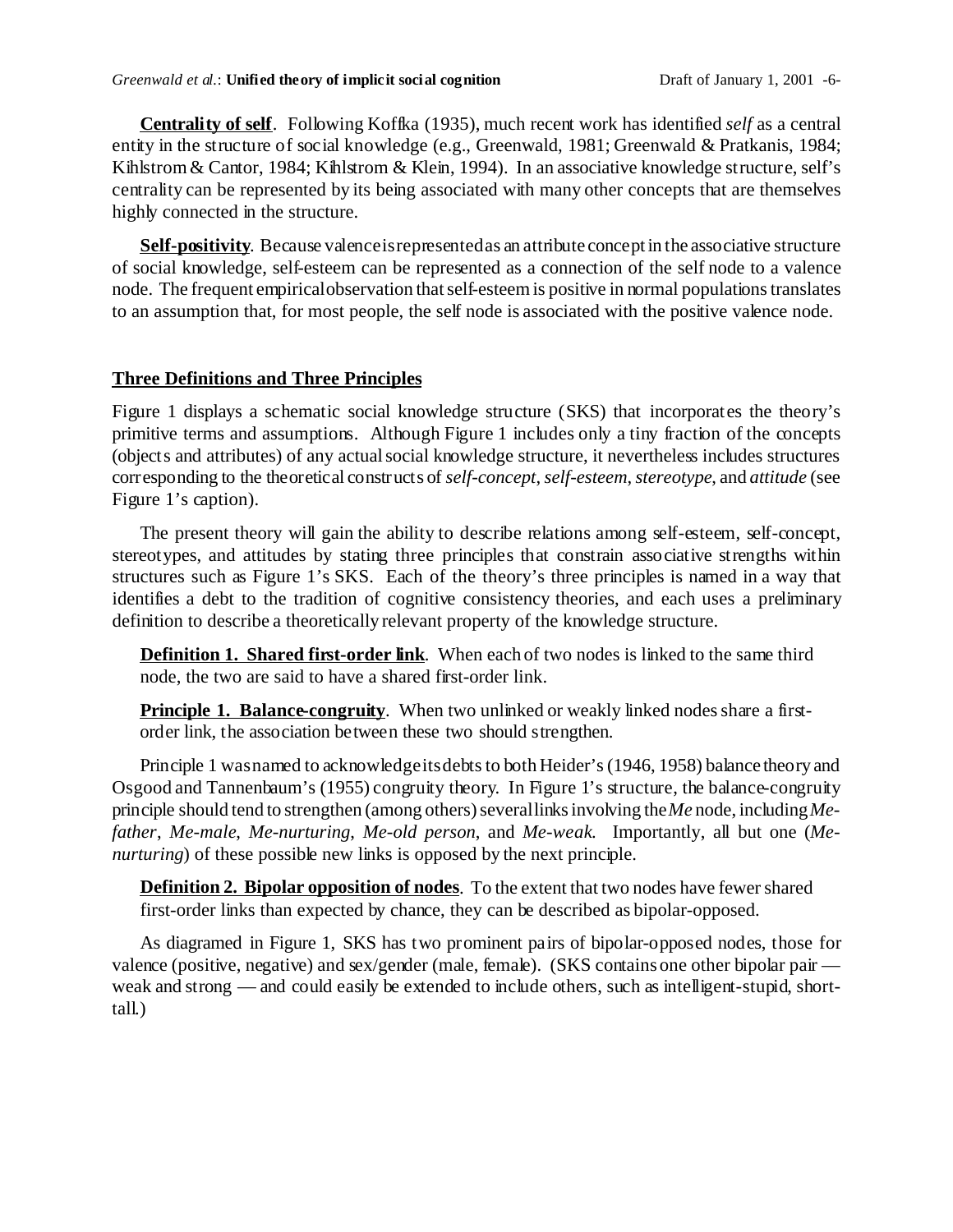**Principle 2. Imbalance-dissonance**. The network resists forming new links that would result in a node having first-order links to both of two bipolar-opposed nodes.<sup>2</sup>

Principle 2 is named to acknowledge its debt to both Heider's (1958) balance theory and Festinger's (1957) dissonance theory. The resistance to new links embodied in the imbalancedissonance principle is theoretically necessary to oppose the otherwise inevitable effect of the balancecongruity principle, in conjunction with environmental influences, to produce links among all pairs of nodes. In Figure 1, for example, *Me* is linked to *female* and to *athletic*, the latter of which is linked to *male*. The imbalance-dissonance principle resists the formation of a link of *Me* to *male*, which would otherwise be called for by the balance-congruity principle, operating on the shared first-order link of both *Me* and *male* to *athletic*. Similarly, in Figure 1, the imbalance-dissonance principle resists influences that might strengthen *Me-negative* (e.g., via the shared first-order link to *short*).

The imbalance-dissonance principle functions to avoid configurations that link any node to both of two bipolar-opposed nodes. An additional principle with similar function is needed for situations that involve sustained external pressure toward generating an imbalanced configuration. As example, consider a situation in which one's loved sibling (*A*) gets married to person *B*, who happens to be a criminal (*C*). The existing association of *A* to positive valence should produce (via the assumed new link of *A* to *B*, in conjunction with the balance-congruity principle) a link of *B* to positive valence. At the same time, the likely unalterable association of the criminal concept (*C*) with negative valence should (again, by virtue of balance-congruity) tend to produce an association of *B* to negative valence. The resulting tendency for *B* to develop links to bipolar-opposed nodes (positive and negative valence) is opposed by the imbalance-dissonance principle. In this situation, a structural adaptation that can avoid the sustained confrontation of imbalancing influences would be useful. The third principle provides this.

**Definition 3. Pressured concept**. A concept is pressured when sustained or repeated influences should cause it (via the balance-congruity principle) to develop links to both of two bipolar-opposed nodes.

**Principle 3. Differentiation.** Pressured concepts tend to split into subconcepts, each linked to a different one of the pressuring bipolar-opposed nodes.

<sup>2</sup>For this article, the concept of bipolar opposition does not need more precise statement than Definition 2. Nevertheless, to indicate how greater precision might be achieved, consider that the opposition of two nodes can be quantified in terms of their number of shared first-order lin ks relative to the total number of links in which they participate. For example, consider the *weak* and *nurturing* nodes in SKS (Figure 1). These two nodes have four shared first-order links relative to eight total links (four for *weak* and four for *nurturing*). Sharing four of eight first-order links is substantial, given that the expected number of shared first-order links for *weak* and *nurturing* is just over one. (To calculate: there ar e 15 other nodes with which these two might have shar ed first-order links. With each of *weak* and *nurturing* having four direct links, the expected number of shared first-order links is therefore  $4/15 \cdot 4/15 \cdot 15 =$ 1.07.) By contrast, *strong* and *weak* have zero shared first-order links relative to six total links (four for *weak* and two for *strong*). Although measur es of bipolar opposition should be based on a more complete specification of associative structure than provided by the deliberately simplified structure of Figure 1, the patterns just described indicate that *weak* and *nurturing* are positively associated (even though there is no direct link between them), whereas *weak* and *strong* are possibly in bipolar opposition. Returning to the point made in Footnote 1, opposites such as *hot* and *cold* would share at least one first order link (e.g., to their common superordin ate, the abstract concept of *temperature*) but likely would not have as many shared first-order links as would synonyms, *hot* and *warm*, and – due to theorized operation of the imbalan ce-dissonance principle.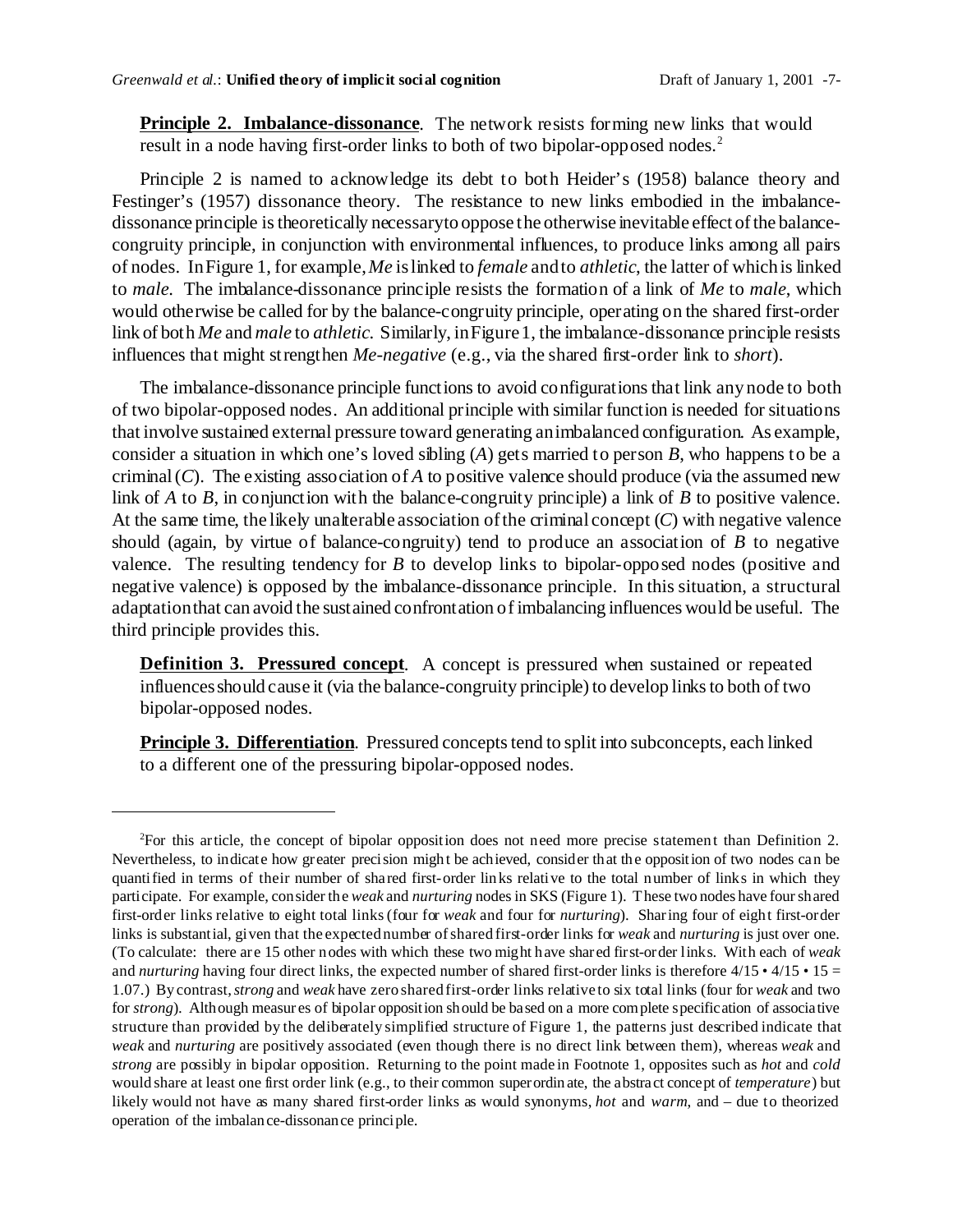Principle 3's name came from Heider's (1958) analysis of a similar situation (see Figure 2). In the example of the sibling's criminal spouse, the spouse  $(B)$  is a pressured concept. This pressure would be removed if Person *B* could split into two concepts, one linked to negative valence (e.g., *B*'s past criminal identity) and the other to positive valence (*B*'s current identity as loving spouse). This split, or differentiation, removes pressures toward change that result from the balance-congruity principle and are resisted by the imbalance-dissonance principle. The differentiation principle embodies the cognitive operation that is known as*subtyping* in research on stereotypes (e.g., Deaux, Winton, Crowley, & Lewis, 1985; Hewstone, Macrae, Griffiths, & Milne, 1994; Weber & Crocker, 1983).

## **Similarities to Heider's Balance Theory**



Figure 2. **Heider's representation of consistency principles**. This figure reproduces Heider's portrayal of imbalance (*a*) and balance (*b*–*e*) that appeared in Figure 1 on p. 208 of his chapter on 'Sentiment' in *The Psychology of Interpersonal Relations* (Heider, 1958). *p* = person; *o* = other; *x*  $=$  concept; L = positive sentiment relation; DL = negative sentiment relation; U = unit relation.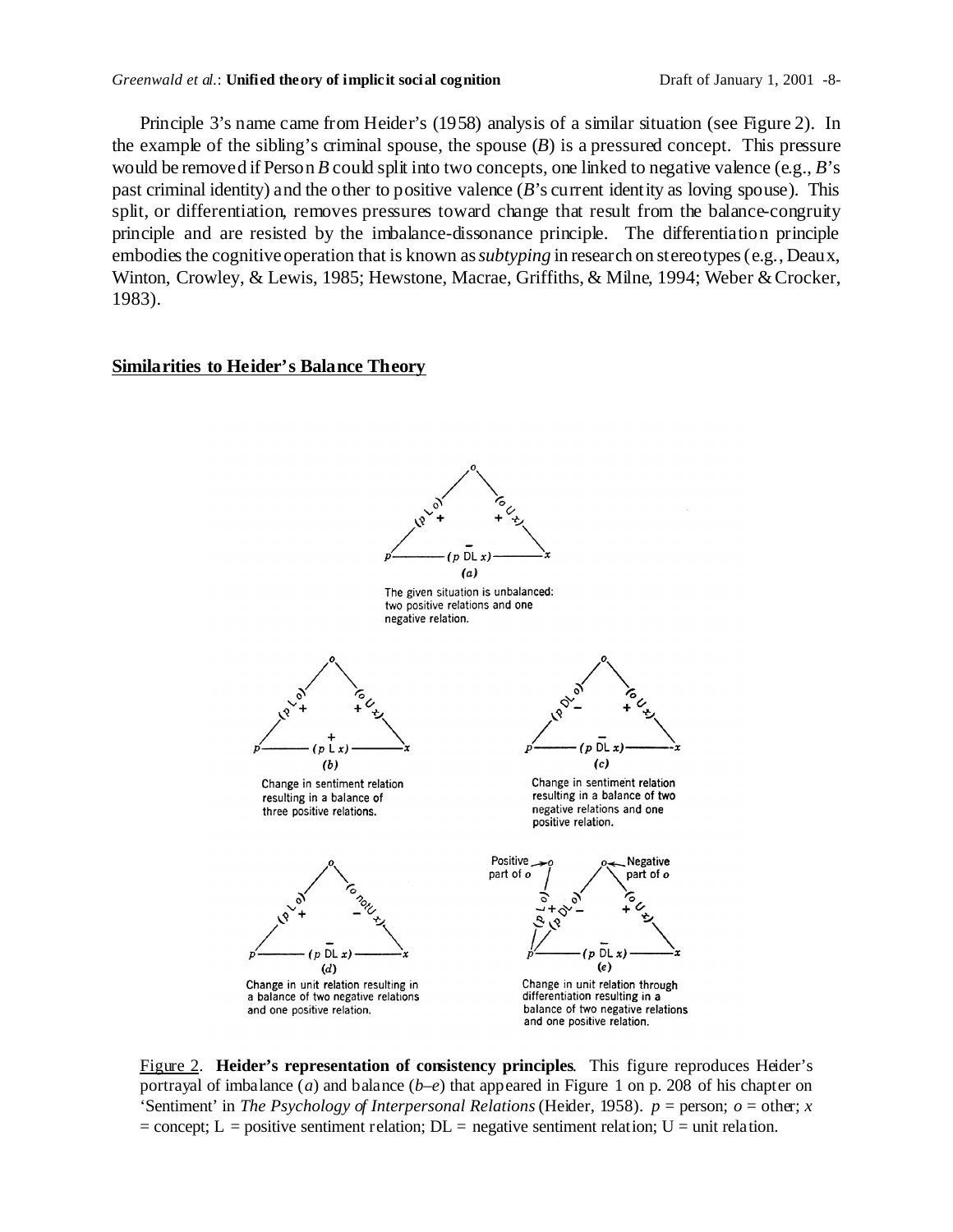There are several similarities of the present theory to Heider's balance theory. Insights corresponding to all of Principles 1-3 were captured in Heider's (1958) diagrams of balanced and imbalanced configurations for sentiment and unit relations. In Heider's diagrams (reproduced here as Figure 2) the balance-congruity principle appears in the balanced structures *b*–*d*, the imbalancedissonance principle in diagram *a*, and the differentiation principle in diagram *e*. The chief differences between Heider's representations and those of the present theory are that (a) Heider limited attention to links that involved a person object (either self [*p*] or other [*o*]), (b) Heider distinguished *unit* (association) from *sentiment* (liking) links, in contrast to the present theory's use of just one (associative) type of link, (c) Heider focused more on the role of consistency in modifying existing links than on its role in creating (or avoiding) new links, and (d) Heider did not distinguish between unassociated and bipolar-opposed pairs of nodes.<sup>3</sup>

In order to represent the complexity of consciously construed relations among psychological objects, Heider focused on person-object relations and distinguished unit from sentiment relations. Heider's observation that many person-object relations could be described using just the unit and sentiment relations was a remarkable and theoretically effective simplification. The present theory uses an even more radical simplification to obt ain even broader scope — collapsing both (a) the distinction between person concepts and other concepts and (b) the distinction between unit and sentiment relations. This step has been influenced by modern connectionist and neural network modeling, themselves forms of theory that reduce mental representations to node and link structures (Rumelhart & McClelland, 1986; Smith, 1996).

### **Methods for Empirical Tests**

## **The Implicit Association Test (IAT):**

#### **Measuring Associative Strength in the Social Knowledge Structure**

The present theory's predictions can be tested in studies that use self-report measures of the types widely used in social psychology of the last several decades. However, for two reasons, self-report measures are not necessarily preferred for tests of the present theory. First, some of the associative links of SKS may not be available to introspection and may therefore not permit accurate assessment by self-report measures (cf. Greenwald & Banaji, 1995). Second, self-report measures are susceptible to artifacts (such as impression management and demand characteristics) that can distort reporting even of associations that are introspectively available. Consequently, in the experiments reported here the unified theory's predictions have been tested not only with self-report measures, but also with a recently developed indirect measurement method, the Implicit Association Test.

**Format of the measure**. The Implicit Association Test (IAT: Greenwald, McGhee, & Schwartz, 1998) indirectly measures strengths of associations between concepts. In the IAT's procedure, subjects are asked to sort stimuli representing four concepts into just two response categories, each of which includes two of the four concepts. Usefulness of the IAT to measure association strength depends on the assumption that when the two concepts that share a response are strongly associated, the sorting task is considerably easier than when the two response-sharing concepts are either weakly

<sup>&</sup>lt;sup>3</sup>Heider's struggle with the difficulty of not having a distinction like that between unassociated and bipolar-opposed nodes can be seen in his discussion of 'some difficulties connected with the notU [i.e., not-unit] relation' (Heider, 1958, pp. 201-202).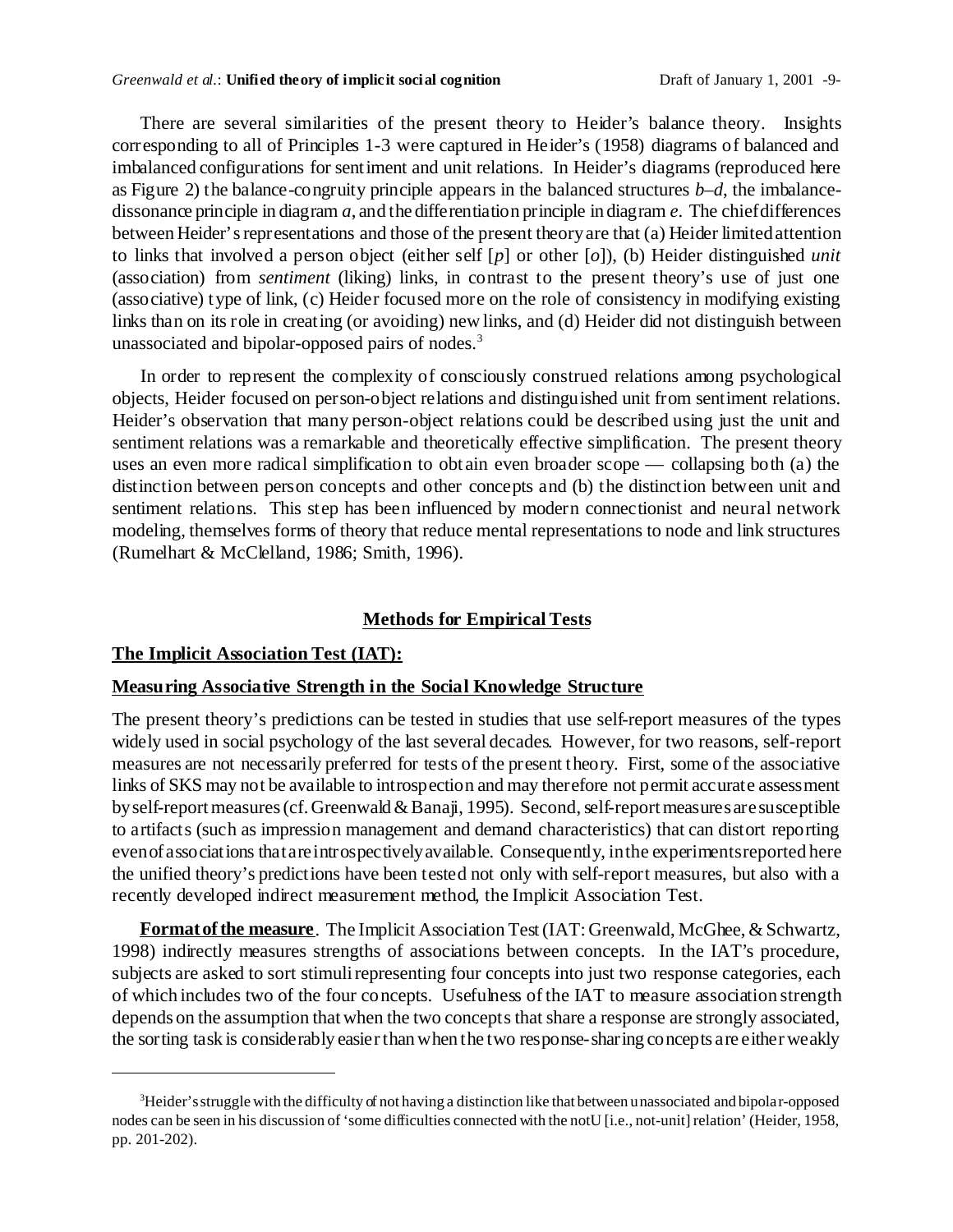associated or bipolar-opposed. The IAT illustrated in Figure 3 uses the four concepts of male, female, self, and other to provide a self-concept measure of gender identity as male or female. Subjects who identify as female should find the IAT's task easier when the two sorting categories are *female*-or-*self* vs. *male*-or-*other* than when the two sorting categories are *male*-or-*self* vs. *female*-or*other*. 4

|          | Male versus Female              |                                        | Self versus Other        |                                           |
|----------|---------------------------------|----------------------------------------|--------------------------|-------------------------------------------|
| concepts | Male                            | Female                                 | Self                     | Other                                     |
| items    | male<br>man<br>boy<br>he<br>sir | female<br>woman<br>girl<br>she<br>lady | me<br>my<br>mine<br>self | they<br>them<br>their<br>theirs<br>others |

Concept Contrasts for the Gender Self-Concept IAT

Sequence of Tasks for Gender Self-Concept IAT

| <b>Steps</b>   | Concepts for left response | Concepts for right response |  |
|----------------|----------------------------|-----------------------------|--|
| 1              | Male                       | Female                      |  |
| $\overline{2}$ | Self                       | Other                       |  |
| 3              | Self or Male               | Other or Female             |  |
| 4              | Female                     | Male                        |  |
| 5              | Self or Female             | Other or Male               |  |

Figure 3. **Illustration of the Implicit Association Test to measure gender self-concept**. The IAT starts by introducing subjects to the four concepts that will be used in a series of 5 tasks. In this illustration, one pair of concepts is introduced in the first task by asking subjects to respond with left key to words representing *male* and with right key to words representing *female*. In the second task, the second pair of concepts is introduced, with subjects asked to respond left to words representing *self* and right to words representing *other*. The third step introduces a combined task, in which words representing either *male* or *self* get the left response and words representing either *female* or *other* get the right response. The fourth task reverses the first, and the fifth task combines the tasks of the 2nd and 4th steps. The IAT effect measure is constructed by comparing performance in the 3rd and 5th steps. If the subject responds more rapidly in the *male*-or-*self* vs. *female*-or-*other* task than in the *female*-or-*self* vs. *male*-or-*other* task, this indicates that, in combination, the *male*-*self* and *femaleother* associations are stronger than the *female*-*self* and *male-other* associations.

In its typical uses, the IAT measures *relative* strengths of associations in a structure such as SKS. In the Figure 3 example, rather than providing an absolute measure of strength of any individual associative link, the IAT provides a measure (the 'IAT effect') that compares the combined strength

<sup>4</sup>The notation '*female*-or-*self*' indicates tha t items representing the concepts *female* and *self* are sorted together (the subjects gives the same keyboard response to any item representing either concept) in the IAT.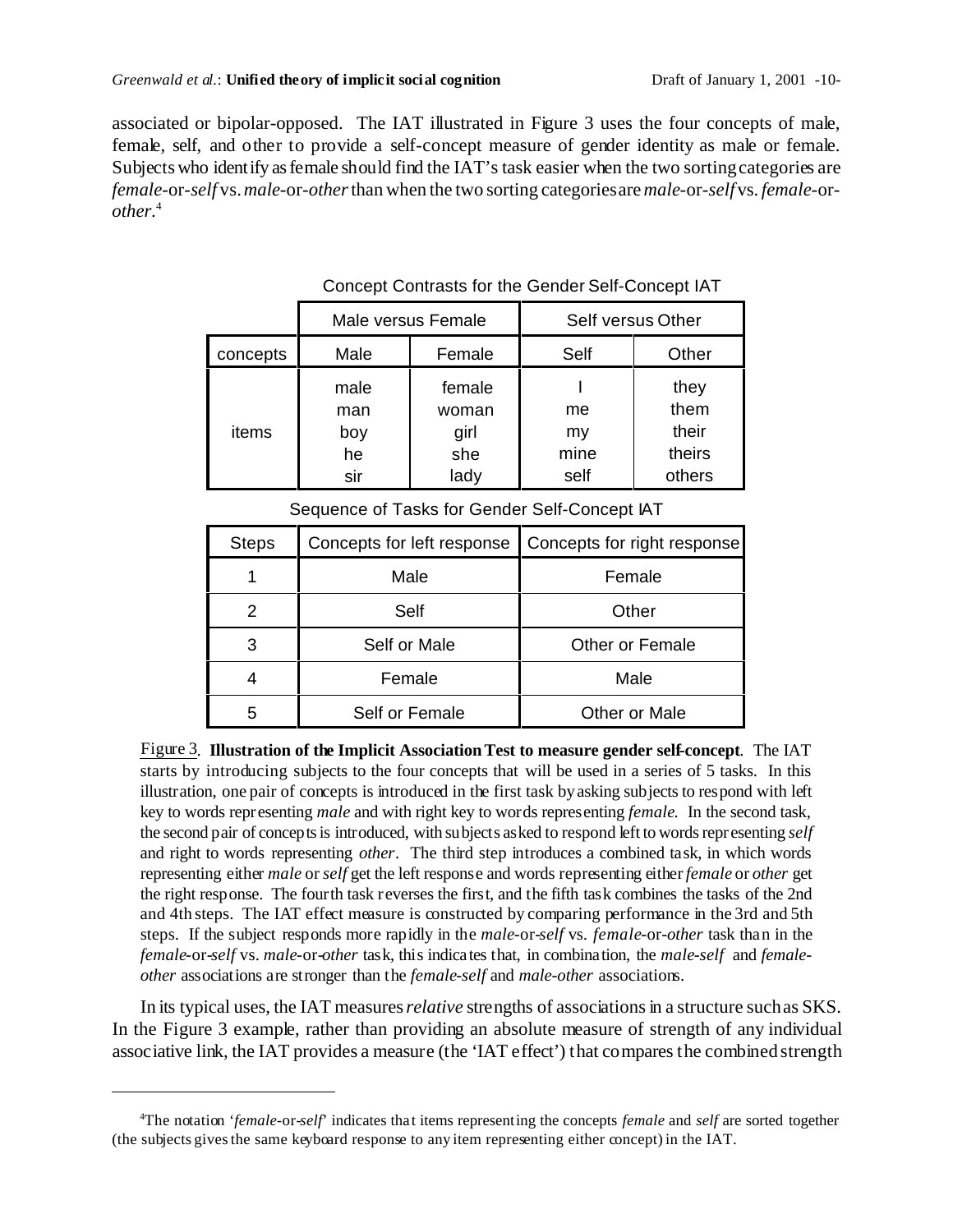of *female-self* and *male-other* to the combined strength of *male-self* and *female-other*. This relativestrength indicator is especially useful for testing the present theory's predictions that compare the strengths of associations of valence or self with bipolar-opposed pairs of concepts.

**Properties of the IAT measure.** Among the first goals of research using the IAT were to establish that the measure could detect valence differences that were either (a) almost universal in the population (e.g., preference for flowers over insects) or (b) expected as differences between subject populations (e.g., between Korean Americans and Japanese Americans in valences associated with their respective ethnicities). These demonstrations were provided by Greenwald et al. (1998), who additionally demonstrated that the IAT was free of several possible sources of procedural artifact. In particular, the IAT effect measure was uninfluenced by whether the pleasant category was assigned to left hand or right hand or by variations (ranging from 150 ms to 750 ms) in the interval between successive trials. Further, effects obtained with the IAT were quite robust over variations in the manner of treating data from incorrect responses and from non-normal response latency distributions. Subsequent research has extended evidence for the IAT's internal validity by establishing that the IAT's association measures are not influenced by variation in familiarity of items used to represent contrasted attitude-object concepts (Dasgupta, McGhee, Greenwald, & Banaji, in press; Ottaway, Hayden, & Oakes, in press; Rudman, Greenwald, Mellott, & McGhee, in press).<sup>5</sup>

Greenwald et al. (1998) reported an influence due to the order of administering the two critical IAT tasks (i.e., Tasks 3 and 5 in Figure 3). Performance on either task tends to be faster when it is performed third in order, rather than fifth in order in Figure 3's sequence. This procedural effect has been accommodated in subsequent research chiefly by counterbalancing the two possible orders of these two tasks.

Several studies have demonstrated sensitivity of IAT measures to experimental manipulations that might be expected to influence automatic expressions of attitudes and stereotypes. Dasgupta and Greenwald (in press) demonstrated that exposure to admirable exemplars of stigmatized categories (African American and elderly) reduced implicit negativity toward those categories. Haines (1999) found that women's being assigned to a powerful role in a simulation game increased the IATmeasured association of self with strength. Blair, Ma, & Lenton (in press) showed that a guided exercise of imagining a strong woman decreased an IAT measure of the gender stereotype that associates male, more than female, with strength. Rudman, Ashmore, & Gary (1999) showed reduced IAT-measured implicit prejudice in students enrolled in a Prejudice and Conflict seminar. Karpinski and Hilton (in press) demonstrated that presenting 200 word pairs that linked the word 'elderly' to various pleasant words and the word 'youth' to various unpleasant words reduced the magnitude of an otherwise strong IAT effect that indicated automatic preference for young over old.

In order to be used in testing the present theory's predictions, the IAT must be sensitive to individual differences, over and above its demonstrated sensitivity to group differences. Test-retest reliabilities of IAT measures, observed in as-yet-unpublished studies, have averaged approximately *r* = .6 (e.g., Bosson, Swann, & Pennebaker, 2000; Dasgupta & Greenwald, in press; Greenwald & Farnham, 2000). Theoretically interpretable within-group individual differences have been observed

<sup>&</sup>lt;sup>5</sup>A limit on this generalization about the IAT's immunity to familiarity effects occurs when the IAT includes an artificial concept that is composed totally of unfamiliar and meaningless items, such as nonsense words. In tests involving associations with valence, such pseudo-concepts produce data indicating that they have negative valence. This may be accurate, but it may be more appropriate to suggest that the IAT should not be used to assess strengths associations that involve such vacuous concepts.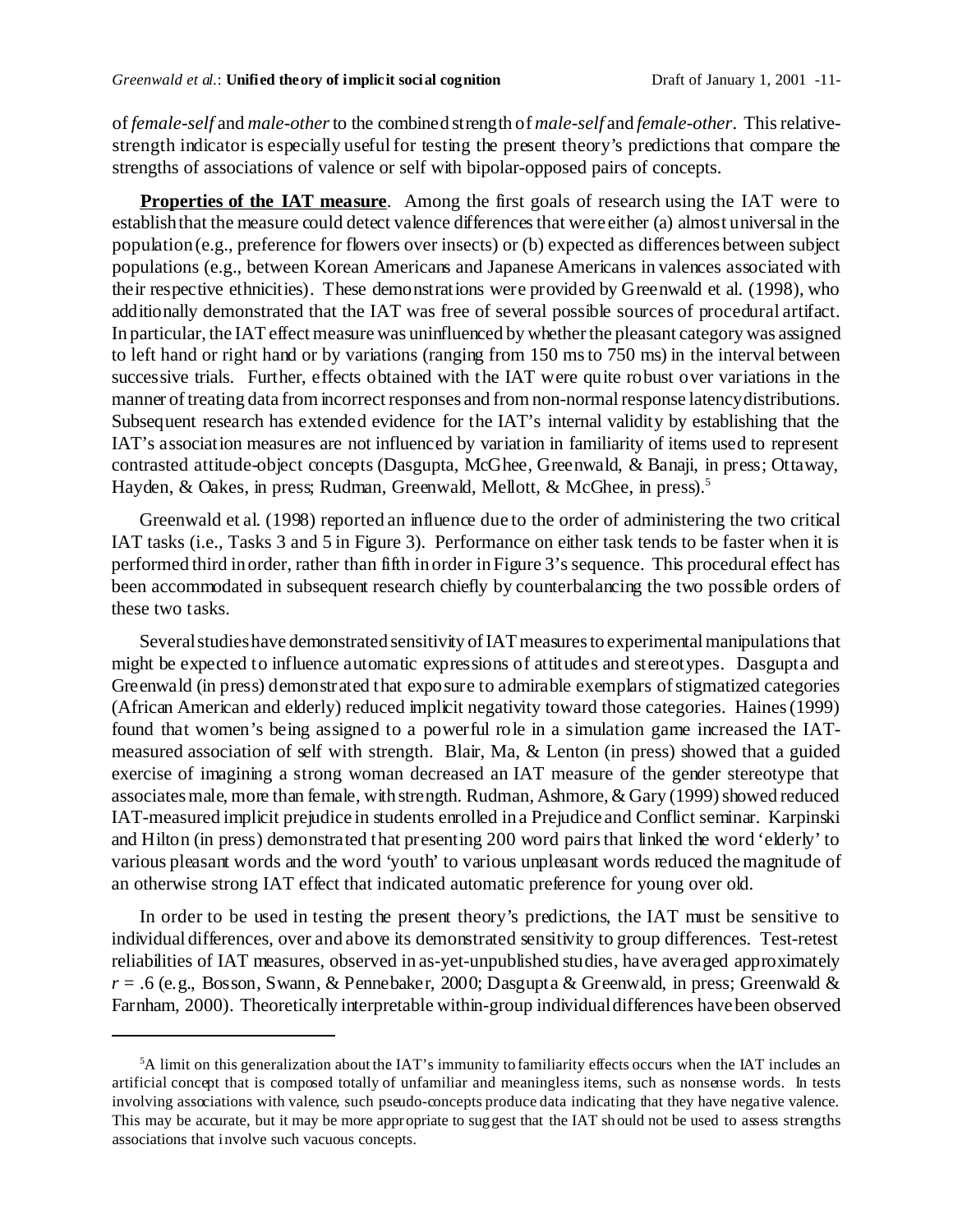by Greenwald et al. (1998), Rudman, Ashmore, and Gary (1999), Rudman and Glick (in press), and Rudman, Greenwald, & McGhee (in press). For example, prejudice against female job applicants is associated with IAT-assessed (but not explicit) gender stereotypes (Rudman & Glick, in press). Correlations of IAT measures with semantic priming measures of association strengths show that these two procedures converge as measures of strength of automatic associations (Cunningham, Preacher, & Banaji, in press; Mellott, Cunningham, Rudman, Banaji, & Greenwald, in preparation; Rudman & Kilianski, 2000). Also, IAT-assessed implicit prejudice has been shown to correlate with fMRI-assessed activation of the amygdala (a subcortical structure associated with emotional learning and evaluation) in White subjects exposed to unfamiliar Black faces (Phelps et al., 2000).

## **The Balanced Identity Design**



Figure 4. **A representation format for balanced identity designs**. Each vertex of the triangle represents a *concept*. A balanced identity design always includes *self* as one of the concepts (bottom vertex), and also includes both a social category (group) concept and an attribute concept. In italics, above the group and attribute vertices, are examples of concepts that could play those roles in the design. The three associations measured in the design are identified on the triangle edges that join the vertices for the two associated concepts. The group-self association corresponds to an *identity*. The labels for the other two types of associations depend on whether the attribute is valence or not. If the attribute is valence, then the group-attribute association is an *attitude* and the self-attribute association is *self-esteem*. If the attribute is not valence (e.g., any of the bracketed three at upper right), then the group-attribute association is a *stereotype* and the self-attribute association is an aspect of *selfconcept*.

The present theory defines four social-cognitive constructs — self-esteem, self-concept, stereotypes, and attitudes — as associations among concepts. The theory's three principles generate predicted relationships among measures of these associations. Research aimed at testing the theory introduces a class of *balanced identity* research designs that are identified by four features: (a) Examination of a triad of potentially associated concepts – always including *self* – and also including a *social category* and an *attribute*, (b) measurement of the three associations that link all pairs of concepts in this triad, (c) obtaining data from subjects who are expected to vary in strength of the association between self and the social category (i.e., varying strengths of *identity*), and (d) use of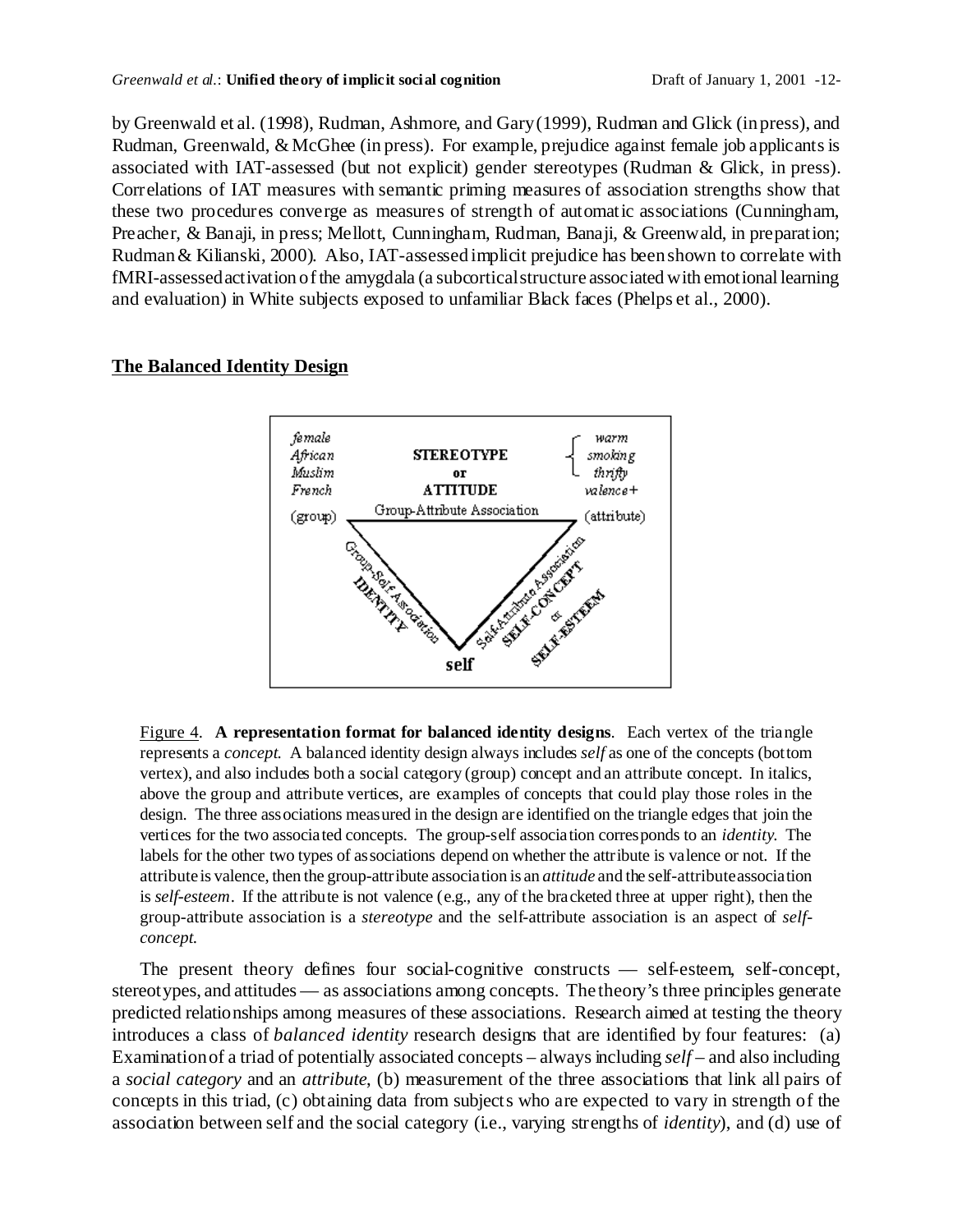statistical tests for predicted patterns that involve the three associations simultaneously. 'Identity' is in the name of the design because the design always includes an identity association, which is the association of self with a social category. 'Balanced' is in the name of the design because these designs can reveal consistency, of the sort hypothesized in Heider's balance theory, within the triad of associations. Figure 4 introduces a representational format for balanced identity designs. The class of balanced identity designs is potentially enormous because of the many possible ways of selecting social categories and attributes for investigation.

Balanced identity designs are well suited to testing predictions derived from the present theory's balance-congruity principle, which holds that two concepts with a shared first-order link should develop a mutual association. Thus, for *self* and *positive* valence, along with any *group* concept, the existence of both *self-positive* and *self*-*group* associations constitutes a network fragment with a shared first-order link — both *group* and *positive* are linked to *self*. For this configuration, the balance-congruity principle predicts that the attitude toward the group (i.e., the *group*-*positive* association) should develop in proportion to the product of the strengths of the *self*-*positive* and *selfgroup* links. In other words, groups associated with self should share in self's valence.

Figure 5 illustrates an associative structure corresponding to a possible balanced identity design in the domain of women's gender self-concept. As shown in the figure, if *self* ('Me') has the expected (for women) associations with both *positive* (valence) and *female*, the conditions exist for development of a balancing association of *positive* with *female*, by operation of the balance-congruity principle. Prediction 1 states the result of this derivation so as to encompass any configuration involving self, positive valence, and a membership group (i.e., an ingroup).



Figure 5. **Balance of identity and attitude**. The diagram shows a fragment of a woman's social knowledge structure in which *positive* and *female* have a shared first-order link to self (*Me*). The *Mepositive* link represents self-esteem, and the *Me-female* link represents ingroup identity as female. In this situation, the balance-congruity principle (strengthening of association between two nodes that have a shared first-order link) calls for strengthening the *female-positive* link, indicated by the dashed line.

**Prediction 1**: **Balanced identity and attitude**. *Ingroup attitude (ingroup-positive association) should be a multiplicative function of the strengths of ingroup identity (selfingroup association) and self-esteem (self-positive association)*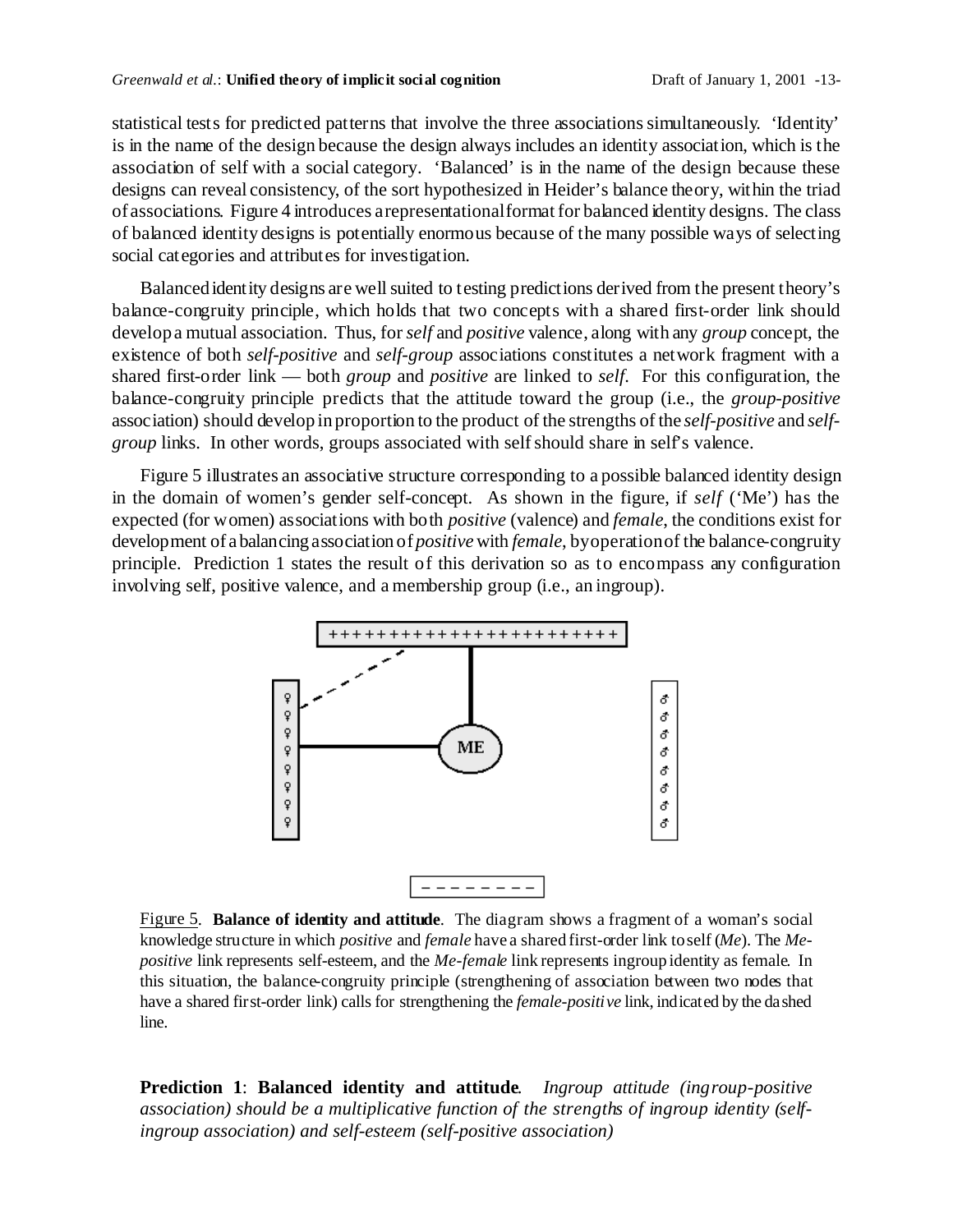The multiplicative form of Prediction 1 follows from the balance congruity principle's appeal to the notion of a *shared* first-order link. That is, if either the *self*-*positive* or the *self*-*ingroup* link is of zero strength then there is (a) no shared link and (b) no tendency to form the third (*ingrouppositive*) link.

## **Statistical Analysis of the Balanced Identity Design**

Figure 6 describes a theoretically expected data pattern for any set of three variables that have the interrelationships described in Prediction  $1$  — one variable (Criterion) being a multiplicative product of the other two (Predictors A and B). Prediction 1 could have been stated with strength of any of the three associations it mentions expected to be a multiplicative function of strengths of the other two. Accordingly, any of the three association measures in a balanced identity design can be in the role of Figure 6's Criterion. The three variables are thus effectively interchangeable in their roles in data analysis.

In the experiments presented in this article, the three associations of each balanced identity design are measured on numeric scales. In order to permit graphic presentation, one of the three variables in Figure 6 (arbitrarily, Predictor B) is treated as an index variable with three levels — low, moderate, and high. Figure 6 displays the expected regression of the Criterion variable on Predictor A separately for these three levels of Predictor B. Because the variables of a balanced identity design can take any of the three roles in Figure 6, the implication of Figure 6 is that the slope of the regression relation between any two variables (e.g., Criterion and Predictor A) is governed by the level of the third variable (Predictor B). When the third variable is at a high level, the expected relationship between the first two variables is positively sloped; when the third variable is at a low level, the expected relationship between the first two is negative.



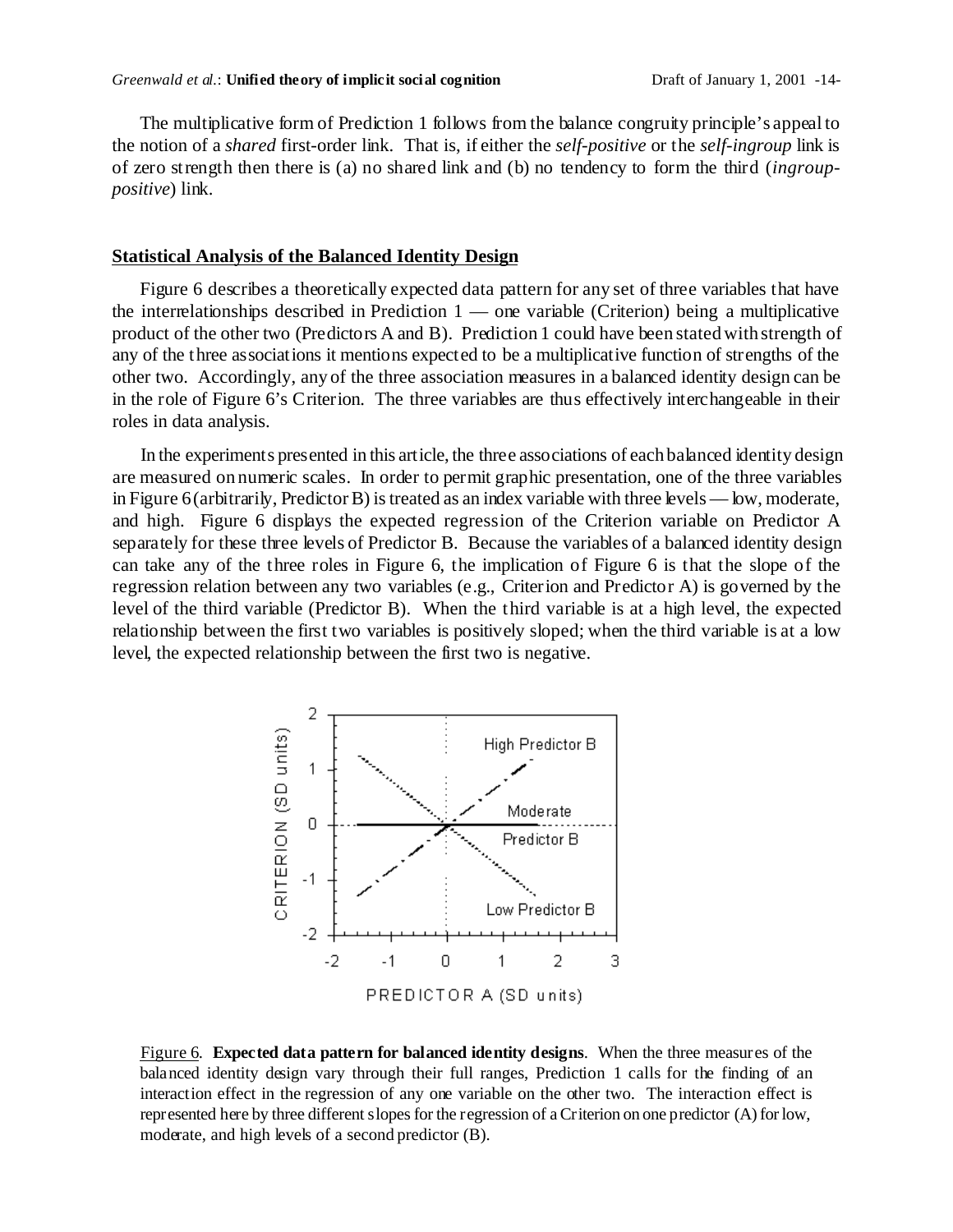**Multiple regression analysis**. The pattern shown in Figure 6 has a strong implication for the results of a multiple regression analysis in which any of the three variables of the balanced identity design is criterion, and the other two are predictors. In particular, the data should be fit entirely by the interaction effect in the first step of a 2-step hierarchical analysis that (a) includes only the interaction effect term in the first step and (b) adds the interaction's two component variables as separate predictors in the second step. Further, the regression coefficient for the term corresponding to this interaction effect should be positive in sign.<sup>6</sup> When C represents the criterion and A and B represent the two predictors, the equations fitted in the two steps are:

$$
C = b_0 + b_1(A \cdot B) + e \tag{1}
$$

$$
C = b_0 + b_1(A \cdot B) + b_2(A) + b_3(B) + e
$$
 (2)

In these equations, the four regression coefficient values are the constant or intercept term  $(b_0)$ , the interaction effect  $(b_1)$ , and the effects of Predictors A  $(b_2)$  and B  $(b_3)$ ; A $\cdot$ B is the interaction predictor variable, which is formed by multiplying values of A and B. The usual procedure for testing an interaction effect is to enter the variable representing it into the regression analysis *after* estimating main effects by entering the interaction's individual component variables as predictors (Cohen & Cohen, 1983). However, to determine if the data of the balanced identity design can be fit entirely by the interaction term this typical order must be reversed.<sup>7</sup> Good fit for the interaction-only model of Equation 1 will appear as the absence of a statistically significant increment in *R* on Step 2.

Stated more completely, Prediction 1 leads to four expectations for results of the 2-step hierarchical analysis: (a) The *R* in Step 1 should account for substantial variance in the criterion and should estimate a numerically positive value for  $b_1$ , (b) the estimate of  $b_1$  should also be positive in Step 2,<sup>8</sup> (c) the increment in *R* on Step 2 should not be statistically significant, and (d) neither  $b_2$  nor  $b_3$  should differ significantly from zero in Step 2. The last two predictions require a scaling assumption – that numeric zero values for variables A and B indicate zero strength of the associations that they measure. Failure of this scaling assumption could produce a significant increment of the multiple *R* in Step 2, along with significant deviations of  $b_2$  and/or  $b_3$  from zero (Aiken & West, 1991, Appendix A). Therefore, when Predictions (a) and (b) are confirmed, minor failures of (c) and (d) could be due to inadequacy of the scaling assumption rather than being due to invalidity of Prediction 1.

 $6T$ o explain: Figure 6 shows that the criterion measure is expected to be especially low when one predictor is high and the other is low (a situation that makes the AB product negative). Similarly, Figure 6 shows that the criterion is expected to be especially high either when both predictors are low or when both are high — both of these are situations that make the AB product positive. With the value of the criterion therefore expected to be especially low when the AB product is negative, and especially high when the AB product is positive, the overall expectation is a positive relation between the AB product and the criterion.

<sup>&</sup>lt;sup>7</sup>We are grateful to an anonymous reviewer for suggesting this analysis strategy.

<sup>8</sup>As implied by Figure 6, when there is no variation on one predictor, the regression analysis can degenerate to a linear relationship between the other two variables, with no interaction effect. Such an extreme circumstance should be rare. Nevertheless, this reasoning indicates that when the range of at least one variable in the balanced identity design is restricted, the interaction term in Step 2 may be only weakly positive, and therefore not necessarily statistically significant.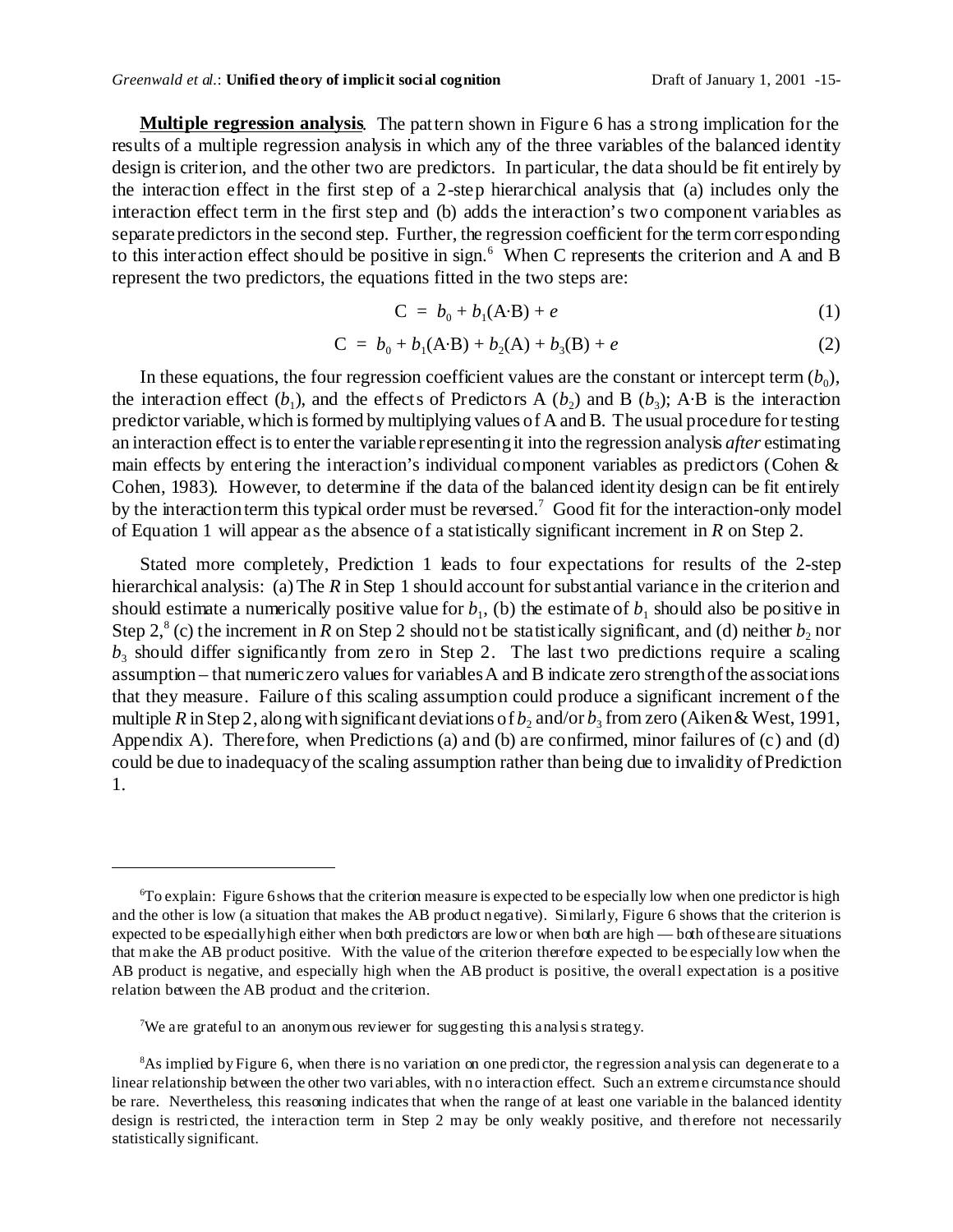**Zero-order correlations**. Zero-order correlations are unadjusted product-moment correlations between two variables. These are distinct from the partial correlations that are produced in a multiple regression analysis. As explained a few paragraphs previously, the expected zero-order correlation between any two of the three variables in a balanced identity design depends on the distribution of the third variable. If Figure 6's Predictor B is well distributed across its full range, the zero-order correlation between A and B should be a mixture of the three slopes shown in Figure 6, with no directional expectation — it should not differ significantly from zero. The situation is different when Predictor B has a *polarized* distribution, meaning that scores are noticeably displaced to one or the other side of zero. For example, consider a balanced identity test of the analysis shown in Figure 5. In this design, the three measures of the balanced identity design are self-female association (group identity), self-positive association (self-esteem), and female-positive association (group attitude). In a study that obtains these three measures for women subjects, the subjects should have scores polarized toward high values on the group identity measure (that is, women subjects should associate self much more with female than with male). If this self-female association measure is in the role of Figure 6's Predictor B, the obtained data for the other two variables should fall near Figure 6's positive regression slope that is labeled 'High Predictor B'. That is, the zero-order correlation between the measures of self-positive and female-positive associations should be numerically positive. If the sample were instead polarized toward the low end of Predictor B (e.g., a sample of men), the correlation of Predictor A with Criterion should be negative, corresponding to the slope labeled 'Low Predictor B'.

To summarize and generalize: When any variable in the balanced identity design is polarized toward its high end, the zero-order correlation between the other two variables should be positive; when any of the variables is polarized toward its low end, the zero-order correlation between the other two variables should be negative; and if a variable in the balanced identity design is not polarized, correlations between the other two variables should not differ from zero.

## **Illustrative Experiment:**

#### **Balanced Identity Investigation of Gender Attitude**

The first experiment that used a balanced identity design was one that was designed to test Prediction 1 in the domain of gender identity and gender attitude, as illustrated in Figure 5.<sup>9</sup> This test required (a) measuring three types of associations: self-gender (gender identity), self-valence (selfesteem), and gender-valence (gender attitude), and then (b) testing the regression relationships specified by Prediction 1. For the IAT, it was necessary to represent the gender, self, and valence concepts of Figure 1 in the form of contrasts of complementary categories. Thus, *self* was represented by the contrast of self vs. other; *valence* by the contrast of pleasant vs. unpleasant, and *gender* by the contrast of male vs. female.

<sup>&</sup>lt;sup>9</sup>This experiment was reported by Farnham and Greenwald (1999). A detailed description can be found in Farnham (1999, Experiment 1).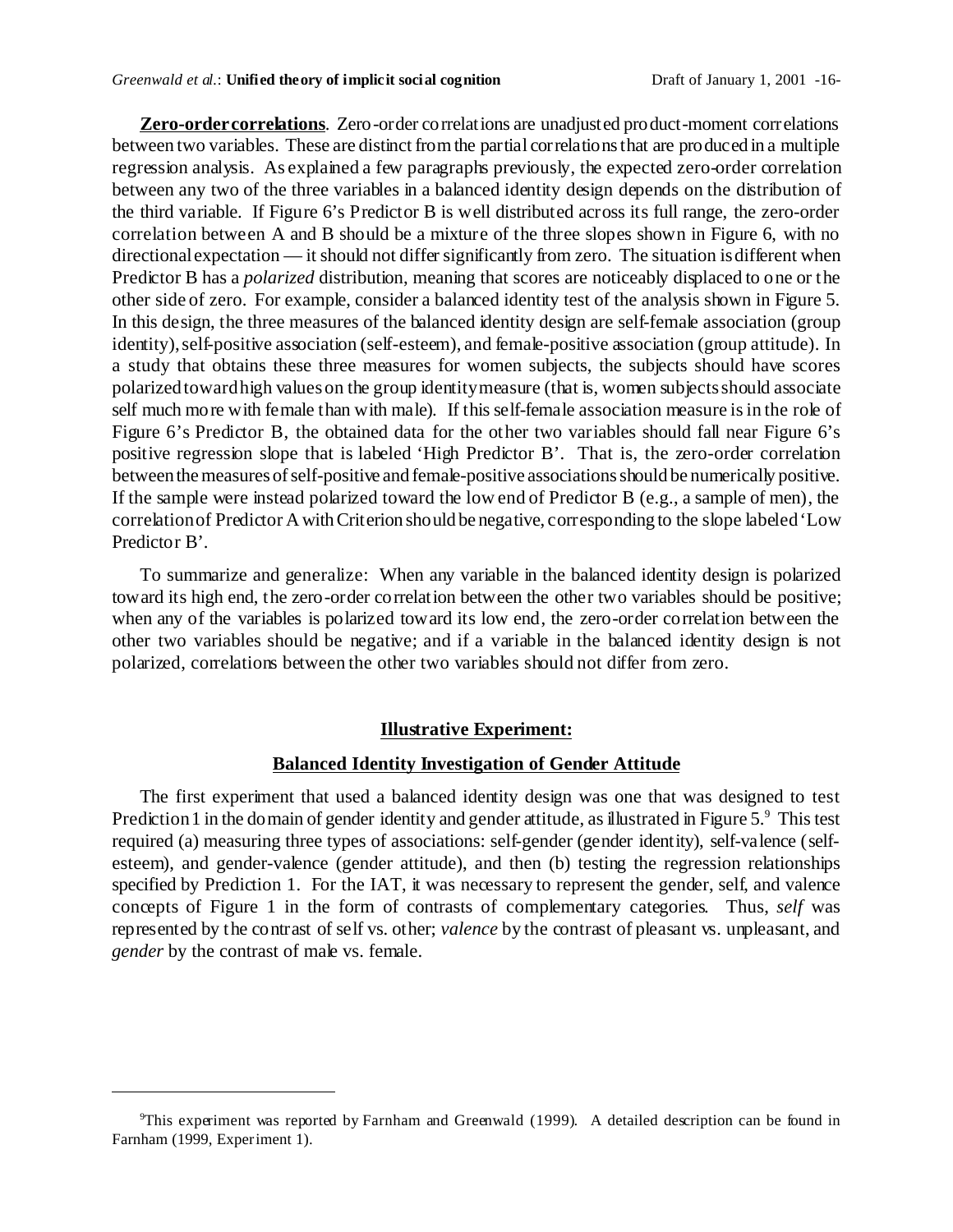## **Subjects**

The participants were 67 undergraduate women at University of Washington who volunteered in exchange for a small amount of extra credit in their introductory psychology courses. Data for two subjects were excluded for not following instructions. An additional 8 subjects had incomplete questionnaire data, leaving  $N = 57$  for analyses of explicit measures.

## **Procedure**

Subjects participated individually. The procedure consisted of administering both explicit (self-report, paper-pencil) and implicit (IAT, computer-administered) measures of the three sets of associations that constituted the balanced identity design. When this experiment was conducted it was suspected that completing the IAT measures was more likely to influence responses to the self-report measures than vice versa. (However, there are not yet any data that establish systematic effects of order of administering IAT and self-report measures.) Consequently, the self-report measures of association strengths were administered first.

# **Explicit Measures**

Self-esteem. Explicit self-esteem (association of self with positive valence) was measured with three procedures: (a) a thermometer measure, (b) a Likert measure, and (c) a standard self-esteem inventory. For the thermometer measure, subjects rated both 'yourself' and 'other people' by placing a horizontal mark through a vertical thermometer scale that was anchored  $0 -$ Cold or unfavorable' at the bottom, '50 – Neutral' in the middle, and '99 – Warm or favorable' at the top. The measure was constructed as a difference score, subtracting the score for 'other people' from that for 'yourself'. For the Likert measure, subjects rated each of 6 pleasant-meaning and 6 unpleasantmeaning words on 7-point scales that were anchored at their ends by 'not at all characteristic of you' (1) and 'extremely characteristic of you' (7). (The 12 items are listed below in describing the IAT measures.) The measure was constructed by subtracting the average score for the 6 unpleasant items from that for the 6 pleasant items. The standard inventory measure was the 10-item Rosenberg Self-Esteem Scale (RSES; Rosenberg, 1965). The balanced identity statistical analyses required each of these measures to be scored on a scale that had a rational zero point. The thermometer and Likert measures had rational zero points due to their construction as difference scores. The RSES asks subjects to respond to positive and negative self-descriptive statements on a 4-point agreement scale, and could therefore be given a rational zero point by letting zero correspond to the midpoint (between the 2nd and 3rd points) of the agreement scale. An overall explicit self-esteem measure was obtained for each subject by first dividing each of the three self-valence measures by its standard deviation and then averaging the three values. (This procedure preserved the desired location of the zero point.)

Gender identity. Explicit gender identity (self-gender association) was measured in Likert format. Subjects rated each of 6 male and 6 female nouns (listed below in describing IAT measures) on a 7-point scale anchored by 'not at all characteristic of you' (1) and 'extremely characteristic of you' (7). This measure was scored by subtracting the average score for the 6 male items from that for the 6 female items – as a consequence high scores represented stronger association of self with female.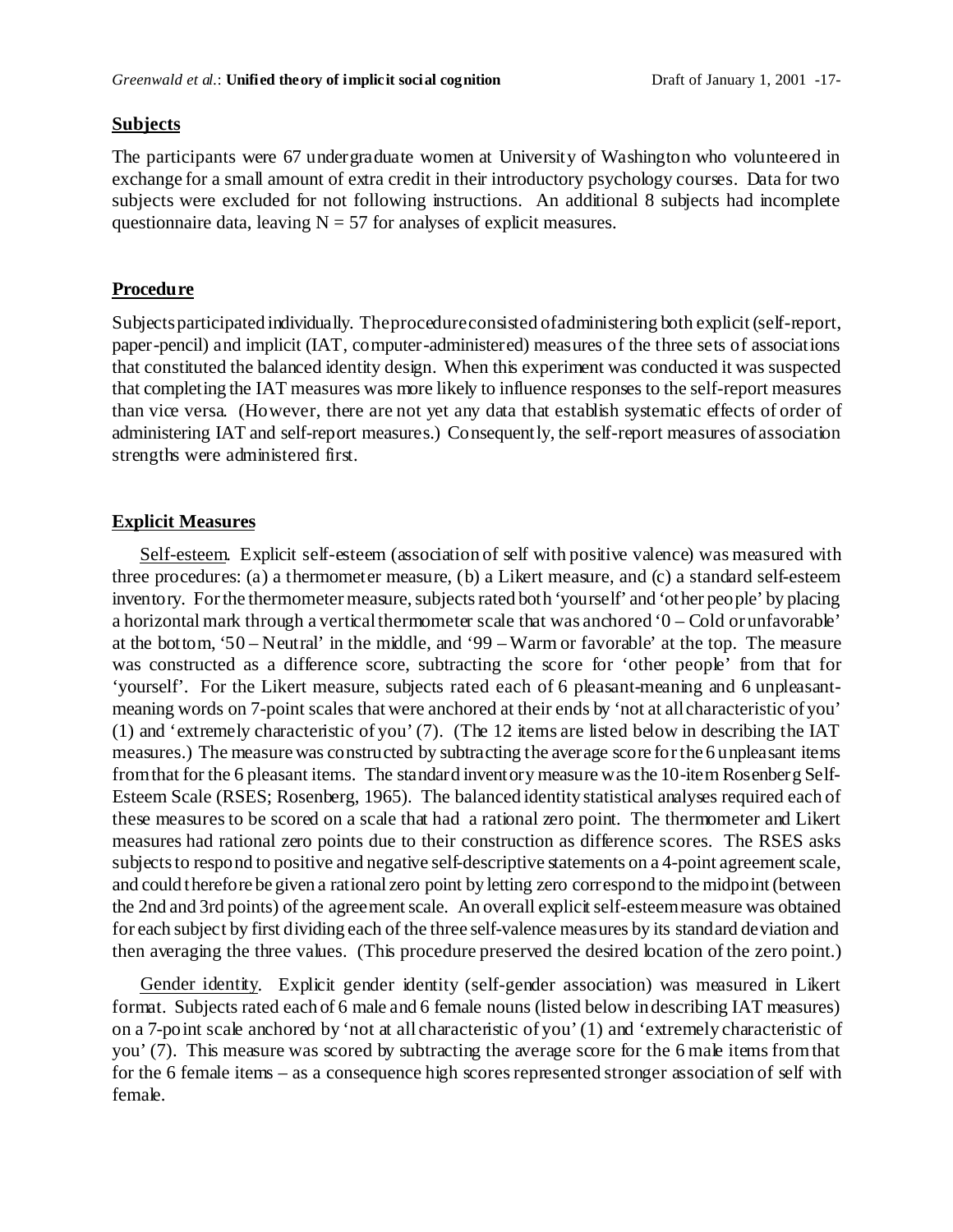Gender attitude. The explicit gender attitude variable combined two measures, one in thermometer format and one in Likert format. The thermometer measure was like that for self-esteem – the two concepts that were rated on the warmth-of-feeling scale were 'females' and 'males'. The difference score for this measure used the rating for 'males' subtracted from that for 'females'. The Likert measure of gender attitude was also parallel to the one for self-esteem, being constructed from the subject's ratings of 6 pleasant and 6 pleasant items twice each, once on a scale ranging from 'not at all characteristic of males' (1) to 'extremely characteristic of males' (7) and once on a similar scale referring to 'females'. Attitude scales for both concepts were obtained by subtracting the average score for the 6 unpleasant items from that for the 6 pleasant items. The gender attitude difference score was then computed as the attitude score for males subtracted from that for females. A combined gender attitude measure was constructed for each subject by first dividing each of the two gender-valence association measures by its standard deviation, then averaging the resulting two values. Higher scores represented stronger association of female with positive valence.

## **IAT Measures**

Subjects completed three computer-administered IAT procedures that yielded measures of implicit self-esteem, gender identity, and gender attitude. These IAT measures were as parallel as possible to the Likert explicit measures of each of these three constructs, achieved by using the same stimulus items for both types of measure. The order of the three IAT measures was counterbalanced across subjects. After an initial analysis revealed that order of administration of the IAT measures had no systematic effect, order was dropped as a predictor in subsequent analyses.

Each of the three IAT measures used the five-step schema shown in Figure 3. Each step involved a block of 20 trials that was treated as practice. Steps 3 and 5, the two tasks that provided data for the IAT measure, each had an additional 40-trial block of data collection trials. Mean performance measures for the two combined tasks were computed using procedures described by Greenwald et al. (1998). These included (a) dropping the first two trials of the 40-trial blocks because of their typically lengthened latencies, (b) analyzing latencies for all trials, including those on which errors were made, (c) recoding latencies below 300 ms to 300 ms and those above 3000 ms to 3000 ms, and (d) log-transforming the resulting data before computing average performances. As pointed out by Greenwald et al. (1998), these procedures eliminate some statistical noise, but do not produce results that are substantively different from those obtained with several reasonable alternative datamanagement procedures. IAT scores were computed as the difference in means between the two combined tasks, always scored in the same direction as previously described for the Likert measures.

Idiographic self and other items. Prior to any of the IATs, each subject was asked to generate an item representing *self* in response to each of seven cues: first name, middle name, last name, home city, home state, home country, and race/ethnicity.<sup>10</sup> Subjects entered each item by typing it in a dialog box on the computer display screen. After generating the seven items, subjects selected an additional item in each of the same seven categories to represent *other*. For each of the 'other' selections, subjects were provided with a wide range of choices for each probe and were asked to select, for each, one of these that was neither associated with themselves nor was specially liked or

<sup>&</sup>lt;sup>10</sup>This differs from the pronoun, or *generic*, representation of self and other shown in Figure 3. Greenwald and Farnham (2000) used both of these formats on the same subjects, finding that the resulting measures correlated well with each other and had similar correlations with third variables..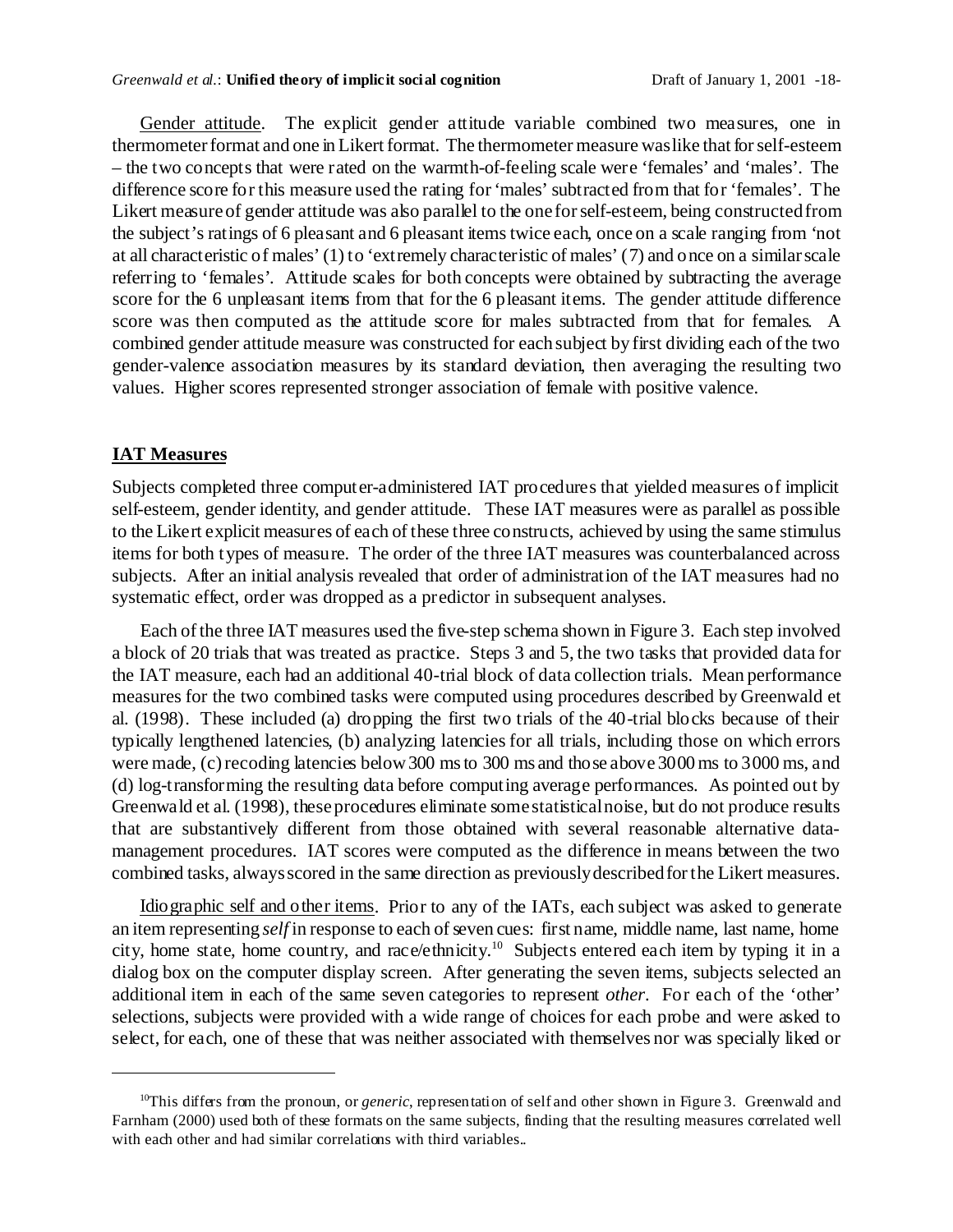disliked. Lastly, subjects were given the opportunity to drop one or two items from each of the 7 item self and other categories if, in retrospect, the generated or selected items did not well represent those categories.

Self-esteem. In addition to items for the self-other contrast, the self-esteem IAT required items for a pleasant-unpleasant (valence) contrast. For the valence contrast, pleasant was represented by 6 words (joy, warmth, gold, happy, smile, pleasure) and unpleasant by 6 words (gloom, agony, pain, stink, filth, death). (These were the same12 words used in the Likert measures of self-esteem and gender attitude.) The self-esteem IAT score was the difference score computed by subtracting mean performance in the block for which the task was to classify self-or-pleasant vs. other-or-unpleasant from that in the block for which the task was to classify other-or-pleasant vs. self-or-unpleasant. High scores therefore represented association of self with positive (more than negative) valence.

IMPLICIT ASSOCIATION TEST CONCEPT PAIRS



Figure 7. **IAT stimuli and measure from gender attitude experiment**. Items shown in the upper part of the figure represent most of those used in the three IAT measures. The items shown for *self* and *other* are ones that might have been selected had one of this article's authors (SDF) been a subject. The data graph presents mean latencies for the two combined tasks included in each of the three IAT measures. The mean IAT effect for each measure is the upper-bar-minus-lower-bar difference between the means shown for each combined task. (Data from Farnham & Greenwald, 1999)

Gender identity. The gender identity IAT used the same self-other contrast that was used for the self-esteem IAT. For the gender (male-female) contrast, male was represented by 6 words (man, boy, son, sir, guy, male) and female by 6 parallel words (woman, girl, daughter, madam, lady, female). (These were the same 12 words used in the Likert measures of gender identity and gender attitude.)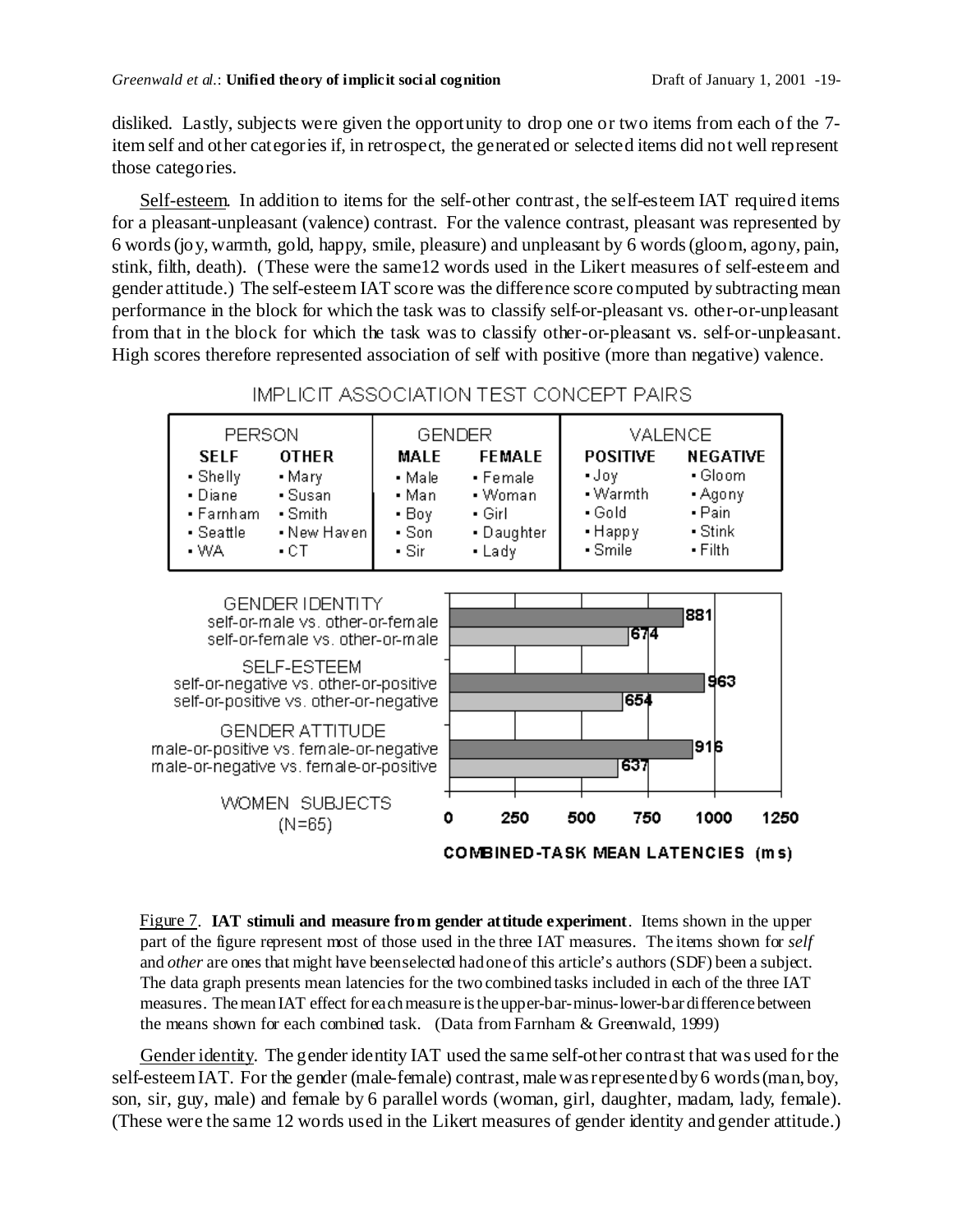The difference score for the gender identity IAT measure was computed such that higher scores represented greater association of self with female than with male.

Gender attitude. The gender attitude IAT used the same male-female contrast as the gender identity IAT and the same pleasant-unpleasant contrast as the self-esteem IAT. Its difference score was computed such that higher scores represented greater association of female than male with positive valence.

## **Results and Discussion**

Figure 7 summarizes the three IAT measures and presents mean latencies for the two combined tasks of each IAT measure (those corresponding to Steps 3 and 5 in Figure 3). Figure 8 presents data distributions for all of the IAT and self-report measures.



Figure 8. **Distributions of implicit and explicit measures for illustrative balanced identity design**. These boxplots show ranges, medians, quartile boundaries, and the few outlier cases (circles) for the implicit (IAT) and explicit (self-report) measures of associations in the illustrative experiment. (Women subjects:  $N = 65$  for implicit measures;  $N = 57$  for explicit measures; data from Farnham & Greenwald, 1999.)

**Implicit measures – descriptive results**. The upper half of Figure 8 shows that all three of the implicit measures were polarized toward high values. This was not surprising. The sample of women college students was expected, on average, to display ingroup identity as female (i.e., polarized high scores for self-female association) as well as positive scores on self-esteem that are typical for student samples (polarized high scores for self-positive association). The polarized high scores on the third measure (female-positive association) were then expected from Prediction 1. That is, as can be seen in Figure 6, when two predictor variables both have high values, the third (criterion) variable is also expected to have high values. Because all three measures were polarized toward high values, all three zero-order correlations were expected to be positive. In Figure 9, these zero-order correlations are presented on the sides of the inner triangle in the left panel. Consistent with expectation, all three of these correlations were positive ( $ps \le .01$ ).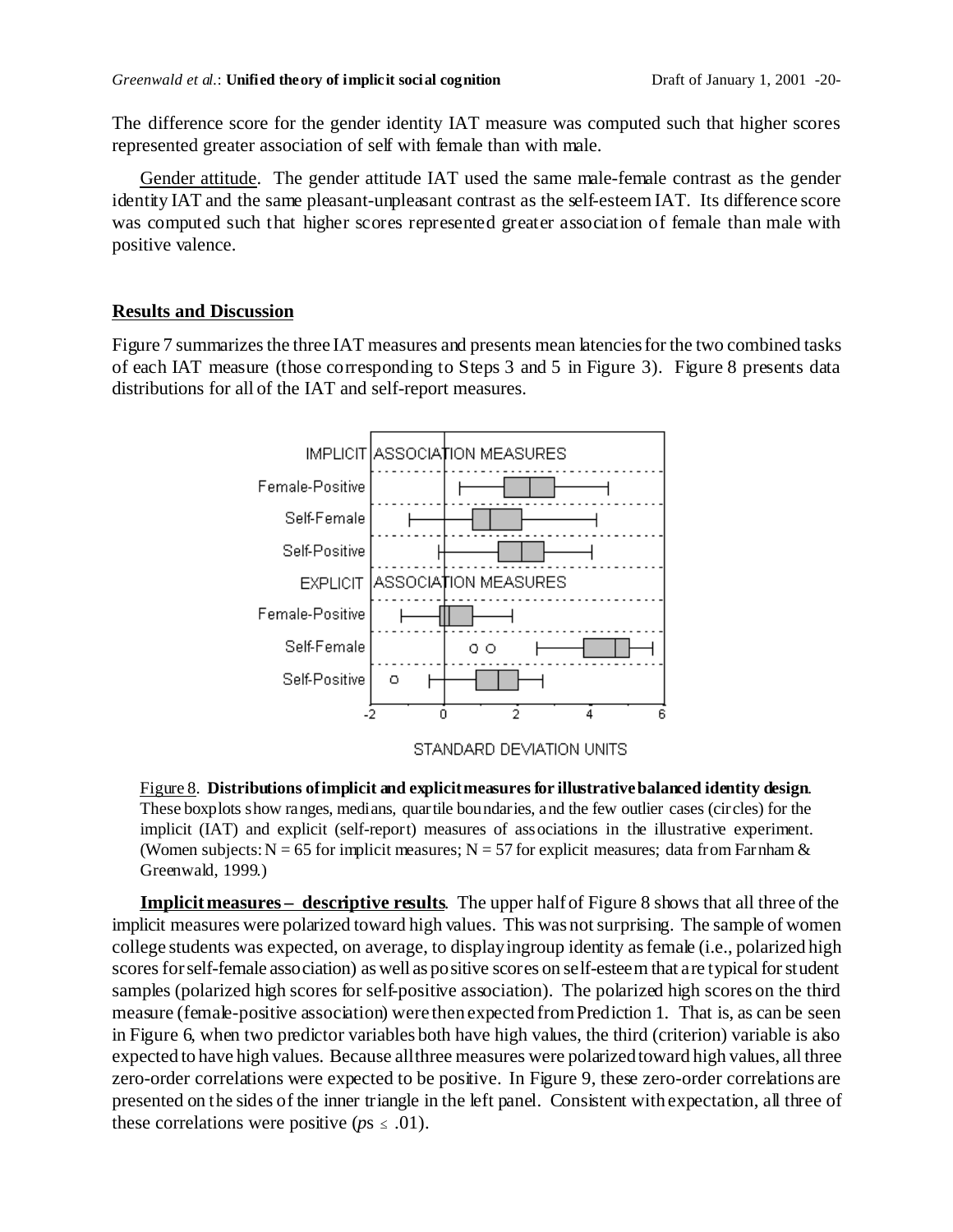

Figure 9. **Summary of statistical tests for implicit and explicit measures**. The illustrative experiment used a balanced identity design with implicit (left panel) and explicit (right panel) measures of associations among the self, group, and attribute concepts that are named at the corners of each outer triangle. All mean values  $(M)$  are reported in SD units, with location of zero untransformed. Each zero-order correlation  $(r_0)$  on an edge of an inner triangle relates the two association measures pointed to by the contiguous edge's two arrows. These  $r_0$ s are consistent with Prediction 1 of the present theory if they have the same sign as the mean value of the measure of the remaining association, which is shown on the parallel (i.e., opposite) edge of the outer triangle (see text discussion of Figure 6). For example, the  $r_0$  between female-positive and selfpositive association measures was expected to be positive in both panels because the mean value for the remaining association, female-self, was positively polarized in both. The correlation of +.34 in the left panel is therefore theory consistent, but the corresponding correlation of –.10 in the right panel does not have the predicted positive sign and is therefore inconsistent with theory. The mean partial *r* in each inner triangle is the average of the interaction effect partial *r*s obtained in the second steps of the three hierarchical multiple regression analyses that are summarized in each panel.  $R_1$  and  $R_2$  identify the multiple regression coefficients produced, respectively, in the first and second steps of these regression analyses. Exclamation marks (!) follow  $r_0$  values that are opposite in sign from prediction and  $R_1$  values that are associated with opposite-from-predicted (i.e., negative) interaction effect coefficients. For either  $r_0$  or  $R_1$  in the left panel (N=65), values of .244, .317, and .344 are associated, respectively, with  $p = .05, .01,$  and  $.005$ . For either  $r_0$  or  $R_1$  in the right panel (N=57), values of .261, .338, and .367 are associated with  $p = .05, .01,$  and  $.005.$  (Data from Farnham & Greenwald, 1999.)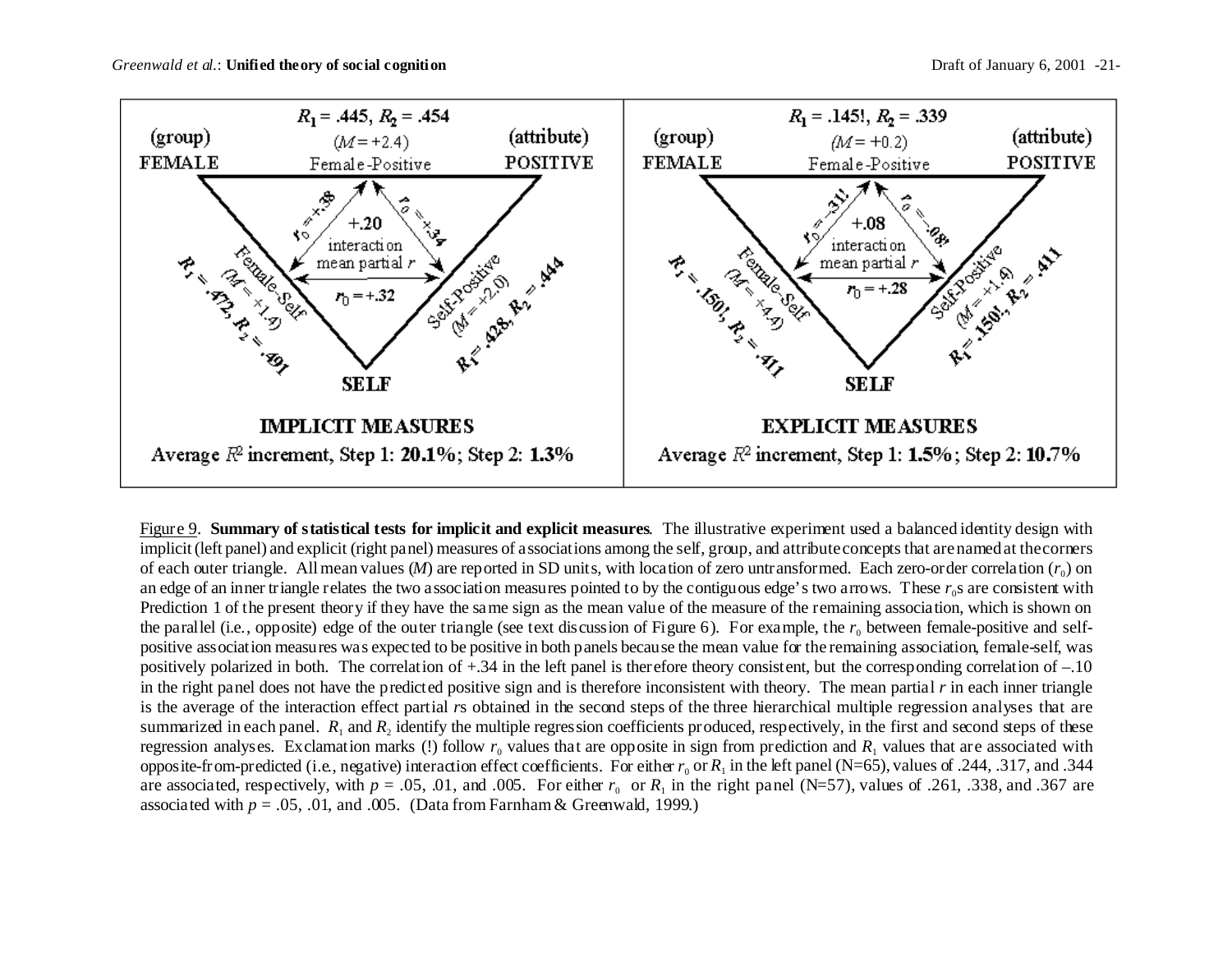**Implicit measures – hierarchical regressions**. The three regression tests of Prediction 1 – one using each of the three IAT measures as criterion – are summarized in the left panel of Figure 9. In Figure 9,  $R_1$  is the regression coefficient from the first regression step, in which only the interaction term was entered as a predictor.  $R_2$  is the coefficient from the second step, which added the interaction's two component variables as predictors. These two regression steps correspond to previously presented Equations 1 and 2.

As previously described, each of the three regression analyses provided four indicators of fit with Prediction 1. To review, the four indicators are: (a) in Step 1, a substantial  $R_1$  associated with a positive value of  $b_1$ , (b) a positive value of  $b_1$  also in Step 2, (c) a nonsignificant increase from Step 1 to Step 2 in criterion variance explained, and (d) neither  $b_2$  nor  $b_3$  significantly different from zero in Step 2. All four of these indicators appeared as predicted in each of the three regression analyses summarized in the left panel of Figure 9. In particular: (a) The three standardized values for  $b_1$  in Step 1 averaged  $+.449$  ( $ps \le .0004$ ); (b) the  $b<sub>1</sub>$  coefficients in Step 2 were all positive in sign, with partial *r*s averaging  $+.20$ ; (c) the increments in  $R^2$  from Step 1 to Step 2 were all nonsignificant (*ps*  $\ge$  .48), and (d) all  $b_2$  and  $b_3$  values in Step 2 were nonsignificant ( $p_s \ge$  .25). In sum, these results were unequivocally consistent with the present theory's Prediction 1.

**Explicit measure results**. The inner triangle of the right panel of Figure 9 indicates that all three zero-order correlations among the explicit measures differed from Prediction 1's expectations based on distributions for the three measures (see lower half of Figure 8). Two zero-order correlations that were expected to be positive in sign were negative, and the third, which was expected to be near zero, had a statistically significant positive value. For the multiple regression results (also summarized in the right panel of Figure 9) the exclamation marks after each of the three  $R_1$  values indicate that the  $b_1$  coefficients associated with these  $R_1$ s were all opposite from prediction in sign (i.e., negative), clearly not conforming to Prediction 1. The failure of Prediction 1 at Step 1 of the regression analysis made the Step 2 results irrelevant to evaluating Prediction 1.

In summary, results of the illustrative experiment's data conformed well to the present theory's Prediction 1 for implicit measures, but not for explicit measures. For implicit measures, Equation 1 explained a substantial average of 20.1% of criterion variance, with very little additional variance (average of 1.3%) explained by Equation 2. For the explicit measures, what little variance was explained by Equation 1 (average of only 1.5%) was directionally inconsistent with Prediction 1.

## **Additional Tests of Prediction 1**

Banaji, Nosek, Greenwald, and Rosier (1999). Banaji et al. (1999) used a balanced identity design in a study of racial identity, racial attitudes, and self-esteem. This design replaced the gender (male-female) contrast of Figure 7's illustrative experiment with a race (Black-White) contrast. The subjects were undergraduate male and female students at Yale University – 30 African American (Black) and 31 European American (White). Because Banaji et al.'s balanced identity design was complete only for implicit measures, explicit-measure results are not described here. The data from regression analyses of their implicit measures conformed well to the first two of Prediction 1's four expectations: (a) the three  $R_1$  coefficients were all positive, accounting for a very substantial average of 29.9% of criterion variance; and (b) the  $b<sub>1</sub>$  coefficients in Step 2 were all positive in sign, with partial *r*s averaging +.35. The remaining two tests revealed mild deviations from Prediction 1: (c) although the increments in  $R^2$  from Step 1 to Step 2 were, as expected, considerably smaller than for Step 1– averaging 7.2% of additional explained variance – two of the three were statistically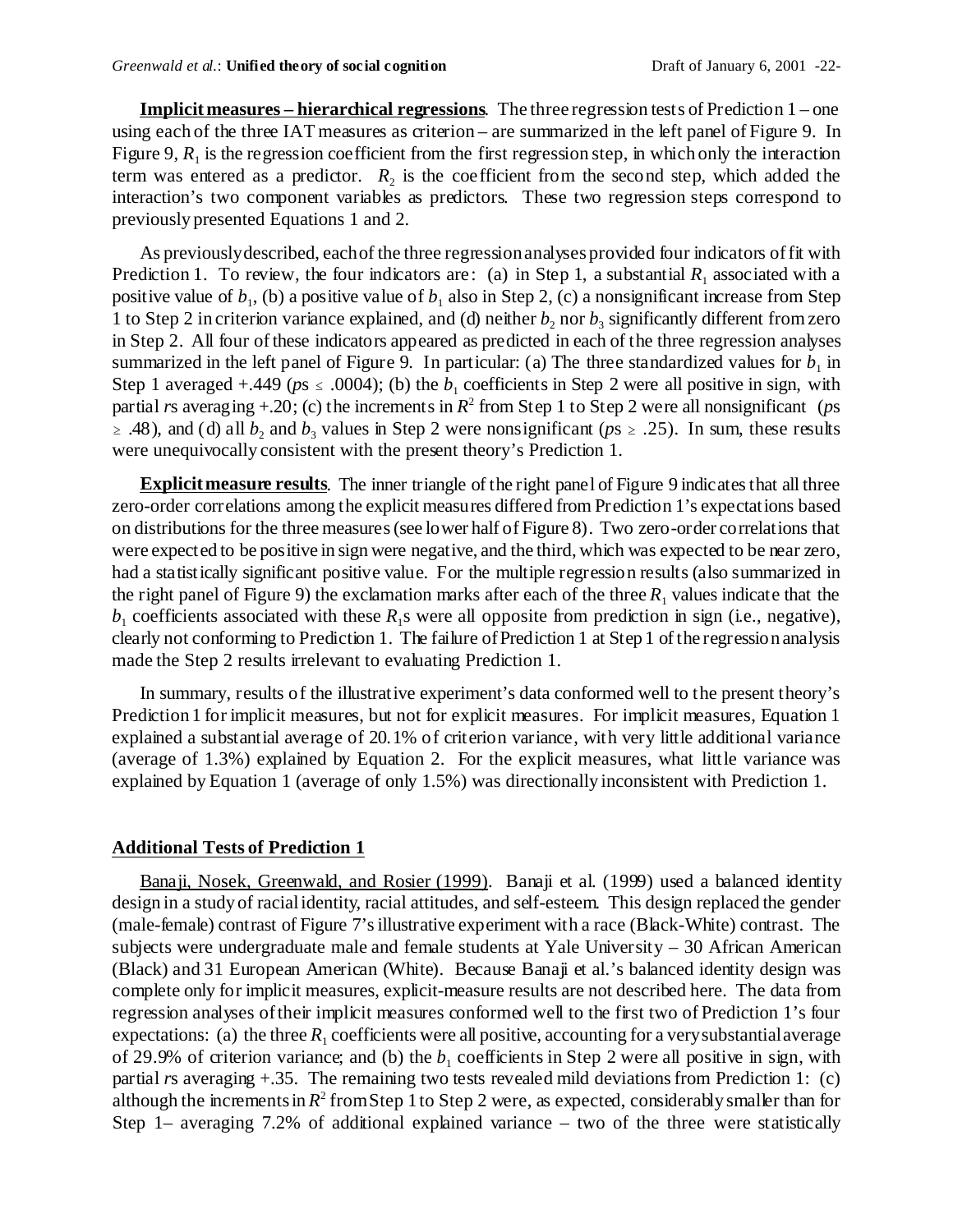significant, and (d) one of the total of six  $b_2$  and  $b_3$  values at Step 2 differed significantly from zero. (Additional details of method and data can be found in the Appendix.)

Mellott and Greenwald (2000). Mellott and Greenwald (2000) used a balanced identity design to investigate relationships among age identity, ageist attitudes, and self-esteem. Their subjects were 52 college students (mean age = 19.7,  $SD = 1.6$ ) and 46 older subjects (mean age = 74.7,  $SD = 6.6$ ). Descriptively, there was a surprise in finding that the implicit age identity measure (self-old association) was polarized toward its low (self-young) end. This was surprising because inclusion of both young and older subjects was expected to produce a distribution centered near zero for that measure. However, the older subjects showed approximately the same implicit identification with young and the same implicit negativity toward old age that younger subjects did. For the implicit measures, Step 1 regression results were as expected, with numerically positive and statistically significant  $b_1$  values accounting for an average of 13.1% of criterion variance. For explicit measures, by contrast, two of Step  $1$ 's  $b_1$  values were numerically negative and none was statistically significant, account for an average of only 1.0% of criterion variance. For Step 2 of the implicit measure regression analyses, results did not fit very well with Prediction 1. The average of the three  $b_1$  values in Step 2 was very near zero and two of the three regressions revealed both statistically significant increments in criterion variance explained at Step 2 (average of 4.2%) and statistically significant deviations from zero values for coefficients of individual variable predictors (i.e.,  $b_2$  and/or  $b_3$ ). In summary, Mellott and Greenwald's implicit measure data showed partial support for Prediction 1, whereas their explicit measure data showed no support. (Additional details of method and data are in the Appendix.) $11$ 

#### **Balanced Identity and Stereotypes**

Prediction 1 applied the balance-congruity principle to the triad of ingroup, self, and positive (valence). To the extent that both self-positive and self-group associations exist (a configuration with a shared first-order link), a group-positive association was expected to develop. The next step in exploring and testing the present theory was to apply the balance-congruity principle to configurations in which the positive valence attribute of Prediction 1 is replaced with a trait attribute. This substitution creates a trio of associations consisting of an identity, a stereotype, and a selfconcept (see Figure 4). When self is associated with a group that is stereotypically associated with a trait, there is a shared first-order link that connects both self and trait to the (in)group. The balancecongruity principle then predicts strengthening of the link between self and trait. For example, consider the stereotypic association of *female* with the trait of *warmth* (nurturance). If a woman associates self with female and female with warmth, then she should also associate self with warmth.

**Prediction 2**: **Balanced identity and stereotype**. *Strength of an association between self and a trait attribute should be a multiplicative function of the strengths of associations of self to group (ingroup identity) and of group to attribute (group stereotype)*.

<sup>&</sup>lt;sup>11</sup> A replication of Mellott and Green wald's (2000) study was recently reported by Hummert, Garstka, O'Brien, Savundranayagam,& Zhang (2000). Examination of th eir findings using the hierarchical r egression method matched the result of Mellott and Greenwald (2000), being consistent with Prediction 1 at Step 1 for implicit measures, but not for explicit measures, and not fitting very well with prediction at Step 2.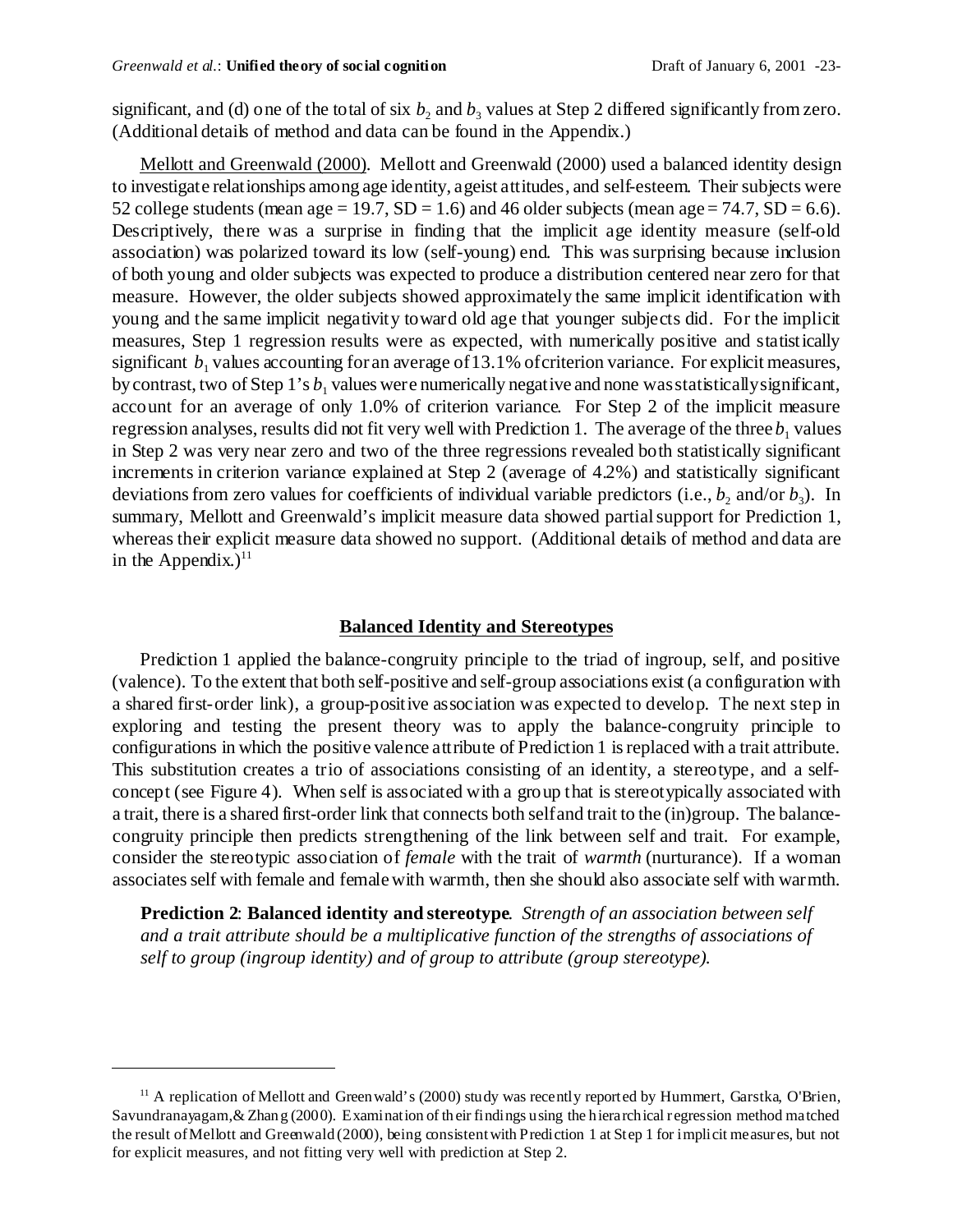## **Test of Prediction 2 with Gender Stereotypes of Warmth and Potency**

Prediction 2 was testable using data that had been obtained in an investigation of implicit gender stereotypes concerning potency and warmth (Rudman et al., in press). The gender-trait design of Rudman et al.'s Experiment 4 differed from the gender-attitude design of Figure 7 by using the trait attribute contrast of potency versus warmth in place of the positive versus negative valence contrast. In this design, Prediction 2 translates to the expectation (worded from the perspective women) that strength of the association of self with warmth should be a joint function of the strength of gender identity as female and strength of the gender-stereotypic association of female with warmth.

In Rudman et al.'s (in press) Experiment 4, the stereotypically male-associated attribute of potency was represented in IATs by the words, *power*, *strong*, *confident*, *dominant*, *potent*, *command*, and *assert*. The stereotypically female-associated attribute of warmth was represented by *warm*, *nurture*, *nice*, *love*, *caring*, *gentle*, and *kind*. Subjects were 43 undergraduate men and 52 undergraduate women at University of Washington. The explicit measure of stereotype was obtained by having subjects rate each of the IAT's words representing potency and warmth on two separate 7-point scales, one each assessing the word's accuracy as a description of *men* and *women*. Similarly, the self-concept measure involved rating all of these same attribute words on two 7-point scales, one each assessing the word's accuracy as a description of *self* and *others*. Each measure was computed as a difference score such that zero values indicated that potency and warmth were equally applicable to the two contrasted concepts (men and women for the stereotype measure; self and others for the self-concept measure). The explicit gender identity measure was obtained from a 4-item Likertformat scale, scored so that high scores indicated self-identification as female.

Just as for Prediction 1, it was possible for any of the three associations (female-self, femalewarm, self-warm) to be conceived as dependent on values of the other two. Therefore, the statistical strategy was to use the same multiple regression format as for Prediction 1, conducting a 2-step hierarchical analysis with each of the three associations, in turn, in the role of criterion variable. These tests of Prediction 2 are summarized in Figure 10.



Figure 10. **Summary of balanced identity multiple regression analyses**. This summary uses the format of Figure 9. The implicit measure data were fully consistent with the present theory's Prediction 1 in both Steps 1 and 2 of all three multiple regression analyses. By contrast, the explicit measure data were markedly inconsistent with Prediction 1 at Step 1, making the Step 2 results irrelevant. For either  $r_0$  or  $R_1$  in both panels (N=95), values of .202, .263, and .286 are associated, respectively, with *p* = .05, .01, and .005. (Data from Rudman et al., in press, Experiment 4.)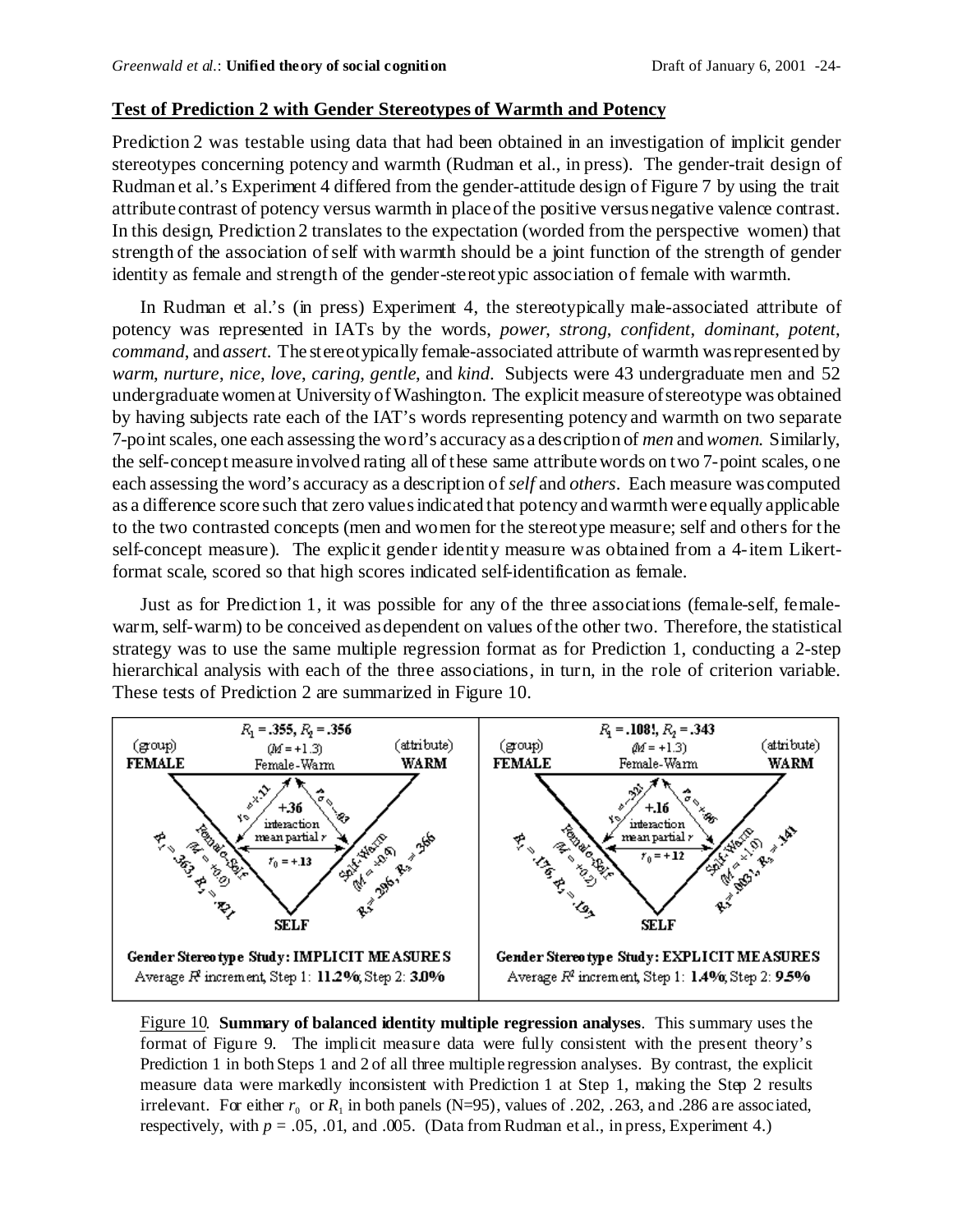**Test of Prediction 2 with implicit measures**. As expected for a sample that included both women and men, the implicit gender identity measure (self-female association) had a nonpolarized distribution. The self-concept measure was slightly polarized toward high values, indicating an average tendency to associate self more with warmth than with potency. The only clearly polarized implicit measure was the gender stereotype measure (female-warmth association), which was polarized toward high values, consistent with the expected stereotypical association of female more with warmth and of male more with potency. With polarization occurring only on the gender stereotype measure, the only zero-order correlation that was expected to differ from zero was that between self-concept and gender identity. Although that correlation was positive as expected  $(r =$  $+13$ ,  $p = 0.21$ ) it, along with the other two zero-order correlations, did not differ significantly from zero.

Effects expected from Prediction 1 were very clearly apparent in most of the results of the three 2-step multiple regression analyses. The three standardized values for  $b_1$  in Step 1 were all positive, averaging  $+0.338$  ( $ps \le 0.004$ ). The  $b_1$  coefficients in Step 2 were all positive in sign, and all three Step-2 interaction partial *rs* were statistically significant ( $ps \le .001$ ), averaging +.36. Lastly, the increments in  $R^2$  from Step 1 to Step 2 were all nonsignificant ( $ps \ge .09$ ). The only weaknesses in support for Prediction 1 were that the percentage of criterion variance explained by the Step 1 model was only moderate (average of 11.2%) and two of the three regressions each had one statistically significant individual-variable predictor in Step 2. As explained previously, these Step-2 deviations from prediction could be due to a failure of the assumption that numeric zero on the implicit measures corresponded to absence of association.

**Test of Prediction 2 with explicit measures**. Two of the explicit measures were polarized – gender stereotype (associating female more with warmth, male more with potency) and trait selfconcept (associating self more with warmth than potency). This led to the expectation of two positive zero-order correlations, only one of which was positive (gender identity with trait selfconcept;  $r = +.12$ ,  $p = .25$ , see Figure 10). The other, contrary to prediction, was significantly negative (gender identity with gender stereotype;  $r = -.32$ ,  $p = .002$ ). The most critical test of Prediction 1 is from Step 1 of the three hierarchical regression analyses. As can be seen in Figure 10, two of the three regressions lacked the predicted positive coefficient for the  $b<sub>1</sub>$  coefficient in Step 1 and the one positive  $b_1$  coefficient in Step 1 was weak ( $R_1 = .176$ ,  $p = .09$ ). With this lack of support for Prediction 1 in Step 1, the results for Step 2 were irrelevant to Prediction 1.

### **Additional Test of Prediction 2 with Math-Gender Stereotype**

Nosek, Banaji, and Greenwald (2000) investigated self-concepts, gender stereotypes, and attitudes toward academic subject areas in a sample of 46 male and 45 female Yale University undergraduate students. The two academic domains that were contrasted in their implicit and explicit measures were *mathematics* and *arts.* (Additional details are provided in the Appendix.) The balanced identity design was expected to reveal that association of self with mathematics would be consistent with the combination of one's gender identity as male or female and one's possession of the gender stereotype that associates mathematics with male.

This experiment had a balanced identity design only for implicit measures. The multiple regression results of these implicit-measure data were fully consistent with expectations based on Prediction 1. The three standardized values for  $b_1$  in Step 1 were all positive, averaging  $+.359$  (*ps*  $\leq$  .03). The  $b_1$  coefficients in Step 2 were all positive in sign, averaging +.16 (one was statistically significant). Additionally, the increments in  $R^2$  from Step 1 to Step 2 were all nonsignificant ( $p_s \ge$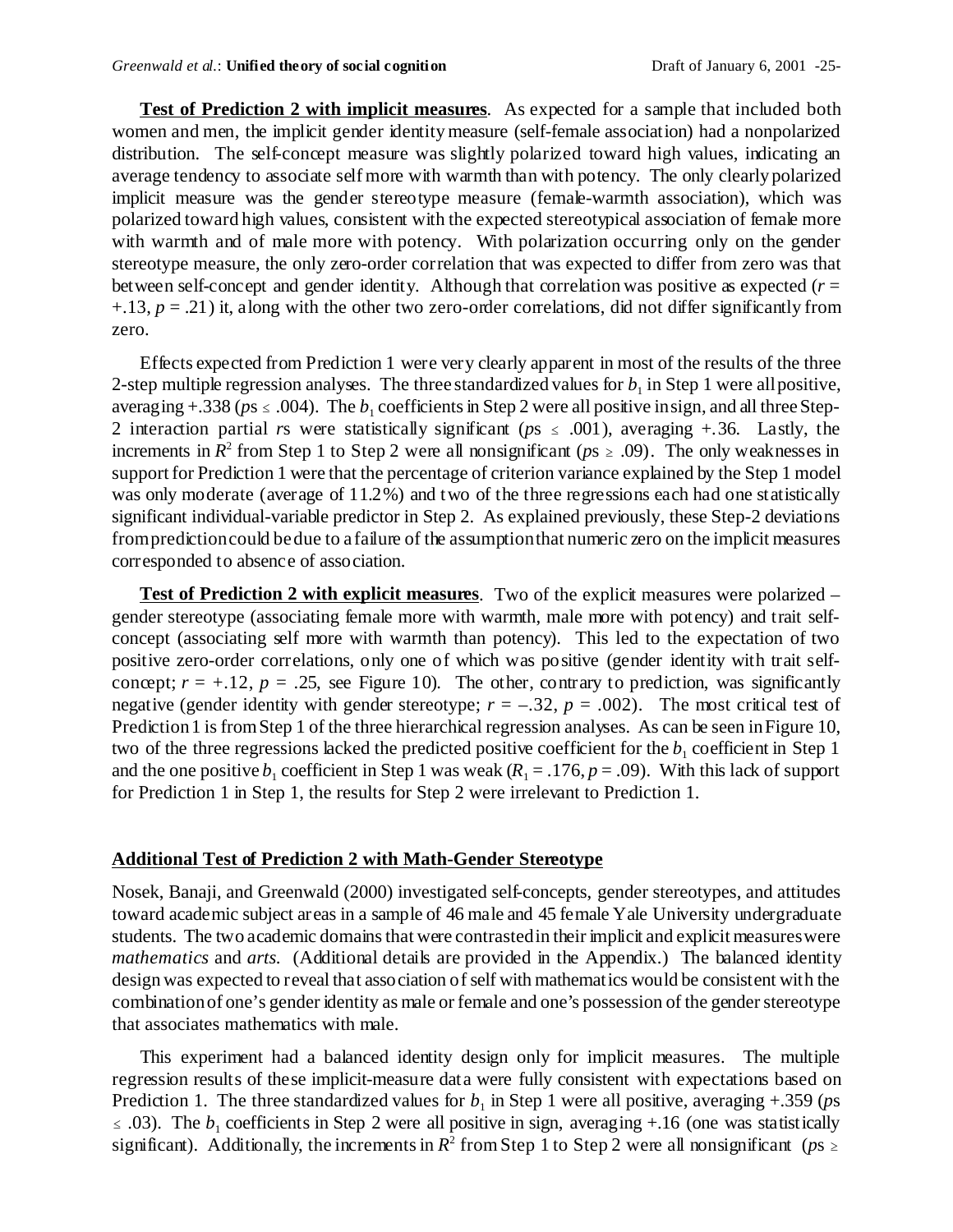.30) and there were no significant deviations from zero values for the interaction-component predictors in Step 2. The interaction-effect-only analysis of Step 1 explained an average of 13.5% of criterion variance, with Step 2 adding an average of only 1.5%. A description of these implicitmeasure findings from the perspective of women is that strongly gender-identified women who have the stereotypic male-math association are unlikely to associate self with math. The stereotype therefore becomes an obstacle to women's career aspirations in math. From the male perspective, the combination of gender identity and stereotype become factors that support an association of self with math.

## **Corollary of Prediction 2: Positive Valence of Ingroup-Stereotypical Traits**

Prediction 2 relates the strength of a component of self-concept (a self-trait association) jointly to the strengths of an ingroup identity (self-group association) and a relevant stereotype (group-trait association). The possible participation of this self-trait link in further balance-congruity effects yields a corollary of Prediction 2. The self-trait link, together with a self-positive link (self-esteem), produces a configuration with a shared first-order link in which both the trait and positive valence are associated with self. Consider, as an example, women who (a) associate self with warmth (which is expected from Prediction 2, due to associating self with female and female with warmth), and (b) also associate self with positive (i.e., have high self-esteem). This combination creates a shared first-order link of both *warmth* and *positive* to *self*. The balance-congruity principle, applied to this configuration, predicts strengthening of the association of *warmth* with *positive*. The corollary of Prediction 2 describes this second-order operation of the balance-congruity principle.

**Corollary of Prediction 2**: *An attribute that is stereotypically associated with one's ingroup should acquire positive valence*.

According to the corollary, the attitude (valence associated with the ingroup-stereotypic trait) should be a joint (multiplicative) function of strengths of the self-group (ingroup identity) and group-trait (stereotype) associations. This is expected because strength of the self-trait link is expected to be described by that multiplicative function.<sup>12</sup> The corollary can therefore be tested with the same 2-step multiple regression format used for Predictions 1 and 2. Further, because the corollary treats attitude as a consequence of the prior existence of ingroup identity and group stereotype, it is reasonable for this test to use just the single hierarchical regression in which the attitude measure (trait-valence association) is criterion.

**Test with math-gender attitude**. The Nosek et al. (2000) experiment included an implicit measure of math-valence association, which made it possible to test Prediction 2's corollary. Worded from the perspective of men, the corollary predicts that positive attitude toward math should be a joint function of the strengths of male identity (self-group association) and the gender-stereotypic association of mathematics with male. Results of the 2-step regression agreed well with Prediction 2's corollary. The standardized value of  $b_1$  in Step 1 was positive, + .359 ( $p = 10^{-5}$ ). The  $b_1$  coefficient in Step 2 was also positive with a partial *r* of +.30 ( $p = .004$ ). Also as expected, the increment in  $R^2$ from Step 1 to Step 2 was nonsignificant ( $p = .50$ ) and neither of the individual-variable predictors' coefficients differed from zero when entered in Step 2 ( $p_s \ge .30$ ). Equation 1 explained 20.2% of variance in the implicit math attitude measure, and Equation 2 added only an additional 1.3%. These

 $12$ An additional assumption on which the prediction depends is that self-esteem is both positive and not greatly variable across subjects in the research sample. I.e., the test assumes that individual differences in the self-trait link are much more substantial than individual differences in self-esteem.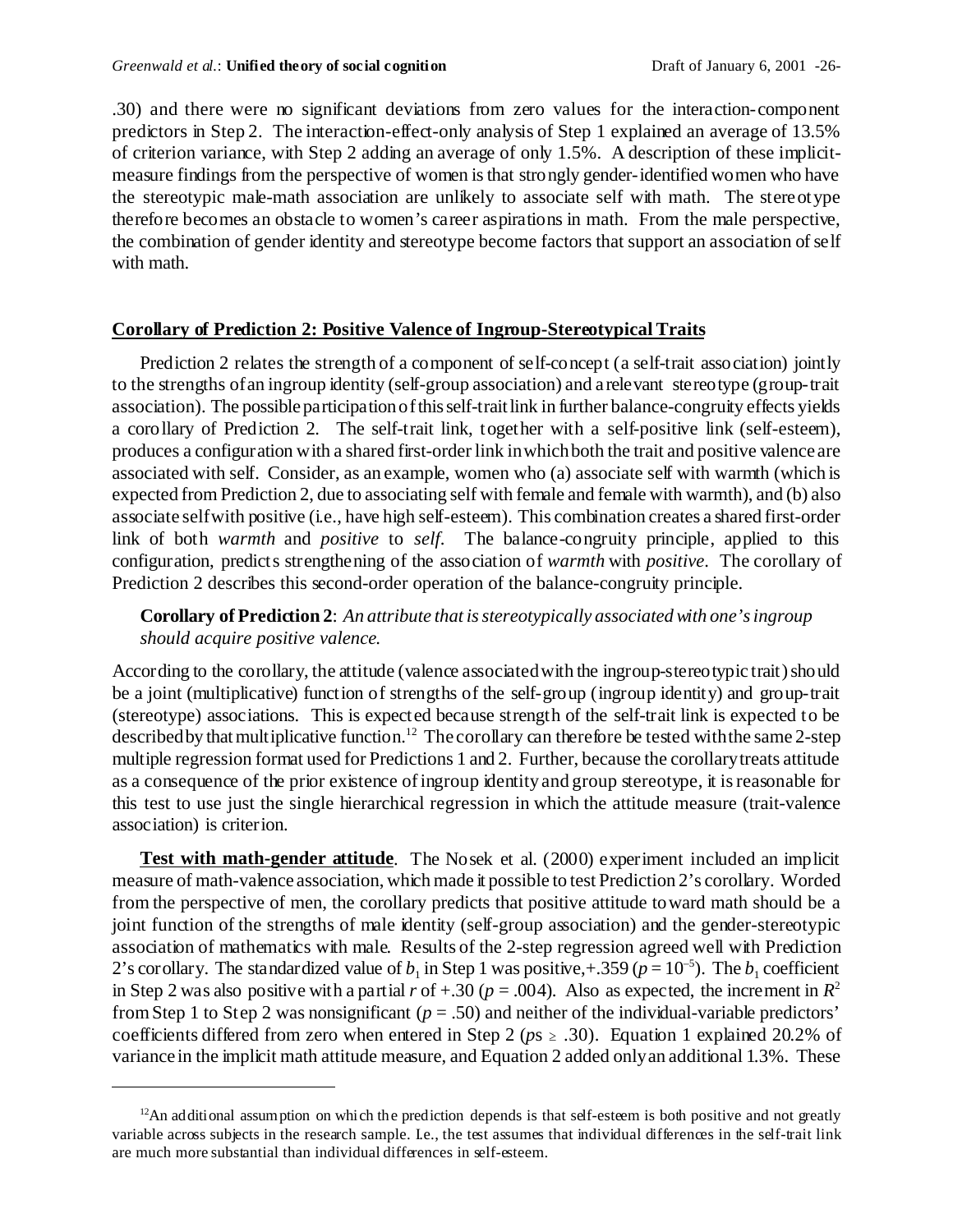results unequivocally supported Prediction 2's corollary.<sup>13</sup> A description of the result is that both men's liking and women's disliking for math are magnified by the strengths of their implicit gender identities and their implicit gender stereotypes.

## **Discussion of Empirical Findings**

## **Empirical Summary**

All predictions from the present theory have been stated as a dependence of the strength of one (criterion) measure of association on the multiplicative product of the strengths of two other (predictor) measures of association among the three conceptual elements of the balance triad. These theory-based predictions were tested using 2-step hierarchical regression analyses in which only the multiplicative product of the two predictor measures was entered on the first step, and the individual predictor measures were added on the second step. This article includes sixteen such analyses for implicit measures and nine for explicit measures. The most important expectation for these analyses was that (a) the multiplicative product term would have a statistically significant positive regression coefficient in Step 1. Strikingly, this expectation was confirmed for all sixteen of the implicit measure analyses, while being confirmed for none of the explicit measure analyses.

After finding of the significant positive coefficient for the multiplicative product term in Step 1, it was appropriate (i.e., for the implicit measures) to examine three additional expectations concerning results from the second step of the regression analysis: (b) that the coefficient of the multiplicative product term would remain positive in Step 2 – this was confirmed for 15 of the 16 implicit measure tests, (c) that Step 2 would not add significantly to the variance accounted for by Step  $\overline{1}$  – confirmed for 12 of 16 tests, and (d) that coefficients for the individual predictor variables would not differ significantly from zero in Step 2 – confirmed for 11 of 16 tests. As explained previously, it is not presently possible to determine whether the nonconfirmations for the last two expectations should be interpreted as damaging to theory or, alternately, attributed to failure of the assumption that values of zero on the implicit measures could be interpreted as absence of association.

### **Why Did Consistency Appear Only on Implicit Measures?**

The present theory's triadic consistency predictions were largely confirmed in the data for implicit measures. By contrast, there was no evidence of such consistency in the data for explicit measures. This combination of observations amounts to an empirical dissociation between the two types of measures, and it poses a straightforward question: Why? What difference between implicit and explicit measures can explain the occurrence of predicted findings only for the implicit measures?

The original rationale for using implicit measures in the present research was twofold: (a) *introspective limits* – implicit measures might be able to measure associations for which the respondent lacks awareness, and (b) *response factors* – self-report of associations of which the respondent is aware might be masked by factors such as demand characteristics (Orne, 1962), evaluation apprehension (Rosenberg, 1969), and subject role playing (Weber & Cook, 1972). These two interpretations are complementary in the sense that one of them assumes a set of influences (unconscious knowledge) that affect implicit, more than explicit, measures, whereas the other assumes influences (response factors) that primarily affect explicit measures. The introspective limits

<sup>&</sup>lt;sup>13</sup>Tests with the other two measures as criterion also showed results that were fully consistent with Prediction 1.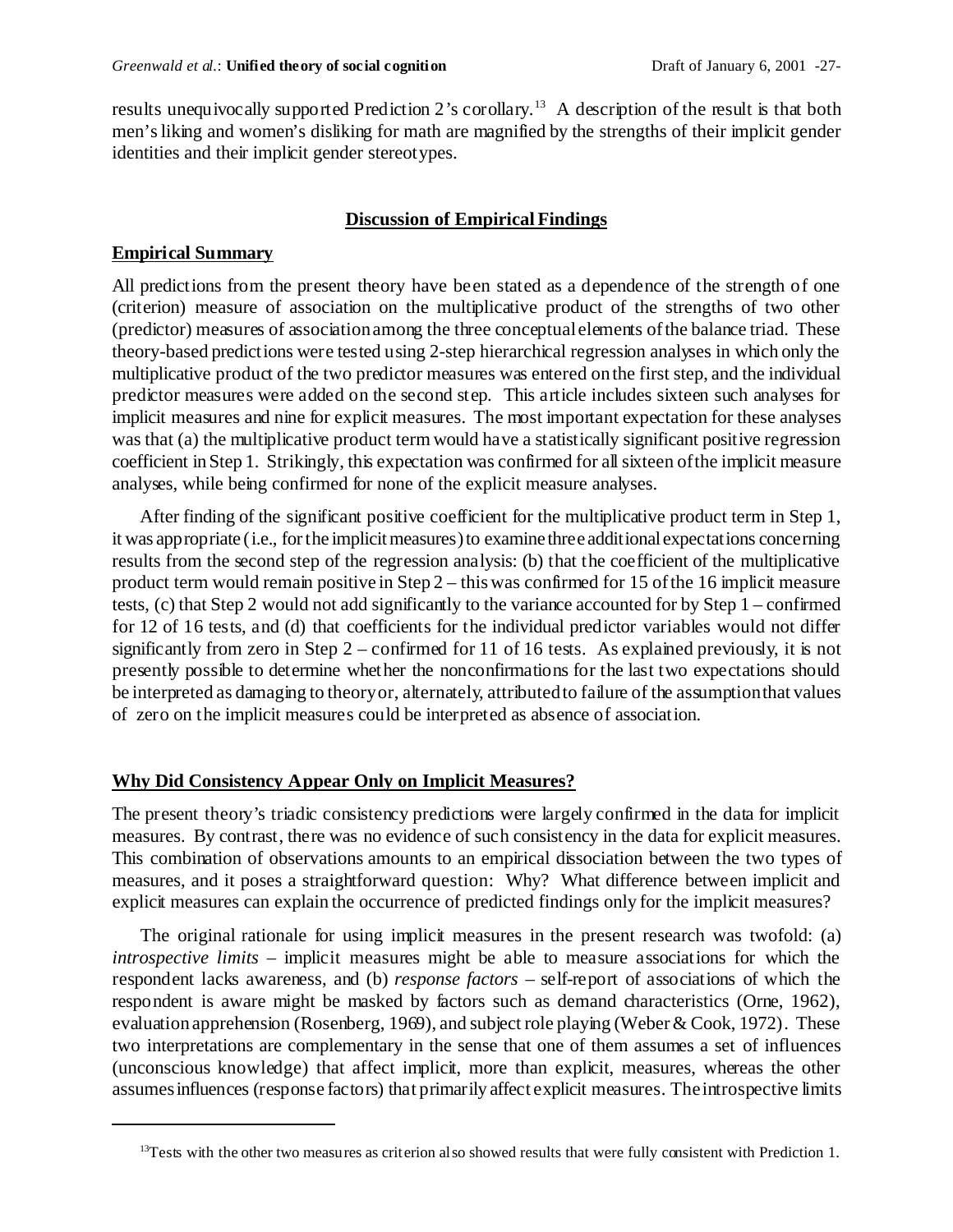and response factors interpretations are not mutually contradictory – the implicit-explicit dissociation might be explained as well by assuming their joint operation as by assuming their individual operation.

Common to both the introspective limits and response factors interpretations is an assumption that the IAT provides better access to associative knowledge than does self-report. This may appear surprising to those who interpret cognitive consistency as a rational process that, by virtue of operating in a conscious arena, should be fully accessible to self-report. However, there exists no body of research to support the assumption that cognitive consistency is a consciously imposed attribute of knowledge structures. The question of conscious versus unconscious operation of consistency processes was simply not an issue for cognitive consistency theories of the 1950s. Their neglect of what appears to be an important theoretical question can be understood by appreciating that, until quite recently, the vast majority of social (and other) psychologists tacitly assumed that cognitive processes were generally conscious and therefore available to self-report. It was only after Nisbett and Wilson's (1977) attack on this tacit introspectionism that social psychologists began to take seriously the possibility that significant portions of social knowledge might be inaccessible to awareness.

## **What Does the IAT Measure?**

Related to the two accounts of implicit-explicit dissociation are two interpretations of how the IAT differs from self-report in providing a measure of association strength. If one assumes that association strengths measured by the IAT are consciously accessible, then the difference between self-report and IAT measures can be understood as the difference between direct and indirect measures of association strength. In this view, the IAT works well as an indirect measure because of its presumed lack of susceptibility to response factors that affect direct measures. However, if one assumes that association strengths measured by the IAT are often not accessible to conscious inspection, then the difference between self-report and IAT can additionally be understood as a difference in their access to unconscious knowledge. Again, there is no need to assume that only one of the two explanations is correct.

A possible means of appraising the relative roles of introspective limits and response factors is to identify conditions under which dissociations between implicit and explicit measures do and do not occur. Some progress in that direction has been made by identifying domains in which dissociations between IAT and self-report measures occur, and others in which agreement between the two types of measures is found. Dissociations have been identified in studies of attitudes toward gender (Greenwald & Farnham, 2000), race (Banaji et al., 1999; Greenwald et al. 1998), ethnicity (Greenwald et al., 1998), and age (Mellott & Greenwald, 2000), and in the domain of gender stereotypes (Nosek et al., 2000; Rudman, Greenwald, & McGhee, in press). On the other hand, agreement between implicit and explicit measures has been observed in studies of IAT-measured and self-report-measured attitudes toward political candidates (Nosek, Banaji, & Greenwald, in press) and toward some consumer products (Brunel, Collins, Greenwald, & Tietje, 1999; Maison, Greenwald, & Bruin, in press). The domains characterized by high correlations are ones for which it is plausible that subjects have little motivation to disguise their attitudes on explicit measures. Accordingly, the non-dissociation results fit with a response-factors interpretation of the implicitexplicit difference. Unfortunately, it seems almost equally plausible that the domains in which nondissociation results occur are ones that afford superior introspective access to associations. For the present, the distinction between the introspective-limits and response-factors interpretations of the difference in patterns of results for implicit and explicit measures is difficult to resolve.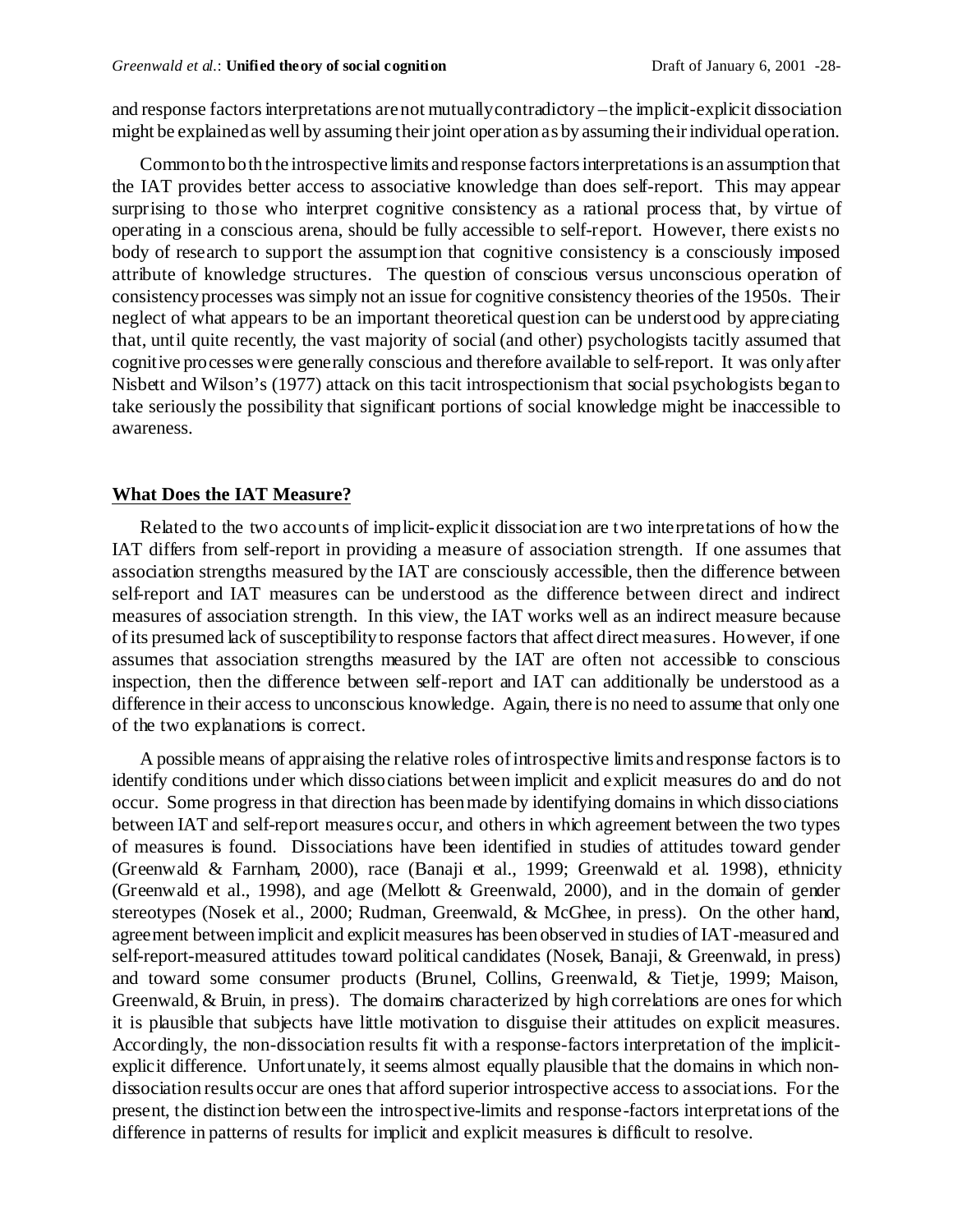## **Neglected Causation**

The present theory's Principle 1 (balance-congruity) describes a causal effect of the shared-firstorder-link configuration on the strength of association between the two nodes that are associated to the same third node. By contrast, Predictions 1 and  $2 -$  both of which were based on Principle  $1$ were stated in terms of correlations among contemporaneous strengths of associative links among three concepts, ignoring causation. Likewise, the empirical tests provided by the balanced identity design are silent on causation. This neglect of causation was unavoidable in testing Principle 1 in natural cognitive structures. For these structures, one might guess at the order in which the various associations were formed, but the data of the balanced identity design cannot evaluate those guesses. Efforts to evaluate the causal content of the balance-congruity principle will likely require studies of experimentally created concepts and associations among them.

# **Additional (Untested) Predictions**

## **Resisting Association to Both of Two Bipolar-Opposed Nodes**

Because members of demographically diverse groups within a society often have broadly shared cultural experience, the associative base of social knowledge for members of distinct groups may be highly similar. For example, men and women likely have very similar knowledge of gender stereotypes that associate male with some traits (e.g., strength) and female with other traits (e.g., warmth). Nevertheless, at the center of these networks of broadly shared social knowledge there is a core of social knowledge that differs importantly across society's demographic subgroups. This is the collection of associative links to *self*. The chief theoretical device used in this article has been to spell out the social-cognitive consequences of individual and group differences in self's associative connections.

Predictions 1 and 2 followed from applying the theory's first principle (balance-congruity) to configurations involving varied associations of self to ingroups. Additional predictions can be generated by applying the theory's second and third principles to structures that vary in self's associations. Principle 2 (imbalance-dissonance) describes consequences of self being associated with one of two bipolar-opposed concepts, and Principle 3 (differentiation) describes consequences of self being associated with both of a pair of bipolar-opposed concepts. The method requirements of testing predictions that follow from Principles 2 and 3 are challenging enough so that no definitive tests have yet been conducted. Nevertheless, it is useful to state two further predictions in order both to extend the theory's empirical implications and to provide targets for future tests.

**Prediction 3: Contrasted identity, self-concept, and attitude**. *Social knowledge structures resist forming associations of ingroup or self to concepts associated with a group that is bipolar-opposed to one's ingroup*.

Prediction 3 follows from the balance-congruity and imbalance-dissonance principles in combination. If self becomes associated with a concept that is linked to a group bipolar-opposed to an ingroup (i.e., to an outgroup), then the balance-congruity would call for development of a link of self to the to the outgroup. The imbalance-dissonance principle postulates resistance to such configurations.

Figure 11 diagrams the consequences of applying the imbalance-dissonance principle to a network fragment that contains a concept linked to an identity that is bipolar-opposed to one's ingroup. For Figure 11's illustration, the bipolar-opposed identities are *male* and *female* and the concept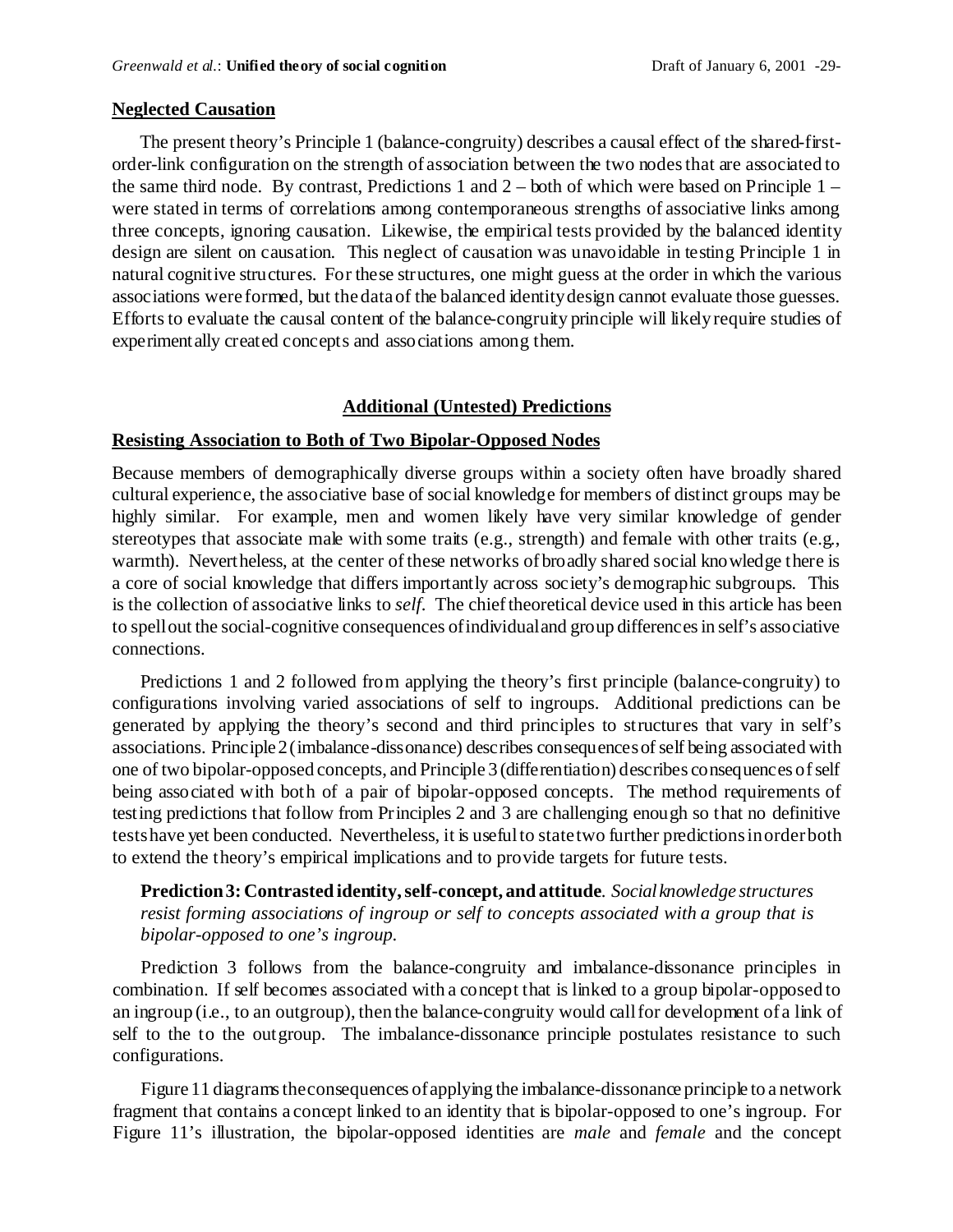*machinery* is (gender-stereotypically) associated with *male* while *self* is associated with *female*. The imbalance-dissonance principle asserts resistance to a node becoming linked to both of a pair of bipolar-opposed nodes. In terms of Figure 11, someone who is female-identified should resist forming an association between *female* and the male-identified concept of *machinery*.

The methods used to test Predictions 1 and 2 did not include any measure of the resistance to association formation that is described in Prediction 3. Although no such test has yet been attempted, a possible method for testing Prediction 3 might be to (a) establish an association of a novel concept to a group bipolar-opposed to an ingroup, and then (b) measure the ease of acquiring an association between ingroup and the novel concept.



Figure 11. **Resistance to incorporating an outgroup stereotype into self-concept**. The solid links represent associations in a woman's (or girl's) knowledge structure. These include a genderstereotypic link between the concepts *male* and *machinery*. The dotted links are self-concept (*Memachinery*) and gender-trait (*machinery*-*female*) associations that, in accordance with the imbalancedissonance principle, should resist formation in a knowledge structure that contains the *Me-female* link.

# **Differentiation of a Group Linked to Bipolar-Opposed Concepts**

The imbalance-dissonance principle describes resistance to forming configurations in which a concept is linked to both of two bipolar-opposed nodes. This principle notwithstanding, such 'pressured' concepts (see Definition 3) are of interest because they arise naturally, such as (a) when the social environment changes (for example, if one becomes a member of a previous outgroup), (b) when the social environment is perverse (e.g., if a parent or significant other is alternately loving and punitive), and (c) much more commonly, when some of one's best friends are \_\_\_\_ (fill in the blank with the name of a disliked, stigmatized, or low-status group). Figure 12 diagrams a generalized situation of this last type — a link between self and a member of a group that is associated with negative valence. The effects of this situation, as expected on the basis of Principle 3 (differentiation) are stated as Prediction 4.

**Prediction 4: Outgroup differentiation**. *Association of self with a member of a disliked outgroup induces differentiation of the outgroup into negatively and positively valenced subconcepts*.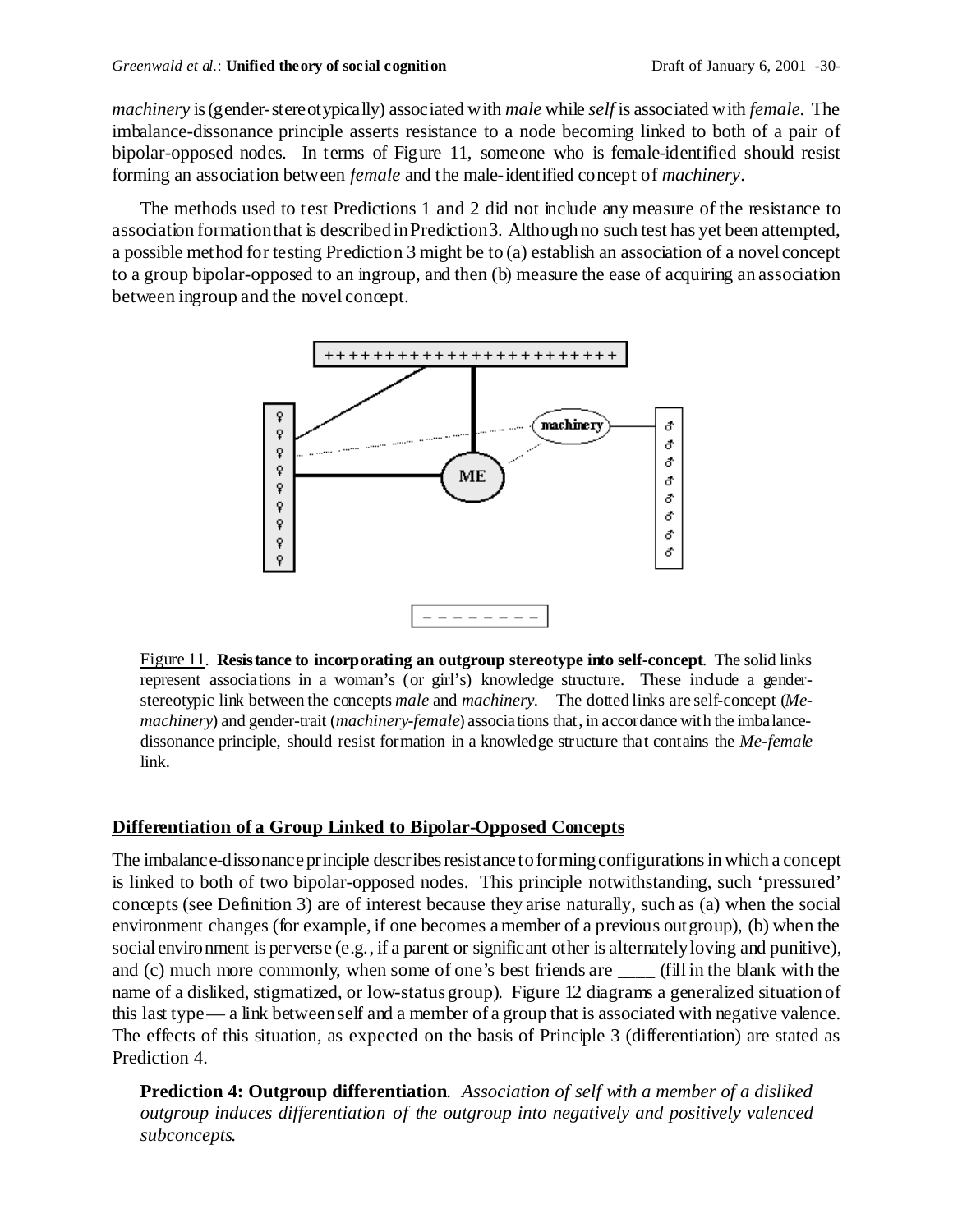Similar to the situation for Prediction 3, testing Prediction 4 requires methods that are not yet sufficiently developed to provide a test.



Figure 12. **Differentiation of a pressured-concept configuration.** In this diagram, self (*Me*) is linked to a liked *other* who is a member of (i.e., linked to) a negatively valenced *outgroup*. In this configuration, *Me*, *other*, and *outgroup* are all pressured (in the sense of Definition 3) by virtue of their simultaneous links (direct or mediated) to the two bipolar-opposed valence concepts. This pressure might disappear by differentiation (Principle 3) of any of these three concepts. Differentiation of *outgroup* may the most stable such resolution because this differentiation may be the least likely of the three to be opposed by balance-congruity influences arising outside this fragment. Differentiation, which is indicated by the dotted line that divides *outgroup* into two nodes, permits the formation of the dashed links (expected by the balance-congruity principle) and allows them to exist in a non-pressured configuration.

#### **General Discussion**

#### **Relation to Social Identity and Self-Categorization Theories**

The constructs of attitude, stereotype, self-concept, and self-esteem are very popular among social psychologists. At least one of these concepts was mentioned in 90% of the 601 articles from the 1996-1998 volumes of *Journal of Personality and Social Psychology* that were accessible through the American Psychological Association's full-text database. An indication of the usefulness of theory that interrelates the four constructs is suggested by observing that two or more of the four constructs were mentioned in 72% of the 601 articles, three or more in 40%, and all four were mentioned in 12% of the articles.

The previous work that most closely shares the present aim of interrelating the four constructs of attitude, stereotype, self-concept, and self-esteem is the well-established body of research and theory on social identity — especially Tajfel's *social identity theory* (Tajfel, 1982; Tajfel & Turner, 1986) and Turner's more recent *self-categorization theory* (Turner, Hogg, Oakes, Reicher, & Wetherell, 1987). Social identity theory (SIT) focuses on intergroup conflict and discrimination associated with group identification. Self-categorization theory (SCT) incorporates and extends social identity theory to a larger collection of social phenomena by placing a social-cognitive account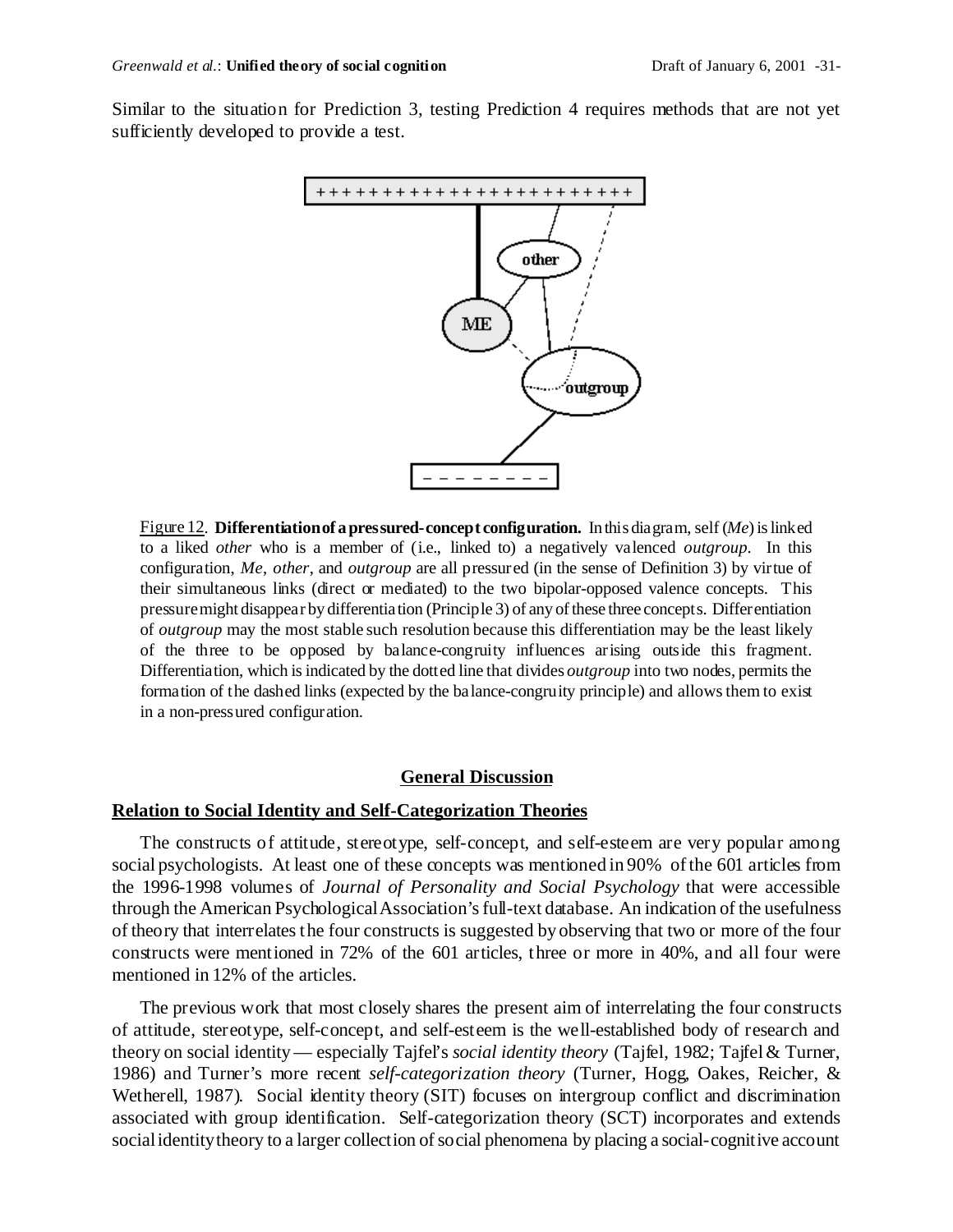of the self at its theoretical center (see Turner et al., 1987, pp. 42-43). As with the present unified theory (UT), both SIT and SCT assume a close relation between group membership and self-esteem. All three theories easily generate some similar expectations involving self-esteem, ingroup identity, and ingroup preference. In particular, all three theories expect self-esteem to be enhanced by membership in a valued group and all expect that persons who have strong identification with a membership group should display more positive attitudes toward that group than should those having weak identification.

There are some readily noticeable structural differences between SCT and UT. SCT takes *selfcategorizations* ('cognitive groupings of onself and some class of stimuli' [Turner et al., 1987, p. 44]) as its representational building blocks, whereas UT's representational elements are associations. Also, SCT conceives the self as a hierarchical structure of self-categorizations at three levels of abstraction (Turner et al., 1987, p. 45), in contrast to UT's nonhierarchical associative structure. Although these abstract structural aspects of the two theories are sharply different, it is not obvious either that they are theoretically fundamental (for example, the cognitive groupings of SCT might be translatable into the association format of UT) or that they translate to differences in empirical expectations.

 A more substantive difference exists between SIT and UT, in their treatments of self-esteem in relation to strength of identification with a novel membership group. This difference can be seen in the two theories' accounts of the role of self-esteem in the *minimal group* phenomenon (Tajfel, Billig, Bundy, & Flament, 1971). The 'minimal group' label comes from the observation that the slightest of bases for establishing a membership relationship to a social group — even to an unfamiliar group — results in the new group member making judgments that are likely to be biased in favor of the group. The present theory's analysis of the relation of self-esteem to ingroup identification can be generalized from Figure 5, replacing the concept *female* in Figure 5 with the novel group. The UT expectation is that greater self-esteem should be associated with greater liking for the new group. (The balance-congruity principle calls for strength of the link between the new group and positive valence to be affected positively by strength of the link of self to positive valence.) In contrast to UT's treatment of self-esteem as an associative connection of self to positive valence, SIT treats selfesteem as a motivational force (desire for a positive self-view) that leads to using group identities as pedestals for downward comparison (i.e., generating positive self-regard by promoting ingroups and/or denigrating outgroups). Whereas SIT therefore predicts bias in favor of a novel membership group to be greater for those who have low self-esteem (Hogg & Mullin, 1999; Rubin & Hewstone, 1998), the UT prediction is that bias in favor of a novel membership group should be greater for those who have high self-esteem.

Other differences of UT from both SIT and SCT stem from the unified theory's consistency principles, which yield the predicted data patterns tested in this article's Experiments 1-5. These are differences in level of detail predicted, rather than mutually opposed predictions.

Perhaps the greatest difference between the unified theory, on the one hand, and SIT and SCT on the other, is an incidental consequence of differences in research methods that have been used in testing the theories. The research programs of SIT and SCT preceded any widespread recognition of the distinction between implicit and explicit measures. Research on SIT and SCT has therefore progressed largely with explicit measures. Tests of UT have been conducted in parallel with implicit and explicit measures, leading to the (so far) consistent finding that patterns predicted by UT are more apparent on implicit than explicit measures. Consequently, it seems likely that tests of UT will proceed primarily with implicit measures, whereas SIT and SCT may remain empirically identified with explicit measures.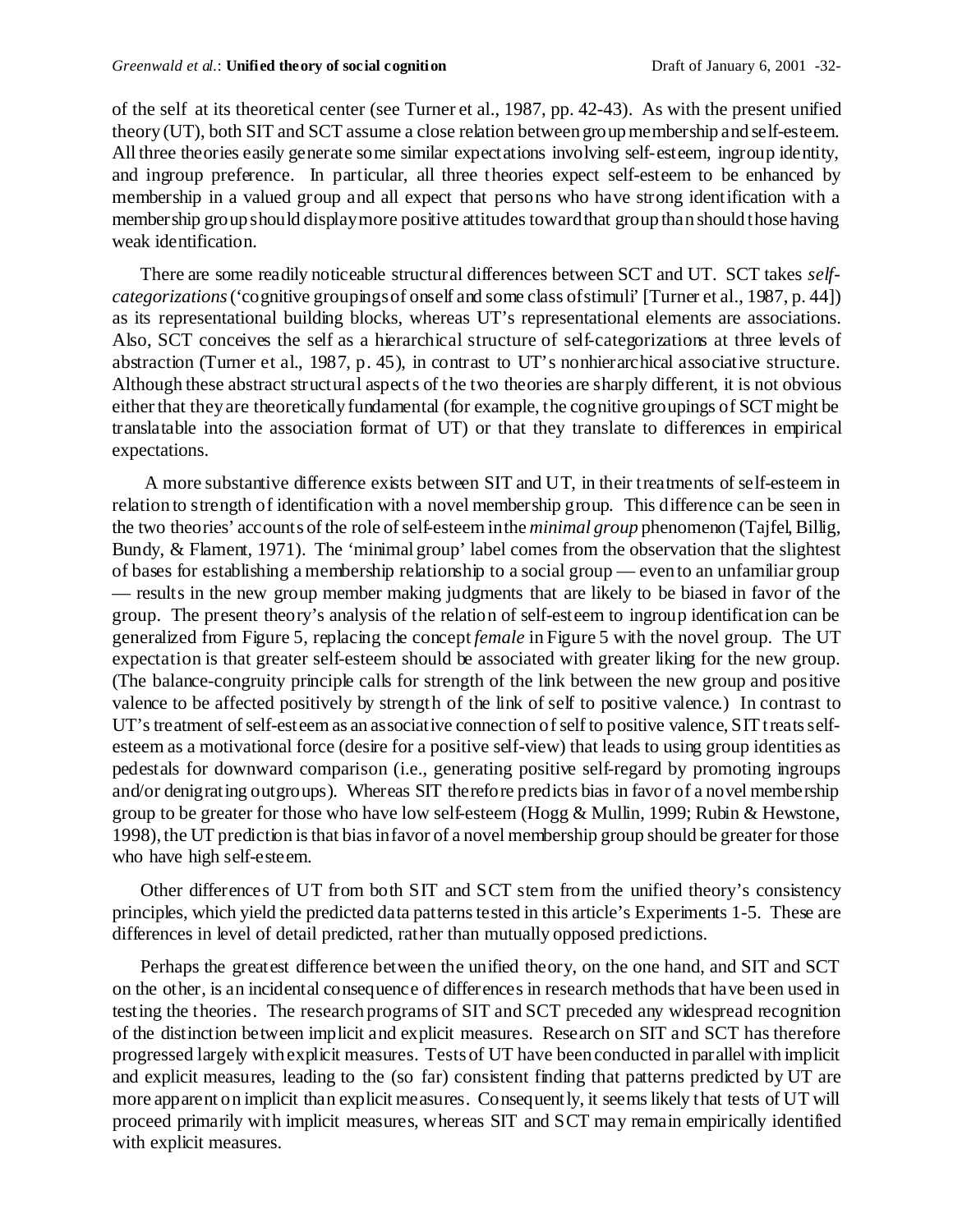#### **Connections to Past, Present, Future**

**Similarities to past consistency theories**. In introducing the three principles of the unified theory, ties of these principles to prior consistency theories were emphasized. The present theory's three principles are especially similar to Heider's (1958) balance theory, moreso than to Festinger's (1957) dissonance theory or to Osgood and Tannenbaum's (1955) congruity theory. Nevertheless, all three of those theories share the central insight that relationships among concepts should tend toward structures organized by a principle of cognitive consistency. Perhaps lost sight of in prior competitions among these theories were (a) that this underlying consistency principle was indeed shared by all of the theories, and (b) that this shared principle has never been seriously questioned either by research data or by abstract theory. This same consistency principle is the central feature of the present theory. The unified theory's balance-congruity, imbalance-dissonance, and differentiation principles state the central consistency theme in different ways, and may eventually be shown to be derivable from a single more general principle (Shoda, Tiernan, & Greenwald, in preparation).

The present theory goes noticeably beyond previous consistency theories in only two respects. First, by virtue of borrowing the format of contemporary neural network representations, the present theory's schematic mental structure (see Figure 1) is built from just two types of entities: *nodes* that represent concepts and *links* that represent associations.<sup>14</sup> Second, the present theory takes advantage of the recent availability of implicit measures for empirical tests. The results of the experiments presented in support of Principle 1 of the theory have so far indicated that the theory's predictions are well realized in implicit (but not explicit) measures.

The present theory has been stated in a way that considers balance as a property of associations at the micro level of triads such as those illustrated in Figures 5, 11, and 12. Most previous consistency theories have similarly focused on isolated fragments of the total cognitive system. However, they have carried the implication – shared by the present theory – that the analysis has the potential to be extended to larger fragments, perhaps even to the entire network (cf. Cartwright & Harary, 1956).

**Contemporary influences**. Although this article seeks to revive a past era's thinking about cognitive consistency, the devices it uses to do this are contemporary. The article's implicit-explicit distinction draws on a distinction between automatic and deliberate processes that has been made frequently in recent social psychological theory (see Chaiken & Trope, 1999; Wilson, Lindsey, & Schooler, 2000). The implicit-explicit distinction can also be connected to a contrast that academic psychologists studiously avoided through most of the 20th century – the conception of functionally distinct conscious and unconscious modes of cognition. The present theory's associationist account of cognition takes obvious inspiration from connectionist (neural network) theorization that has recently established powerful roots in cognitive psychology, artificial intelligence, and neuroscience. Interestingly, in the late 1950s, when consistency theories dominated social psychology's theoretical landscape, this assocationist approach might have appeared to be an outmoded relic of early 20th century behaviorist theories such as that of Edward Lee Thorndike (who labeled his own approach 'connectionist'; Thorndike, 1932).

<sup>&</sup>lt;sup>14</sup>By contrast, Heider's balance theory distin guished two types of nodes (persons and concepts) and two types of links (unit and sentiment). Dissonance and congruity theories did not use associative network representations. The unified theory's node-and-link format makes it possible to describe attitude, stereotype, self-concept, and self-esteem within a single theoretical framework. It also overcomes some problems that Heider encountered in trying to deal with the concept of a 'not-unit' relation (see Footnote 3).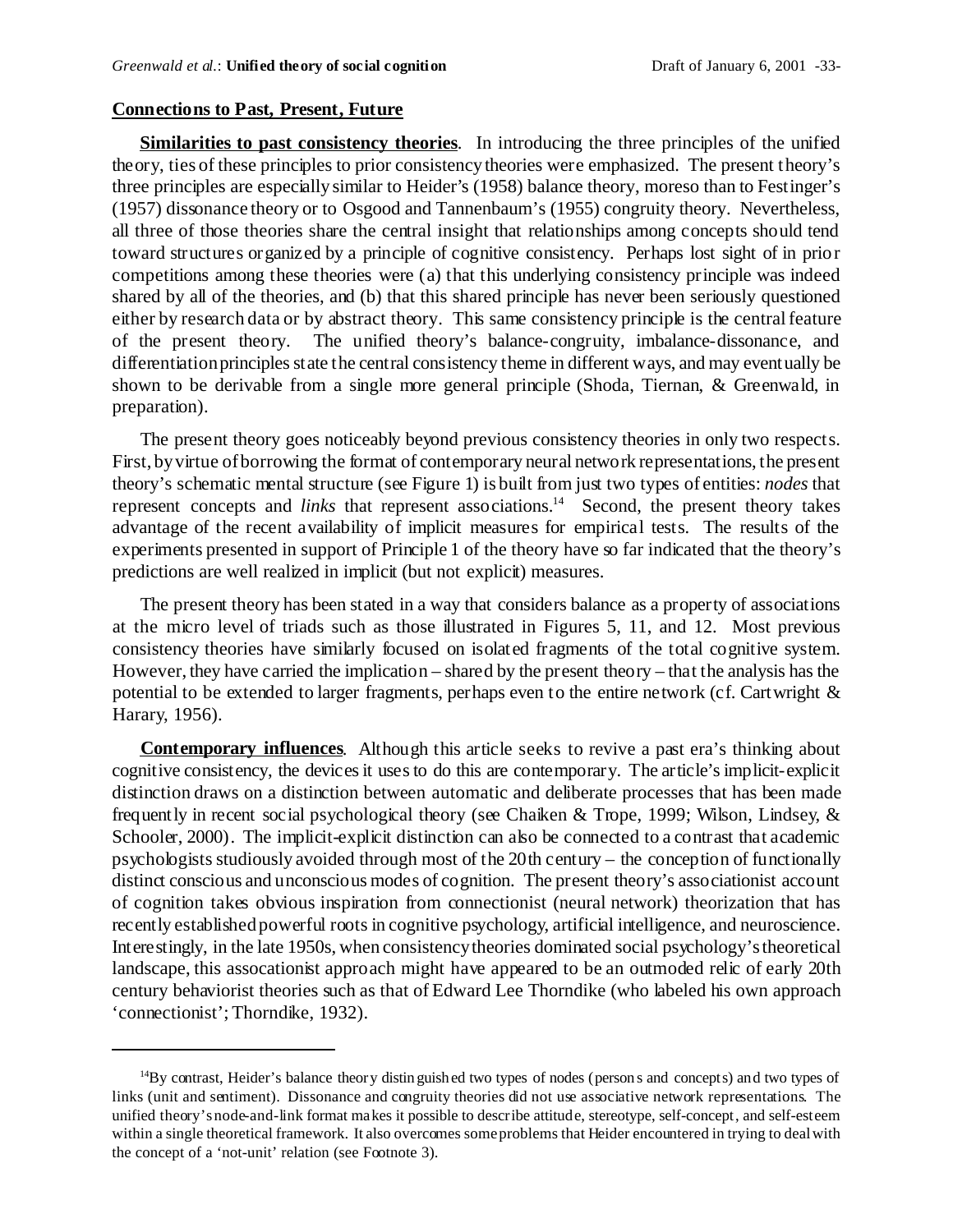**Possibilities for further unification**. The unification that has been achieved in this article is obviously limited. Although the theory was successful in providing an integrated treatment of four important social-cognitive constructs, the data showed that this success was limited to the domain of implicit measures. In addition to trying to accommodate explicit measures, future developments of the present theory might seek to bring descriptions of situational manipulations (such as success and failure) into the same framework with cognitive constructs, and also to extend the theory to cognitions associated with dyadic relations, such as social comparisons among the members of a single group.

### **Conclusion**

This article set out to develop a theoretical integration of social psychology's most important cognitive constructs (stereotype and self-concept) with its most important affective constructs (attitude and self-esteem). Both the effort at unification and the ultimate form of the unified theory were shaped by three influences: (a) growing interest in automatic or implicit social cognition, (b) development of the Implicit Association Test, and (c) formulation of the balanced identity design. The three principles at the core of the unified theory all have roots in social psychology's cognitive consistency theories of the 1950s — especially Heider's (1958) balance theory. In an era that increasingly values recycling of resources, it is a satisfying outcome to reuse the wisdom contained in this classic body of theory.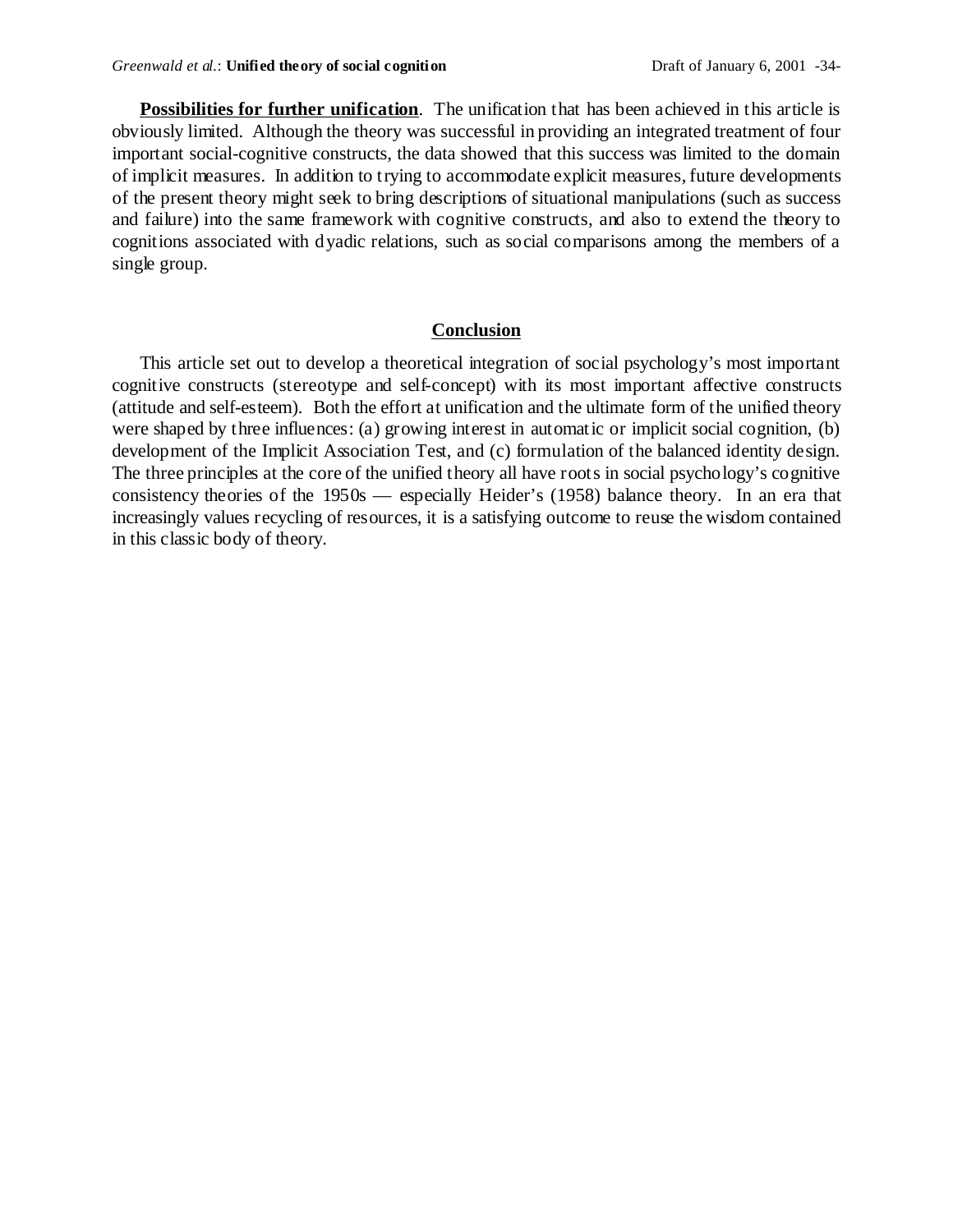#### **References**

- Abelson, R. P., Aronson, E., McGuire, W. J., Newcomb, T. M., Rosenberg, M. J., & Tannenbaum, P. (Eds). (1968). *Theories of cognitive consistency: A sourcebook*. Chicago: Rand-McNally.
- Banaji, M. R., Nosek, B. A., Greenwald, A. G., & Rosier, M. (1999). Manuscript in preparation.
- Bargh, J. A. (1997). The automaticity of everyday life. In R. S. Wyer (Ed.), *Advances in social cognition*. (Vol. 10, pp. 1-61). Mahwah, NJ: Erlbaum.
- Bem, D. J. (1972). Self-perception theory. In L. Berkowitz (Ed.), *Advances in experimental social psychology* (vol. 6, pp. 1-62). New York: Academic Press.
- Blair, I., & Ma, J., & Lenton, A. (in press). Imagining stereotypes away: The moderation of automatic stereotypes through mental imagery. *Journal of Personality and Social Psychology*.
- Bosson, J. K., Swann, W. B., & Pennebaker, J. W. (2000). Stalking the perfect measure of self-esteem: The blind men and the elephant revisted? *Journal of Personality and Social Psychology*, *79*, 000-000.
- Brunel, F. F., Collins, C. M., Greenwald, A. G., & Tietje, B. C. (1999, October). Making the private public, accessing the inaccessible: Marketing applications of the Implicit Association Test. Paper presented at meetings of the Association for Consumer Research, Columbus, Ohio.
- Cartwright, D., & Harary, F. (1956). Structural balance: A generalization of Heider's theory. *Psychological Review*, *63*, 277-293.
- Chaiken, S., & Trope, Y. (Eds.) (1999). *Dual-process theories in social psychology*. New York: Guilford.
- Cohen, J. & Cohen, P. (1983). *Applied multiple regression/correlation analysis for the behavioral sciences* (2nd ed.). Hillsdale, NJ: Erlbaum.
- Cunningham, W. A., Preacher, K. J., & Banaji, M. R. (in press). Implicit attitude measures: Consistency, stability, and convergent validity. *Psychological Science*.
- Dasgupta, N., & Greenwald, A. G. (in press). Exposure to admired group members reduces automatic intergroup bias. *Journal of Personality and Social Psychology*.
- Dasgupta, N., McGhee, D. E., Greenwald, A. G., & Banaji, M. R. (in press). Automatic preference for White Americans: Eliminating the familiarity explanation. *Journal of Experimental Social Psychology*.
- Deaux, K., Winton, W., Crowley, M., & Lewis, L. L. (1985). Levels of categorization and content of gender stereotypes. *SocialCognition*; *3*, 145-167.
- Farnham, S. D. (1999). *From Implicit Self-Esteem to In-group Favoritism*. Unpublished doctoral dissertation, University of Washington.
- Farnham, S. D., & Greenwald, A. G. (1999, June). In-group favoritism = implicit self-esteem  $\times$  in-group identification. Paper presented at meetings of the American Psychological Society, Denver, CO.
- Fazio, R. H., Jackson, J. R., Dunton, B. C., & Williams, C. J. (1995). Variability in automatic activation as an unobstrusive measure of racial attitudes: A bona fide pipeline? *Journal of Personality and Social Psychology*, *69*, 1013-1027.
- Festinger, L. (1957). *A theory of cognitive dissonance*. Palo Alto, CA: Stanford University Press.
- Festinger, L., & Carlsmith, J. M. (1959). Cognitive consequences of forced compliance. *Journal of Abnormal Social Psychology*, *58*, 203-211.
- Greenwald, A. G. (1981). Self and memory. In G. H. Bower (Ed.), *The psychology of learning and motivation* (Vol. 15, pp. 201-236). New York: Academic Press.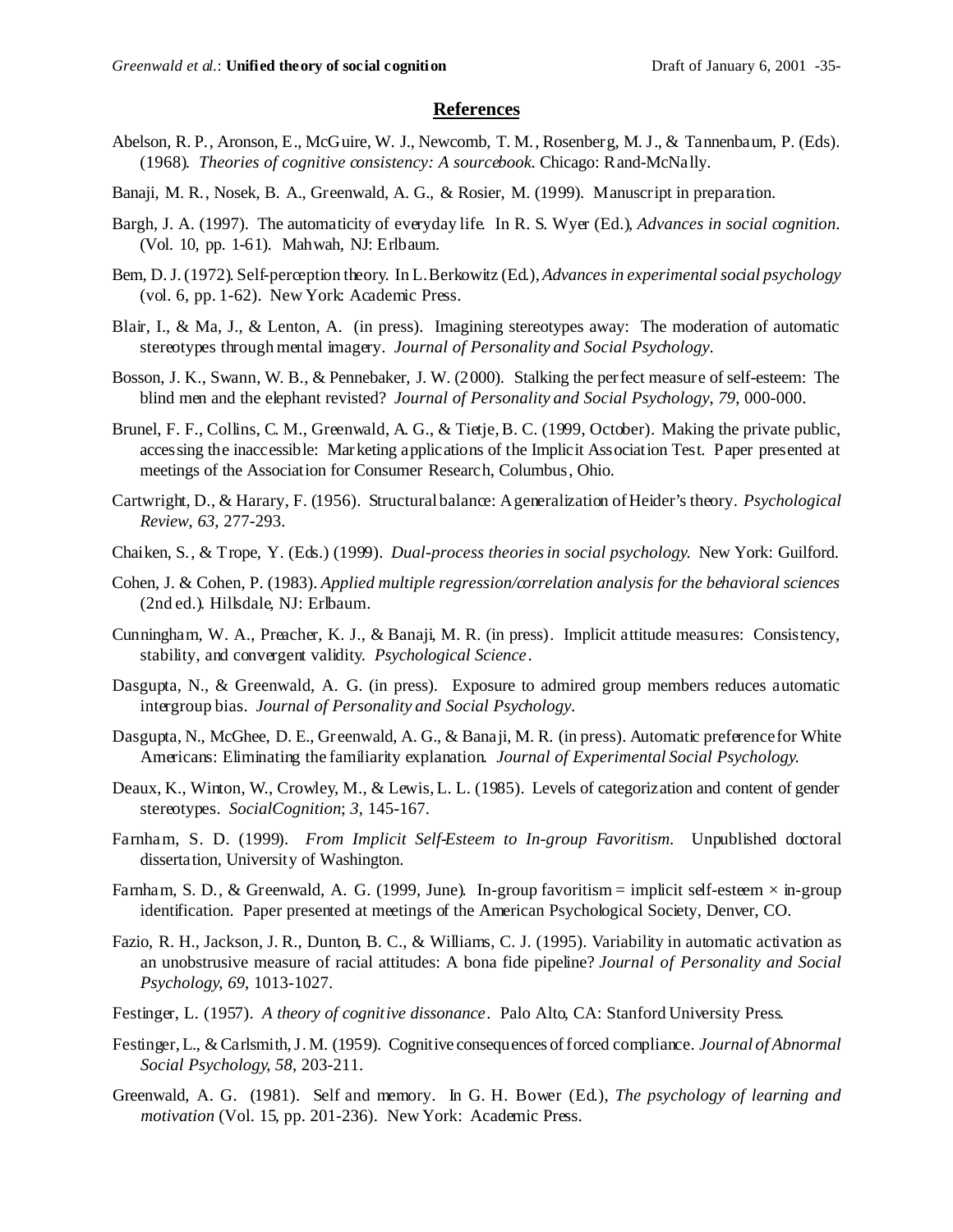- Greenwald, A. G., & Banaji, M. R. (1995). Implicit social cognition: Attitudes, self-esteem, and stereotypes. *Psychological Review*, *102*, 4-27.
- Greenwald, A. G., & Farnham, S. D. (2000). Using the Implicit Association Test to measure self-esteem and self-concept. *Journal of Personality and Social Psychology*, *79*, 1022-1038.
- Greenwald, A. G., McGhee, D. E., & Schwartz, J. L. K. (1998). Measuring individual differences in implicit cognition: The implicit association test. *Journal of Personality and Social Psychology*,*74*, 1464-1480.
- Greenwald, A. G., & Pratkanis, A. R. (1984). The self. In R. S. Wyer & T. K. Srull (Eds.), *Handbook of social cognition* (pp. 129-178). Hillsdale, NJ: Erlbaum.
- Haines, E. L. (1999). *Elements of a Social Power Schema: Gender Standpoint, Self-Concept, and Experience*. Unpublished doctoral dissertation, City University of New York.
- Harmon-Jones, E., Mills, J. S. (Eds). (1999). *Cognitive dissonance: Progress on a pivotal theory in social psychology*. Washington, DC, USA: American Psychological Association.
- Hebb, D. O. (1949). *Organization of behavior*. New York: Wiley.
- Heider, F. (1946). Attitudes and cognitive organization. *Journal of Psychology*, *21*, 107-112.
- Heider, F. (1958). *The psychology of interpersonal relations*. New York: John Wiley.
- Hewstone, M., Macrae, C. N., Griffiths, R., & Milne, A. B. (1994). Cognitive models of stereotype change: 5. Measurement, development, and consequences of stereotyping. *Journal of Experimental Social Psychology*, *30*, 505-526.
- Hogg, M. A., & Mullin, B.-A. (1999). Joining groups to reduce uncertainty: Subjective uncertainty reduction adn group identification. In D. Abrams & M. Hogg (Eds.), *Social identity and social cognition* (pp. 249- 279). Oxford, UK: Blackwell.
- Hummert, M. L., Garstka, T.A., O'Brien, L., Savundranayagam, M., & Zhang, Y. B. (2000). *Implicit Associations, Age Stereotypes, and Identity*. Manuscript in preparation.
- Jacoby, L. L., Lindsay, D. S., & Toth, J. P. (1992). Unconscious influences revealed: Attention, awareness, and control. *American Psychologist*, *47*, 802-809.
- Jones, E. E., & Davis, K E. (1965). From acts to dispositions: The attribution process in person perception. In L. Berkowitz (Ed.), *Advances in Experimental Social Psychology* (Vol. 2, pp. 219-266). New York: Academic Press.
- Kelley, H. H. (1967). Attribution theory in social psychology. *Nebraska Symposium on Motivation*, *15*, 192-238.
- Kihlstrom, J. F., & Cantor, N. (1984). Mental representations of the self. In L. Berkowitz (Ed.), *Advances in experimental social psychology* (Vol. 17, pp. 2-48). New York: Academic Press.
- Kihlstrom, J. F., & Klein, S. B. (1994). The self as a knowledge structure. In R. S. Wyer & T. K. Srull (Eds.), *Handbook of social cognition* (2nd ed., vol. 1, pp. 153-208). Hillsdale, NJ: Erlbaum.
- Koffka, K. (1935). *Principles of gestalt psychology*. New York: Harcourt, Brace. & World.
- Maison, D., Greenwald, A. G., & Bruin, R. (2001 [in press]). The Implicit Association Test as a measure of implicit consumer attitudes. *Polish Psychological Bulletin, 2*, xxx-xxx.
- Mellott, D. S., Cunningham, W. A., Rudman, L. A., Banaji, M. R., & Greenwald, A. G. (in preparation). Do the IAT and priming measure the same construct? Evidence for the convergence of implicit measures. University of Washington.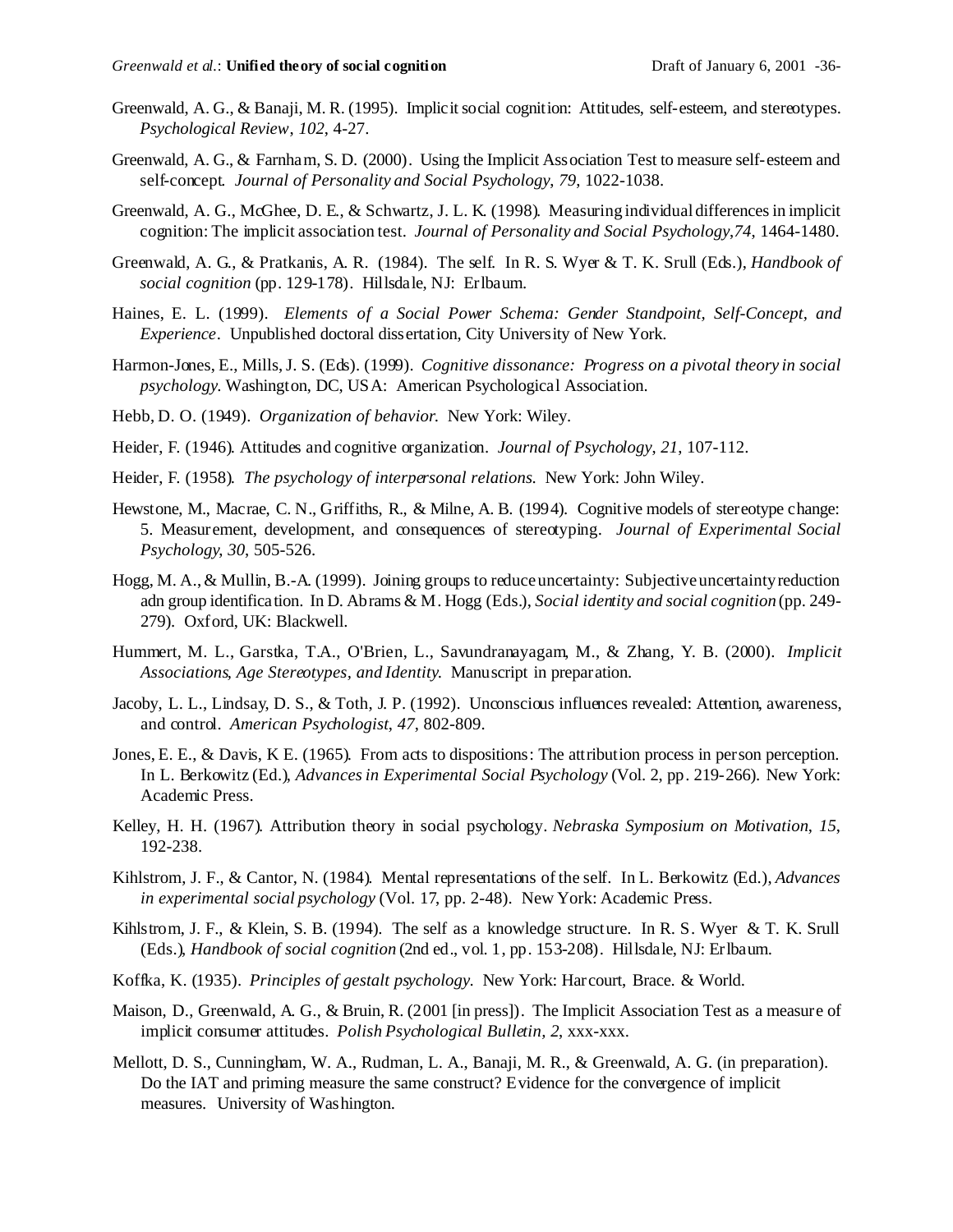- Mellott, D. S., & Greenwald, A. G. (2000). *But I don't feel old! Implicit self-esteem, age identity and ageism in the elderly*. Unpublished manuscript, University of Washington, Seattle, WA.
- Nisbett, R. E., & Wilson, T. D. (1977). Telling more than we can know: Verbal reports on mental processes. *Psychological Review*, *84*, 231-259.
- Nosek, B., Banaji, M. R., & Greenwald, A. G. (in press). Harvesting implicit group attitudes and beliefs from a demonstration website. Manuscript submitted for publication.
- Nosek, B., Banaji, M. R., & Greenwald, A. G. (2000). Math = Male, Me = Female, therefore Math  $\neq$  Me. Manuscript submitted for publication.
- Orne, M. T. (1962). On the social psychology of the psychological experiment: With particular reference to demand characteristics and their implications. *American Psychologist*, *17*, 776-783.
- Osgood, C. E., & Tannenbaum, P. H. (1955). The principle of congruity in the prediction of attitude change. *Psychological Review*, *62*, 42-55.
- Ottaway, S. A., Hayden, D. C. & Oakes, M. A. (in press ). Implicit attitudes and racism: effect of word familiarity and frequency on the Implicit Association Test. *Social Cognition*.
- Phelps, E. A., O'Connor, K. J., Cunningham, W. A., Gatenby, J. C., Funayama, E. S., Gore, J. C., & Banaji, M. R. (in press). Amygdala activation predicts performance on indirect measures of racial bias. *Journal of Cognitive Neuroscience*, *12*, 729-738.
- Rosenberg, M. (1965). *Society and the adolescent self-image*. Princeton, NJ: Princeton University Press.
- Rosenberg, M. J. (1969). The conditions and consequences of evaluation apprehension. In R. Rosenthal  $\&$ R. L. Rosnow (Eds.), *Artifact in behavioral research* (pp. 279-349). New York: Academic Press.
- Rubin, M., & Hewstone, M. (1998). Social identity theory's self-esteem hypothesis: A review and some suggestions for clarification. *Personality and Social Psychology Review*, *2*, 40-62.
- Rudman, L. A., Ashmore, R. D., & Gary, M. (1999). *Implicit and Explicit Prejudice and Stereotypes: a Continuum Model of Intergroup Orientation Assessment*. Manuscript submitted for publication.
- Rudman, L. A., & Glick, P. (in press). Prescriptive gender stereotypes and backlash toward agentic women. *Journal of Social Issues*.
- Rudman, L. A., Greenwald, A. G., & McGhee, D. E. (in press). Self-esteem and gender identity are manifest in implicit gender stereotypes. *Personality and Social Psychology Bulletin*.
- Rudman, L. A., Greenwald, A. G., Mellott, D. S., & McGhee, D. E. (1999). Measuring the automatic components of prejudice: Flexibility and generality of the Implicit Association Test. *Social Cognition*, 17, 437-465.
- Rudman, L. A., & Kilianski, S. E. (2000). Implicit and explicit attitudes toward female authority. *Personality and Social Psychology Bulletin*, *26*, 1315-1328.
- Rumelhart, D. E., & McClelland, J. L. (1986). *Parallel distributed processing* (2 vols). Cambridge, MA: MIT Press.
- Schacter, D. L. (1987). Implicit memory: History and current status. *Journal of Experimental Psychology: Learning, Memory, and Cognition*, *13*, 501-518.
- Shoda, Y., Tiernan, S. L., & Greenwald, A. G. (2000). *An Associative Network Model of Cognitiveaffective Consistency Principles*. Manuscript in preparation.
- Smith, E. E., & Medin, D. L. (1981). *Categories and concepts*. Cambridge, MA: Harvard University Press.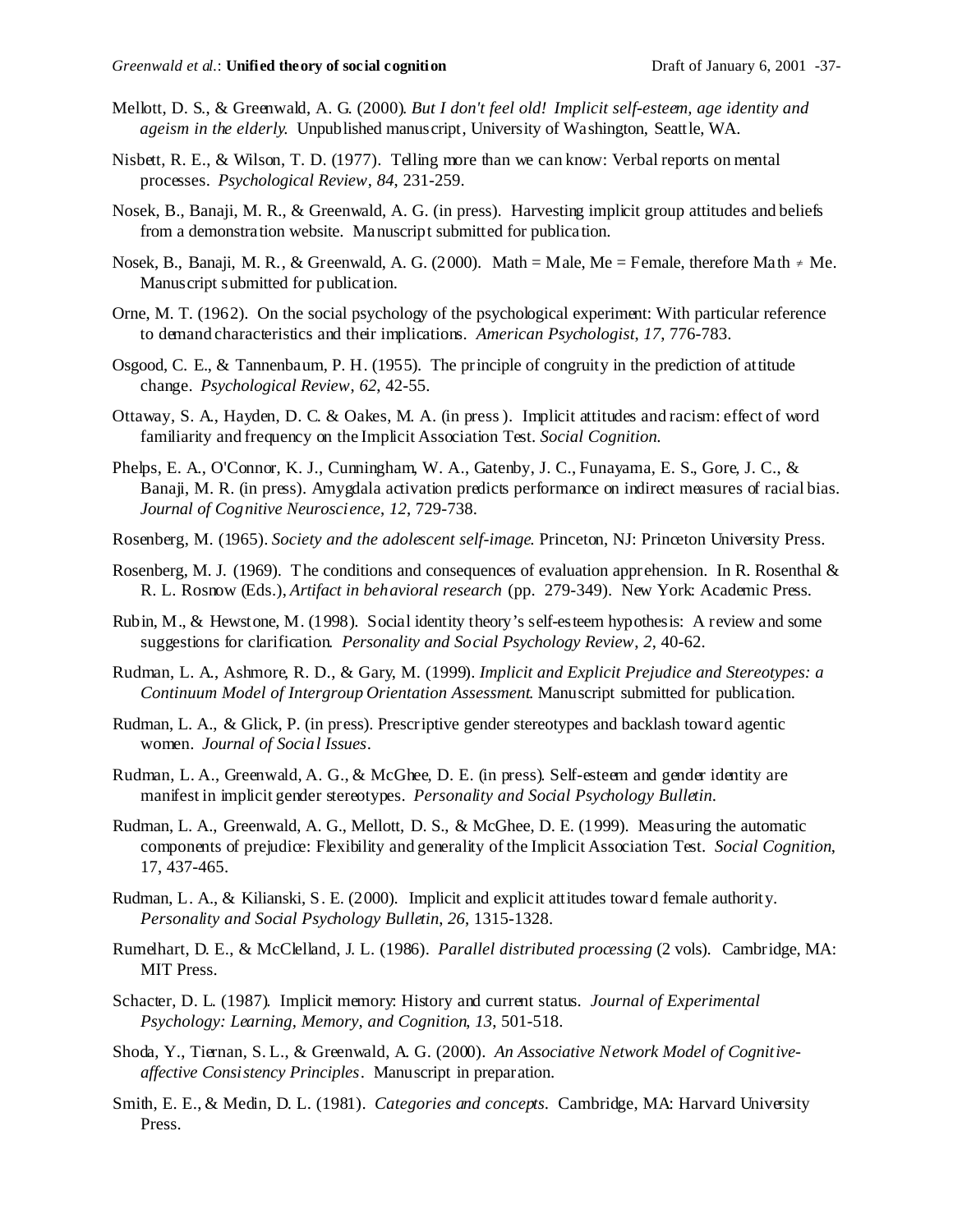- Smith, E. R. (1996). What do connectionism and social psychology offer each other?. *Journal of Personality and Social Psychology*, *70*, 893-912.
- Smith, E. R., & Zarate, M. A. (1992). Exemplar-based model of social judgment. *Psychological Review*, *99*, 3-21.
- Tajfel, H. (Ed.) (1982). *Social identity and intergroup relations*. Cambridge: Cambridge University Press.
- Tajfel, H., Billig, M. G., Bundy, R. F., & Flament, C. (1971). Social categorization and intergroup behaviour. *European Journal of Psychology*, *1*, 149-177.
- Tajfel, H., & Turner, J. C. (1985). The social identity theory of intergroup behaviour. In S. Worchel & W. G. Austin (Eds.), *Psychology of intergroup relations* (pp. 7-24). Chicago: Nelson-Hall.
- Tedeschi, J. T., Schlenker, B. R., & Bonomo, T. V. (1971). Cognitive dissonance: Private ratiocination or public spectacle? *American Psychologist*, *26*, 685-695.
- Thorndike, E. L. (1932). *The fundamentals of learning*. Teachers College, Columbia University: New York.
- Turner, J. C., Hogg, M. A., Oakes, P. J., Reicher, S. D., & Wetherell, M. S. (1987). *Rediscovering the social group*. Oxford: Blackwell.
- Webb, E. J., Campbell, D. T., Schwartz, R. D., & Sechrest, L. (1966). *Nonreactive measures in the social sciences*. Boston: Houghton Mifflin.
- Webb, E. J., Campbell, D. T., Schwartz, R. D., Sechrest, L., & Grove, J. B. (1981). *Nonreactive measures in the social sciences* (2nd ed.). Boston: Houghton Mifflin.
- Weber, S. J., & Cook, T. D. (1972). Subject effects in laboratory research: An examination of subject roles, demand characteristics, and valid inference. *Psychological Bulletin*, *77*, 273-295.
- Weber, R., & Crocker, J. (1983). Cognitive processes in the revision of stereotypic beliefs. *Journal of Personality and Social Psychology*, *45*, 961-977.
- Wilson, T. D., Lindsey, S., & Schooler, T. Y. (2000). A model of dual attitudes. *Psychological Review*, *107*, 101-126.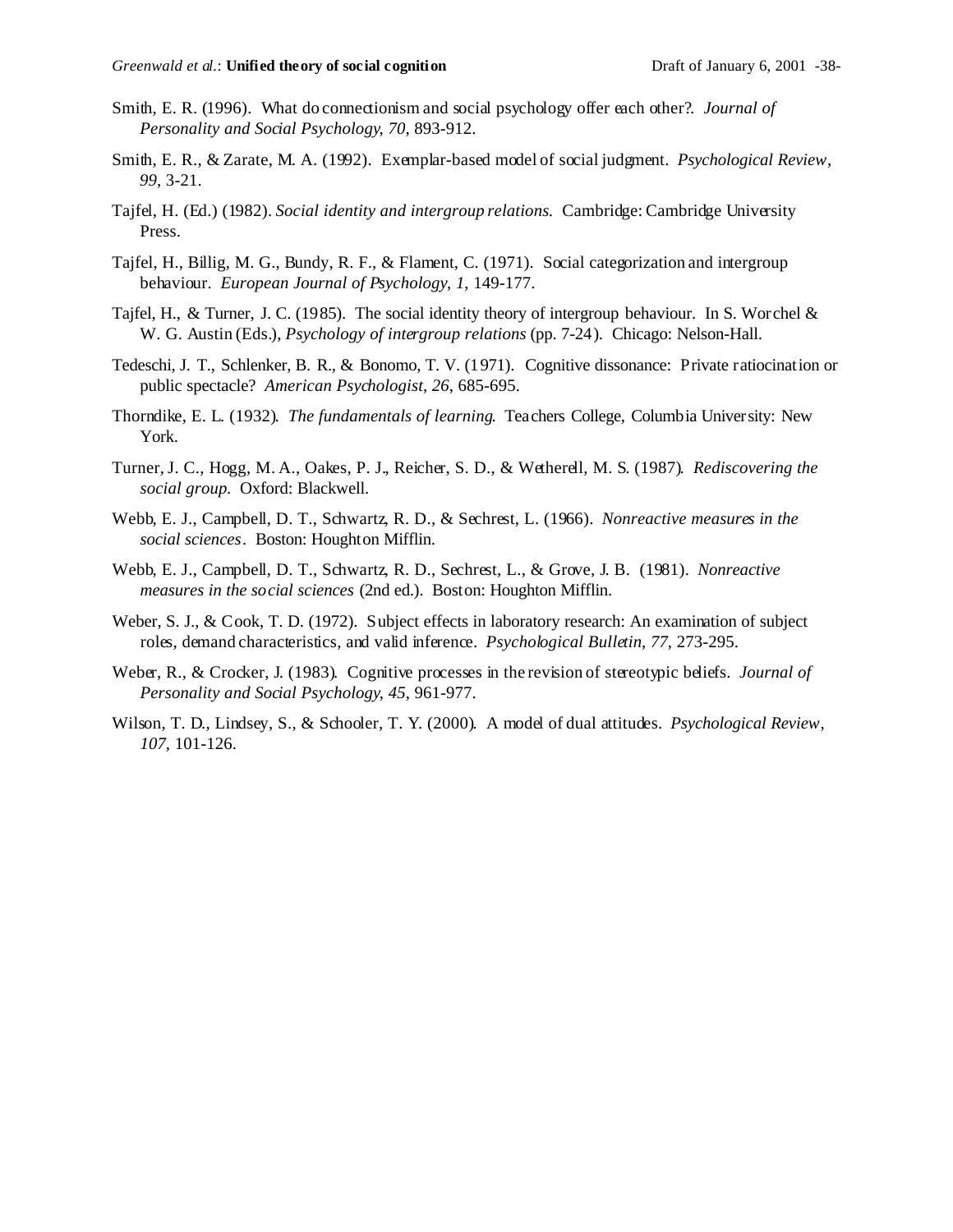## **APPENDIX**

### **Additional Details of Banaji, Nosek, Greenwald, and Rosier (1999)**

Banaji, Nosek, Greenwald, and Rosier (1999) used a balanced identity design to investigate racial identity and attitudes. Their design was similar to the gender-attitude study of Farnham and Greenwald (see Figure 7), except for replacing the gender (male-female) contrast with a race (Black-White) contrast. A more minor difference was that, in the self-esteem and race identity IAT measures, the idiographic self-other contrast of Figure 7 was replaced by a generic self-other contrast in which pronouns were used to represent both self (*I*, *me*, *mine*, and *myself*) and other (*they*, *them*, *theirs*, and *other*). In the *race identity* IAT, the race contrast was represented by just the category labels *Black* and *White*. The *race attitude* IAT measure was an average of three IATs that represented the race contrast in different ways (category labels [*Black* and *White*], face pictures [as in Dasgupta et al., 2000], and racially classifiable first names [as in Greenwald et al., 1998]).

Subjects were 61 undergraduate male and female students at Yale University, 30 African American (Black) and 31 European American (White). This experiment was conducted before the requirements for regression analyses of balanced identity designs had been completely formulated. Because it used explicit measures of ingroup identity and ingroup attitude that were worded relative to own race, there was no common numerical scale for White and Black subjects' scores on this measure. Balanced identity analyses were therefore possible only for the implicit measures.



**Figure A1. Balanced identity analyses for implicit measures of Banaji et al. (1999)**. See the caption of Figure 9 for interpretation of the format for presenting these results. The multiple regression with implicit race attitude (White-positive association) as the criterion was entirely consistent with Prediction 1. The regression with implicit self-esteem as the criterion deviated most from Prediction 1, with a greater increment in variance explained at Step 2 than Step 1, and one of the individual-variable coefficients significantly different from zero at Step 2. For both  $r_0$  and  $R_1$ , values of .252, .327, .355 are associated, respectively, with  $p = .05, .01,$  and .005. (N = 61)

The data for the balanced identity analyses, which are summarized in Figure A1, are considered first descriptively and then in terms of the hierarchical regression tests. The selfesteem measure had the typical strong polarization toward positive values. This led to expecting a positive zero-order correlation between the other two measures, which was observed (*r* = .64,  $p = 10^{-8}$ ). As expected for a sample that included both races, the mean was near zero for the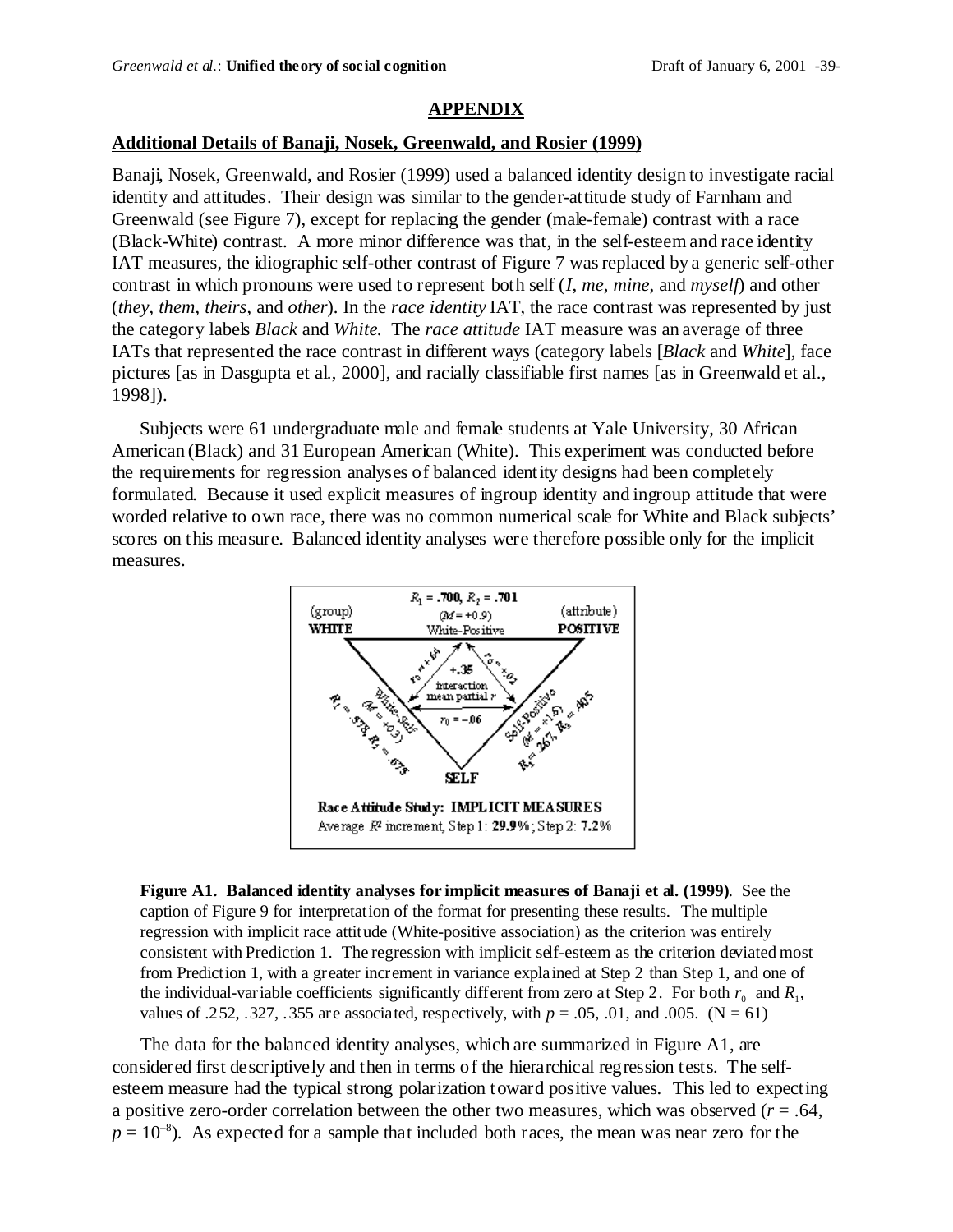measure of implicit race identity (self-White association). The zero-order correlation between the other two measures was therefore also expected to be near zero, and it was  $(r = .02)$ . The measure of implicit race attitude (White-positive associations) was mildly polarized toward high values, leading to expectation of a weak positive correlation between the other two variables – this was not observed  $(r = -.06)$ .

All three regression analyses found, consistent with Prediction 1, that the interaction effect term in Step 1 had the expected positive sign. However, for one of the three analyses (the one with implicit self-esteem as the criterion) the amount of variance explained at Step 1 was small  $(R_1, R_2)$  $= .267$ ,  $p = .04$ ). For all three analyses the interaction effects at Step 2 had the expected positive sign, and two of the three were statistically significant. The three  $p$  values for increment in  $R^2$ explained at Step 2 (starting at the top of Figure A1's triangle and proceeding clockwise) were .96, .003, and .05. The latter two significant increments disagreed with expectations from Prediction 1, and there was also a significant coefficient for an individual-variable predictor at Step 2 in the analysis with implicit self-esteem as the criterion. The overall pattern was therefore only partly consistent with Prediction 1. As explained previously, it is possible that the deviations from expectation in Step 2 are due to failures of a scaling assumption rather than to invalidity of theory.



Figure A2. **Example interaction effect for implicit measure data from Banaji et al. (1999)**. The left plot includes data points for all subjects (base-up triangles) whose scores on implicit race identity (self-White association) were at least 0.5 SD units below that measure's mean. The right panel plots those whose scores were at least 0.5 SD units above the mean (base-down triangles). The slopes superimposed on each plot are those expected, from the Step 2 multiple regression results, for the regression of implicit race attitude on implicit self-esteem for hypothetical subjects who have scores on implicit race identity that are one SD below the sample mean (left panel) or one SD above the sample mean (right panel).

To illustrate the balanced identity design's interaction effect test, Figure A2 graphically presents this test from one of the three multiple regressions summarized in Figure A1 – the one with implicit race attitude (White-positive association) as the criterion variable. The left panel of Figure A2 has data for subjects low in implicit White identity (i.e., having implicit Black identity). The expectation for these subjects corresponds to the negatively sloped function in Figure 6 that is labeled 'Low Predictor B'. Similarly, the right panel presents data for subjects high in implicit White identity, corresponding to the positively sloped function in Figure 6 that is labeled 'High Predictor B'. The directions of both slopes corresponded to those predictions, although the slope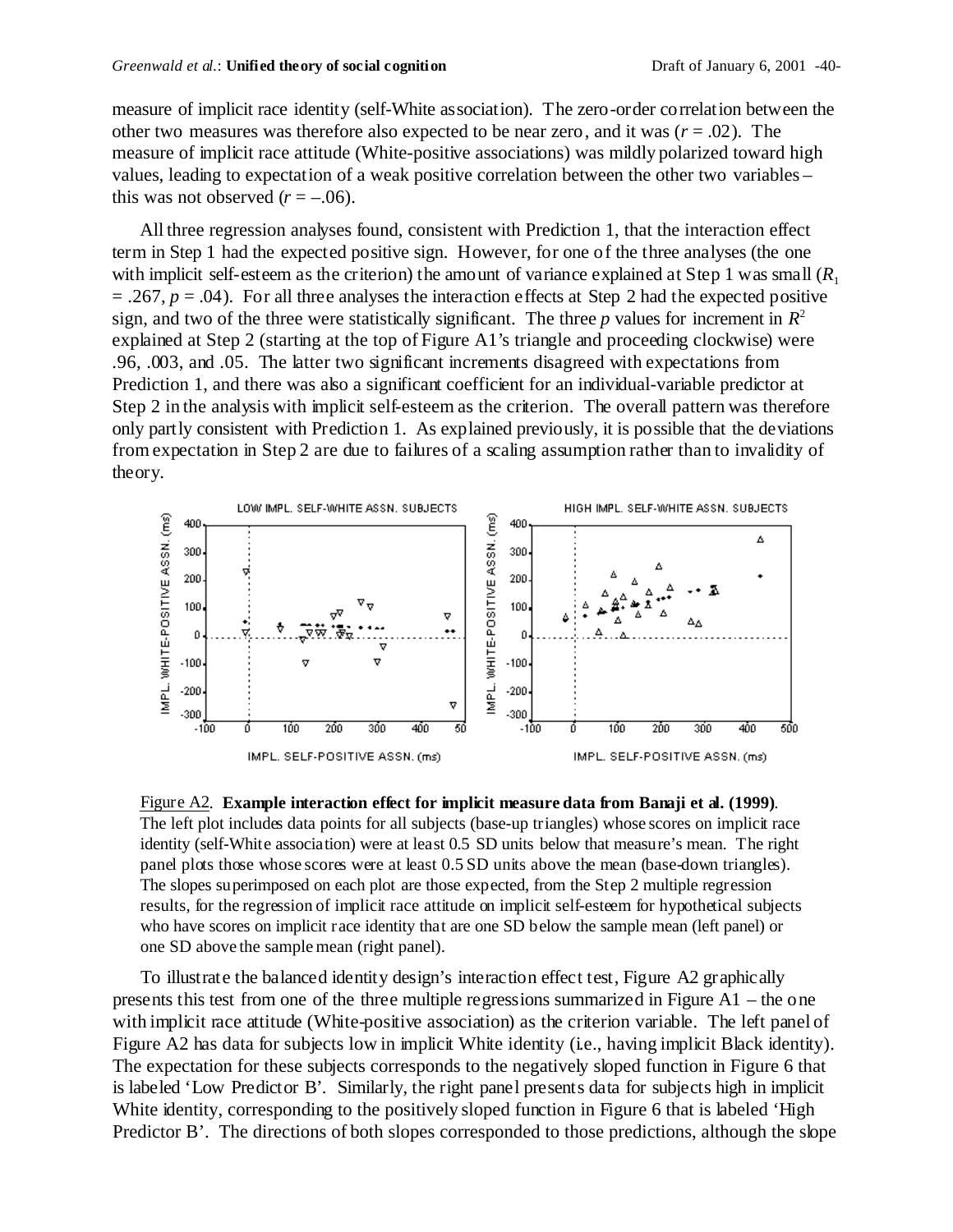in the left panel was only very weakly negative. A significance test for the difference between the slopes in the two panels of Figure A2 is provided by the Step 2 interaction effect, partial  $r = .357$ ,  $F(1,57) = 8.34, p = .005.$ 

## **Additional Details of Mellott and Greenwald (2000)**

Mellott and Greenwald (2000) used a balanced identity design to investigate relationships among age identity, ageist attitudes, and self-esteem. The subjects were 52 college students (mean age = 19.7, SD = 1.6) and 46 older subjects (mean age = 74.7, SD = 6.6). All subjects completed both implicit (IAT) and explicit (self-report) measures that (a) compared attitude toward young and old, (b) measured conception of self as young vs. old, and (c) assessed selfesteem (association of self with positive valence).<sup>15</sup> Measures of ageism and age identity were scored such that positive scores indicated preference for old and self-identification as old, respectively.



Figure A3. **Summary of balanced identity multiple regression analyses from Mellott and Greenwald (2000)**. This data summary again uses the format of Figure 9. The implicit measure data were consistent with the unified theory's Prediction 1 in Step 1 of all three multiple regression analyses, but not in Step 2. The explicit measure data were not at all consistent with Prediction 1. For either  $r_0$  or  $R_1$  in the left panel (N=98), values of .199, .259, and .281 are associated, respectively, with  $p = .05, .01$ , and  $.005$ . For either  $r_0$  or  $R_1$  in the right panel (N=91), values of .206, .269, and .292 are associated with *p* = .05, .01, and .005.

This experiment was conducted with special interest in what it might reveal about implicit cognitions in the sample of older subjects. It was anticipated that the older subjects would show a wide range of attitudes toward the concept of old age, with higher self-esteem elders having a positive attitude toward old age, presumably reflecting psychological comfort with their identity as old. This expectation proved to be approximately the opposite of what the implicit-measure data revealed. That is, the higher the self-esteem of elders the more they both implicitly preferred

<sup>&</sup>lt;sup>15</sup>Explicit self-esteem was measured with the RSES and explicit attitudes were measured with thermometer and semantic differential scales. Explicit age-identity was measured by two scales. For the first scale, subjects categorized themselves as *very young*, *young*, *middle age*, *elderly*, or *old*. For the second scale, subjects selected the age decade (ranging from *preteen* to *80s*) they felt described them best. The midpoints of these two scales (middle age and age 45, respectively) were treated as zero points indicating equal identification with young and old.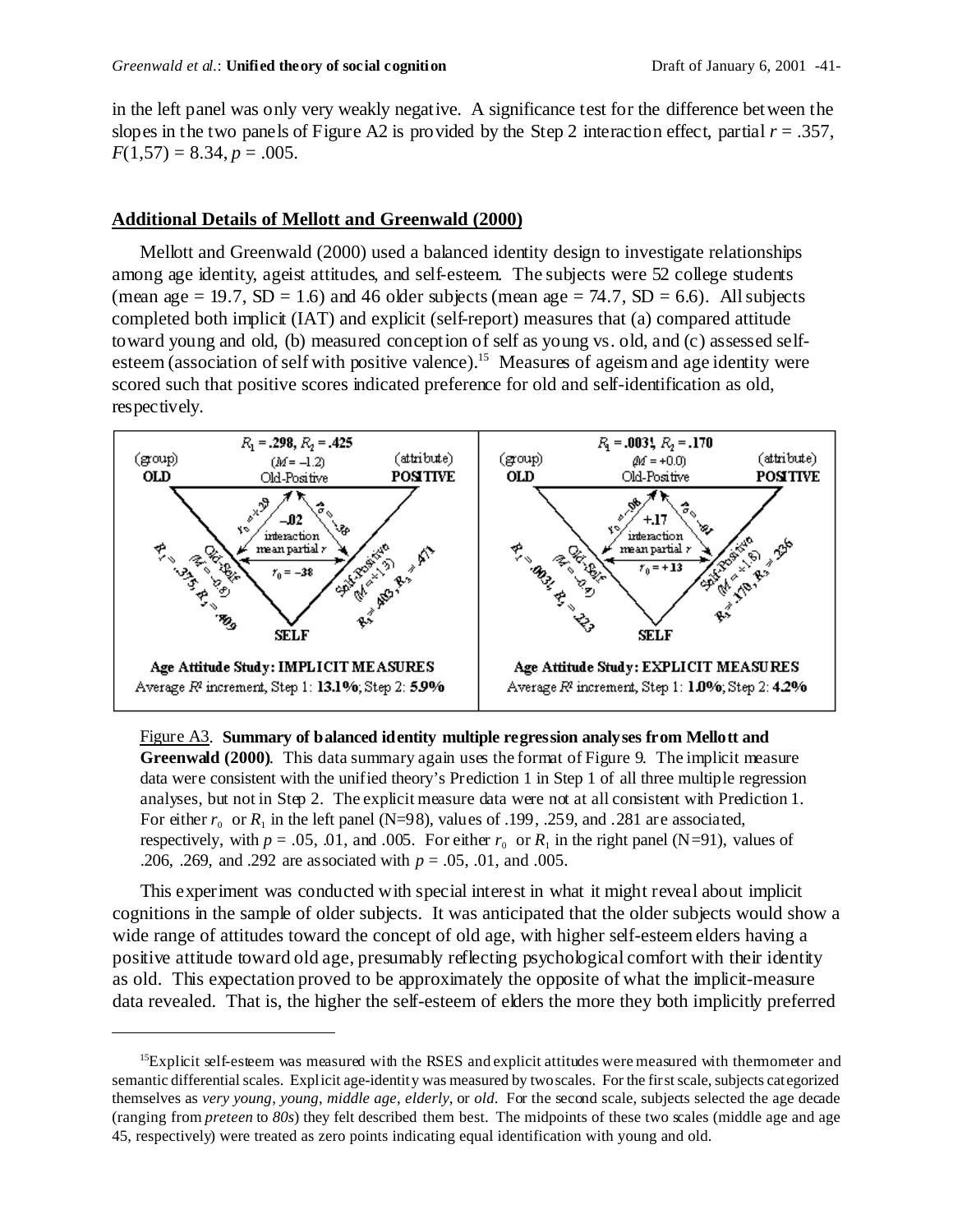youth to old age and implicitly identified as young rather than old (see zero-order correlations in left panel of Figure A3).

**Test of Prediction 1 with implicit measures**. Means for the age attitude and age-identity implicit measures were polarized in the negative direction (old associated with negative valence and old associated with other, rather than with self), while the mean value for implicit self-esteem was positively polarized (see means in the left panel of Figure A3). Polarization for the age identity implicit measure was surprising, because inclusion of both young and older subjects was expected to produce a nonpolarized distribution for this measure. With the means actually observed, the one positive and two negative zero-order correlations among the implicit measures were as predicted (and significantly so — see Figure A3). The multiple regression results were also consistent with Prediction 1 at the first step of the analysis. At Step 1, the average standardized  $b_1$  was .359, explaining an average of 13.1% of criterion variance. At Step 2, results for one of the three regressions (the one with implicit age identity as criterion) agreed with Prediction 1. However, inconsistently with Prediction 1, the other two regressions had statistically significant increments in  $R^2$  at Step 2 and had values of either  $b_2$  or  $b_3$  that differed significantly from zero.

**Test of Prediction 1 with explicit measures**. The three explicit measures showed mean values closer to what was expected for a sample including both young and older subjects. That is, the age identity and age attitude measures were not polarized. The (typical) positive polarization of the explicit self-esteem produced the expectation (from Prediction 1) that the other two measures (age identity and age attitude) would be positively correlated — but they were not  $(r =$  $-10$ ). More importantly, the average of the three standardized  $b<sub>1</sub>$  values at Step 1 was  $.055$  (none statistically significant, and two negative in sign), explaining only 1.0% of criterion variance and, therefore, providing no support at all for Prediction 1.

The most interesting results of this experiment were the findings that (a) older subjects implicitly identified with young and implicitly preferred young to about the same extent as did young subjects, and (b) these tendencies were strongest among those elders with highest implicit self-esteem. Perhaps these implicit associations of elders can be attributed to their having lived many years in a society that consistently and pervasively values youth over old age. Consistent with the present theory, this should make it psychologically difficult for those with high selfesteem to associate either positive valence or self with old age.<sup>16</sup>

#### **Additional Details of Nosek, Banaji, and Greenwald (2000)**

Nosek, Banaji, and Greenwald (2000) investigated self-concepts, gender stereotypes, and attitudes toward academic subject areas in a sample of 46 male and 45 female Yale University undergraduate students. The two academic domains that were contrasted in their association measures were *math* and *arts*. The balanced identity design was expected to reveal that association of *self* with *math* would be consistent with the combination of a gender stereotype that associates *math* with *masculine* and a gender identity as masculine or feminine.

 $16$ Older subjects in this experiment were also healthy and capable of traveling on their own to the laboratory at which the research was conducted. It would be useful and interesting to have comparable data from a group of less independently functioning elders.